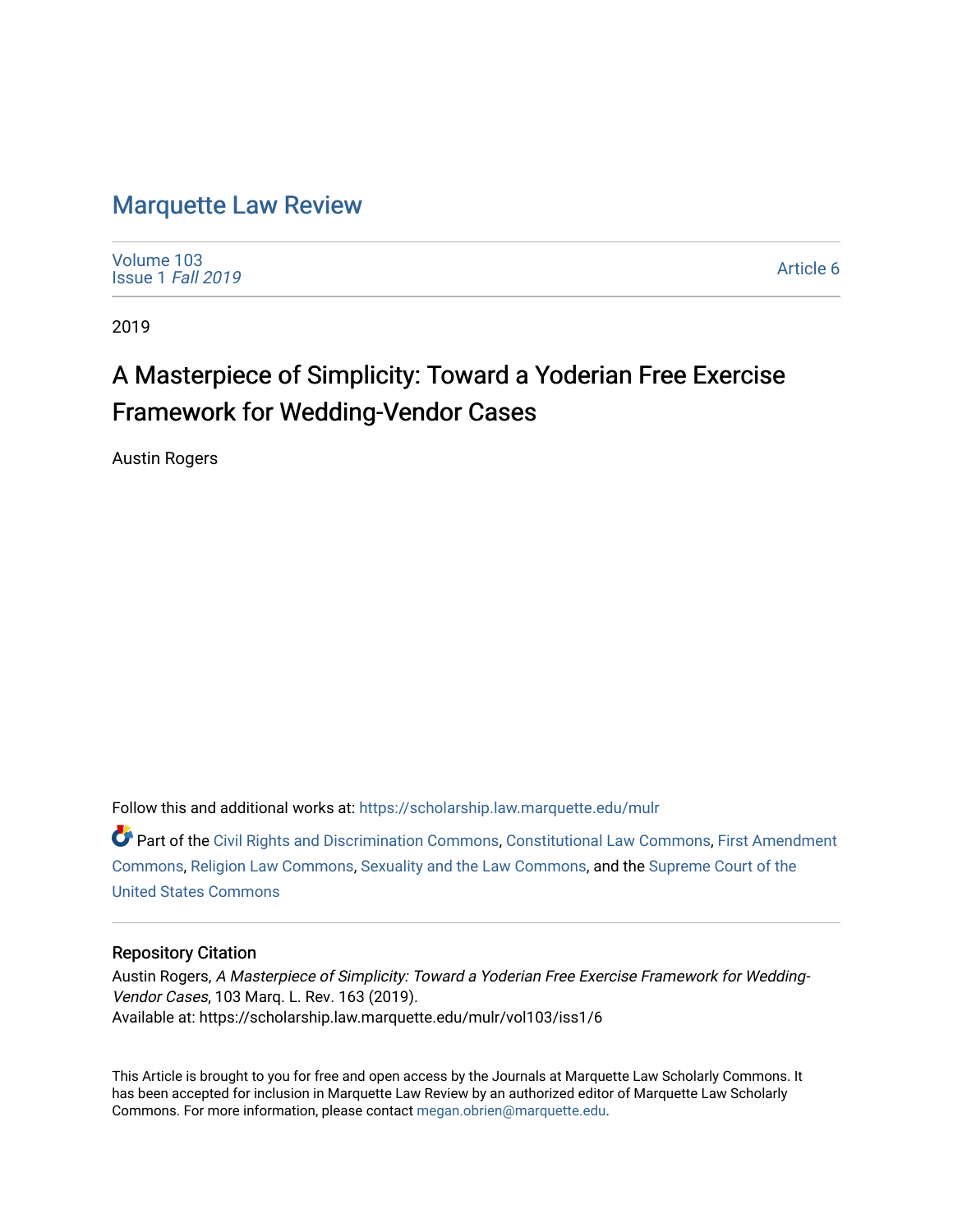# **A MASTERPIECE OF SIMPLICITY: TOWARD A YODERIAN FREE EXERCISE FRAMEWORK FOR WEDDING-VENDOR CASES**

## AUSTIN ROGERS\*

*The Free Exercise Clause was enacted to protect diverse modes of religious practice. Yet certain expressions of free exercise have entailed concomitant harm to those outside the religious community, especially LGBTQ persons. This trend has been acutely present in the recent onslaught of wedding-vendor cases: LGBTQ persons seek the enforcement of statutorily protected rights, while religious objectors seek refuge from state intrusion under constitutional shelter. Consequently, wedding-vendor cases present an area of law in which free-exercise jurisprudence and anti-discrimination jurisprudence have been clashing.* 

*However, despite the primacy of religious freedom and equal protection in American jurisprudence, courts analyze wedding-vendor cases in widely disparate ways. At times, they are under-protective of members of the LGBTQ community; at others, they penalize wedding-vendors and chill longstanding religious practices. Thus, the prevailing analytical paradigms are flimsy and*  lead to unpredictable outcomes. This deficiency came to light as the Supreme *Court addressed these complex legal issues in* Masterpiece Cakeshop, Ltd. v. Colorado Civil Rights Commission*. There, the* Masterpiece *Court's holding is* 

<sup>\*</sup> Duke University School of Law, J.D. 2019; Duke Divinity School, M.Div. 2016; Wheaton College, B.A. 2013; Southeastern University, B.S. 2012. I thank the friends, family members, and colleagues who enriched my thinking about the issues in this Article. In particular, I thank those who discussed these complex issues with me during the Article's preliminary stages: Hala Daou, Shelvis Ponds, and Professor H. Jefferson Powell. I thank my interlocutors *in medias res*: Joshua Bliesener, Andrew Lane, Jesse Huddleston, Susanna Figueroa, Aum Solanki, Matt Noxsel, Jordan Varberg, and Professor Rebecca Rich and her Scholarly Writing seminar students. And I thank the *Marquette Law Review* editors who accepted the Article for publication and provided me with incisive edits that refined my writing. I'm also grateful to my academic mentors, including Joseph Childs, Jerry Root, David Marshall, and John Witte. Finally, I'm grateful to my family for their love and support: my mother and father for always providing me with guidance, and my brothers for being the best interlocutors of all.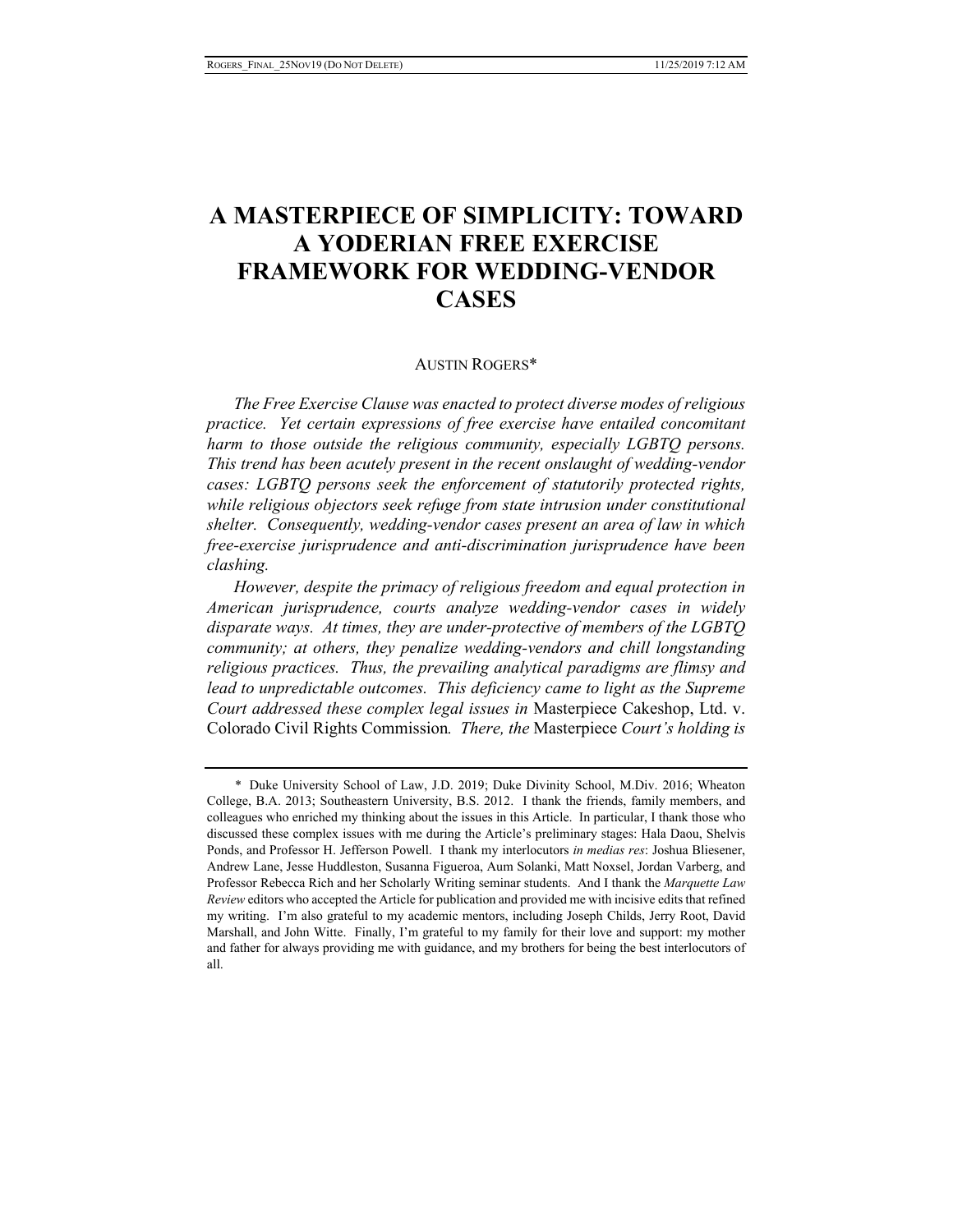*diffident and provides scant guidance to the lower courts in which these cases continue to percolate. Yet* Masterpiece*'s significance has been broadly misconstrued by commentators. Therefore, in order to clarify a muddled sphere of free-exercise and anti-discrimination jurisprudence, this Article's task is twofold. First, it provides an interpretive lens for* Masterpiece *that is in tension*  with the general body of commentary surrounding the decision. Far from a *victory for religious rights advocates,* Masterpiece *portended a path to analyzing free exercise claims according to a paradigm that disfavors religious liberties (if its line of reasoning persists).* 

*This Article's second task is to advance a framework for analyzing wedding-vendor cases. This framework employs objective criteria from*  Wisconsin v. Yoder *when examining requests of religious exemption to public accommodations laws—an approach that has fallen into judicial disuse given its ostensible burden on free exercise. Then, after Yoderian vetting criteria are satisfied, this framework allows for a narrow exception to small business owners that can demonstrate their religious practices' rootedness in a longstanding religious tradition. This template would cause multiple parties to cede ground and reduce some of the strongest tensions in this area of law. As such, it would strike a more prudent balance between the dignitary rights of LGBTQ persons and the free-exercise rights of religious objectors.* 

| II. THE FREE EXERCISE CLAUSE: LEGAL BACKGROUND 169                 |
|--------------------------------------------------------------------|
| A. First Forays into Free Exercise Analysis: The Belief-Action     |
|                                                                    |
|                                                                    |
| C. The Unsure Footing of the Court's Free Exercise Jurisprudence   |
| Under Smith.                                                       |
| III. MASTERPIECE CAKESHOP SUMMARY AND BACKGROUND  178              |
|                                                                    |
| B. Justice Kennedy's Majority Opinion: A Masterpiece of Simplicity |
|                                                                    |
|                                                                    |
|                                                                    |
| E. An Interpretive Gloss: Masterpiece Does Not Advance Religious   |
|                                                                    |
| 1. What Kind of Precedent Did Masterpiece Set? 189                 |
| IV. THE DESCRIPTIVE TASK: ANALYSIS AND CRITICISM OF MASTERPIECE    |
|                                                                    |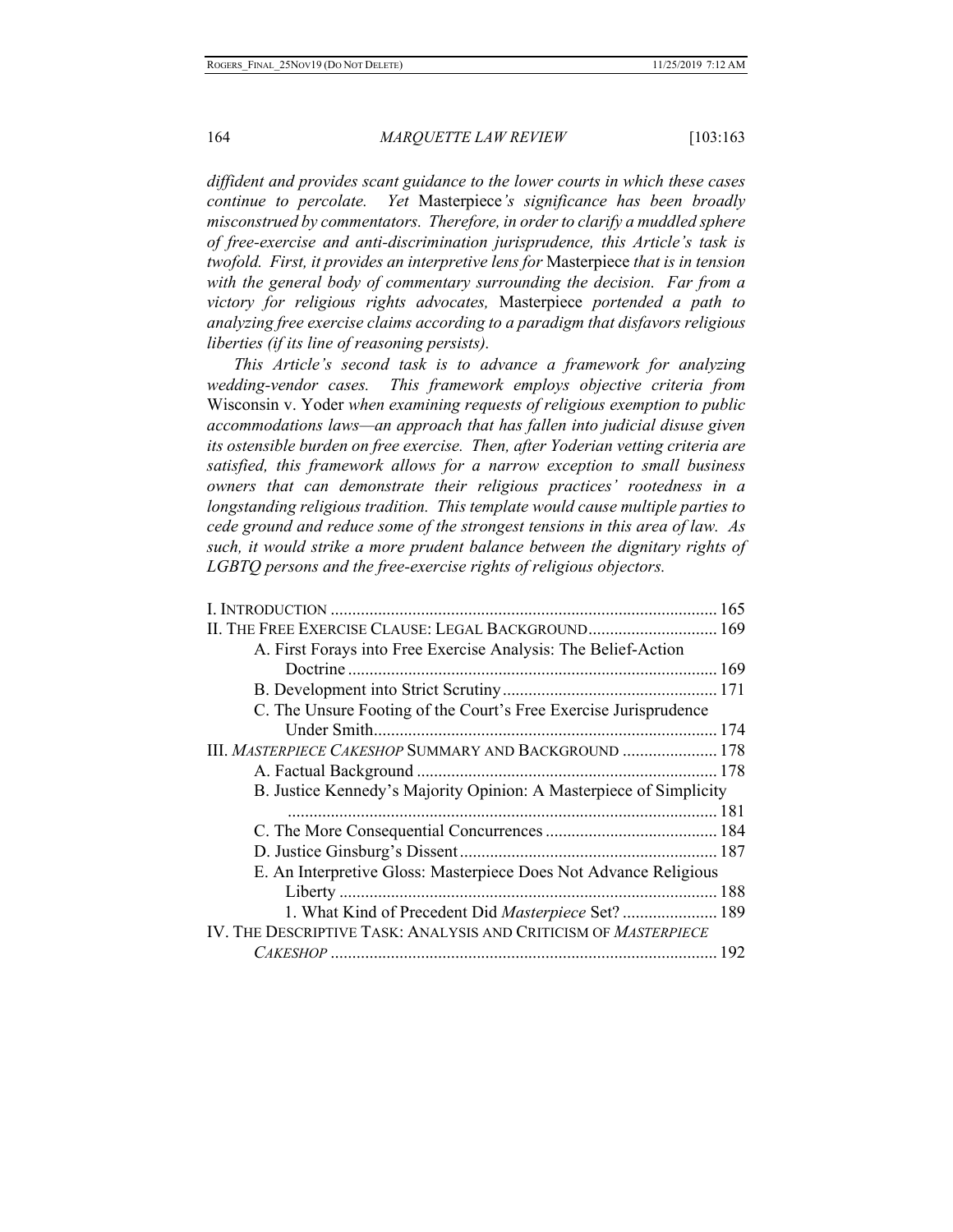| A. The Piggie Park Precedent: Why the Analogy Breaks Down 192 |  |
|---------------------------------------------------------------|--|
|                                                               |  |
|                                                               |  |
| 2. Free Speech Arguments Dwarf the Free Exercise Clause for   |  |
|                                                               |  |
|                                                               |  |
|                                                               |  |
| A. In Search of Objective Criteria: A Yoderian Proposal 208   |  |
|                                                               |  |
|                                                               |  |
|                                                               |  |

## *"Opposition is True Friendship."*<sup>1</sup>

*"I have become all things to all people."*<sup>2</sup>

# I. INTRODUCTION

When a same-sex couple approached cakeshop owner Jack Phillips to create their wedding cake in 2012, it is unlikely that either the couple or Phillips realized the attention that their brief encounter would attract for the quiet town of Lakewood, Colorado. Indeed, in due course their encounter would capture audiences of major news media and spark fierce debate from scholars, jurists, and laypeople. Yet it is even less likely that either of the parties realized the potential constitutional significance of their encounter.

Phillips refused to design a cake for Charlie Craig and Dave Mullins because of his religious convictions concerning same-sex marriage, $3$ implicating free exercise and free speech protections that have longstanding roots in our constitutional tradition. And for the couple, it did not matter that Phillips offered to sell them any other product besides a wedding cake—say, brownies or other cakes.<sup>4</sup> The dignitary harm that the couple suffered as a result of Phillips's refusal was already wrought,<sup>5</sup> implicating notions of equal protection that have similarly longstanding roots in our constitutional tradition.

<sup>1.</sup> WILLIAM BLAKE, *A Memorable Fancy*, *in* THE MARRIAGE OF HEAVEN AND HELL 79 (Michael Phillips ed., 2011).

<sup>2. 1</sup> *Corinthians* 9:22.

<sup>3.</sup> Masterpiece Cakeshop, Ltd. v. Colo. Civil Rights Comm'n, 138 S. Ct. 1719, 1724 (2018).

<sup>4.</sup> *Id.* Phillips explained that he would "make [the couple] birthday cakes, shower cakes, [or] sell [them] cookies and brownies." *Id.* 

<sup>5.</sup> *Id.* at 1748 (Ginsburg, J., dissenting).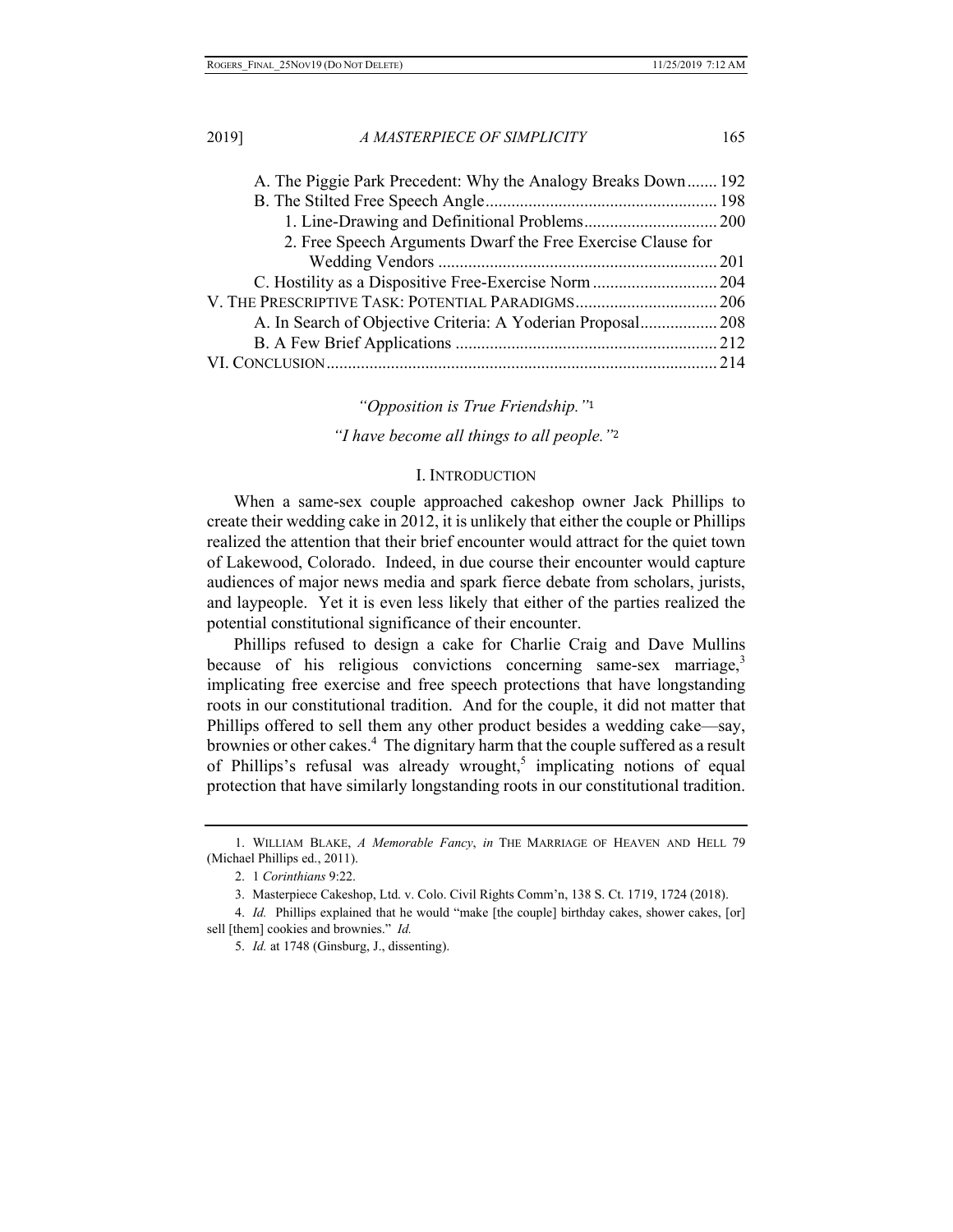So when their dispute was brought before the Supreme Court of the United States, it seemed as though an unstoppable jurisprudential force—the Court's doctrine upholding the dignitary rights of those within protected classes would meet an immovable jurisprudential object—the Court's inveterate protection of free exercise claims.<sup>6</sup>

The State Administrative Law Judge reviewing the couple's discrimination complaint decided that Phillips's refusal represented an impermissible violation of Colorado public accommodations law.<sup>7</sup> And on appeal, this judgment was doubly affirmed—first by the Civil Rights Commission, $\delta$  then by the Colorado Court of Appeals.<sup>9</sup>

Therefore, when the Court granted *certiorari*,<sup>10</sup> it looked as though constitutional doctrine of momentous proportions would be handed down. Tension built, and expectations reached their highest inflection the day the case was decided, June 4,  $2018$ <sup>11</sup> Numerous people rallied outside the courthouse: reporters, picketers, and curious passersby alike.<sup>12</sup> For those who backed Phillips, the Court's decision was a victory met with jubilant cheers, and crowds of supporters flocked to Masterpiece Cakeshop the following day to congratulate him.<sup>13</sup> For those who backed Craig and Mullins, the decision was

- 9. Craig v. Masterpiece Cakeshop, Inc., 370 P.3d 272, 283 (Colo. App. 2015).
- 10. Masterpiece Cakeshop, Ltd. v. Colo. Civil Rights Comm'n, 137 S. Ct. 2290 (2017).

11. *See* Robert Barnes, *Supreme Court Rules in Favor of Baker Who Would Not Make Wedding Cake for Gay Couple*, WASH. POST (June 4, 2018), https://www.washingtonpost.com/politics/courts\_law/supreme-court-rules-in-favor-of-baker-whowould-not-make-wedding-cake-for-gay-couple/2018/06/04/50c68cf8-6802-11e8-bea7 c8eb28bc52b1\_story.html?utm\_term=.e08466b7f19a [https://perma.cc/47B5-6M82] (discussing the events that led up to the decision date).

12. *See* Adam Liptak, *In Narrow Decision, Supreme Court Sides With Baker Who Turned Away Gay Couple*, N.Y. TIMES (June 4, 2018), https://www.nytimes.com/2018/06/04/us/politics/supremecourt-sides-with-baker-who-turned-away-gay-couple.html [https://perma.cc/NV24-CUSB] (narrating the attendant circumstances of the alleged victory).

13. *See* Trevor Hughes, *At Masterpiece Cakeshop, Cheers and Smiles for Jack Phillips After Supreme Court Ruling*, USA TODAY (June 4, 2018), https://www.usatoday.com/story/news/nation/2018/06/04/masterpiece-cake-shop-supreme-courtruling/670393002/ [https://perma.cc/2LLS-P7XX] (discussing Phillips's customers visiting his cakeshop to congratulate him on victory).

<sup>6.</sup> Although current free exercise jurisprudence is somewhat enigmatic, free exercise burdens traditionally received strict scrutiny. Therefore, if Colorado's public accommodations law inhibited Phillips's right to exercise his religion, it would have to be narrowly tailored to serve a compelling government interest. *See infra* note 45–50 and accompanying text.

<sup>7.</sup> *Masterpiece*, 138 S. Ct. at 1726.

<sup>8.</sup> *Id.*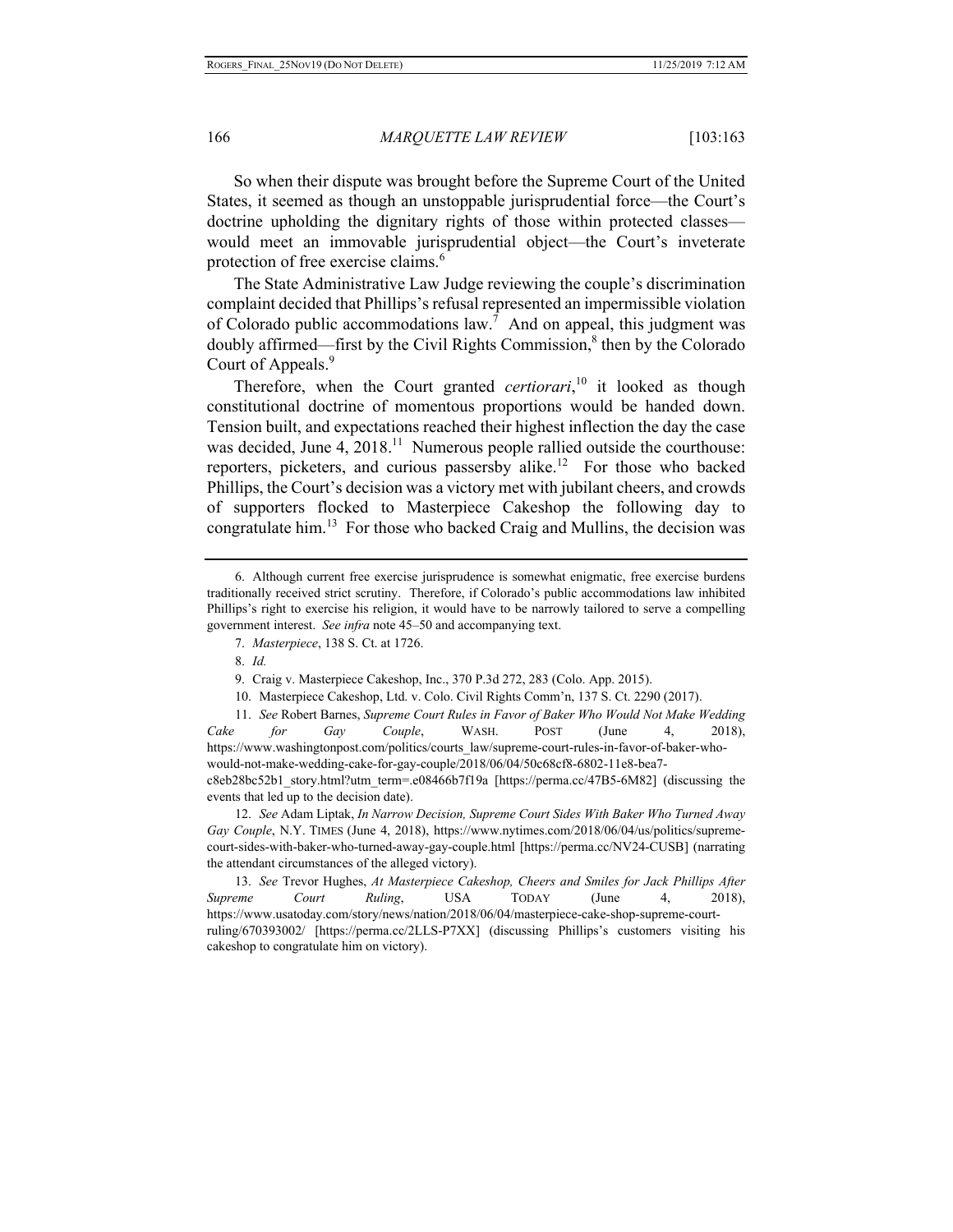a deep disappointment.<sup>14</sup> For those concerned with constitutional doctrine, however, the Court's decision should be underwhelming.

In an area of jurisprudence already awash in words,<sup>15</sup> the *Masterpiece* opinion added little to the conversation, even though it had tremendous potential to clarify the rights of religious objectors and LGBTQ persons. The ruling, it would seem, represented a victory for religious freedom advocates, and a cacophony of voices have amassed to confirm this interpretation of the Supreme Court's most recent free-exercise ruling.<sup>16</sup> Some choose to view the case as a deep loss for LGBTQ rights, while others view it as a resounding win for conservatives.<sup>17</sup> Many, still, situate the case somewhere in between in light of the Court's underlying rationale, suggesting that the opinion represents a win—but only a qualified win—for religious liberty proponents.<sup>18</sup> But most commentators view the case as favorable for religious liberty.<sup>19</sup>

This Article advances an interpretive lens for the Court's ruling that is in tension with the general body of commentary surrounding the decision—a lens that goes beyond the decision's mere result and looks instead at what the Court's language and rationale might presage. In this vein, the Article argues that, far from a victory for religious-rights advocates, the *Masterpiece* Court tilted the balance in favor of LGBTQ rights under its public accommodations

15. That is, the intersection of anti-discrimination jurisprudence and free exercise jurisprudence.

- 16. *See, e.g.*, Liptak, *supra* note 12; House, *supra* note 14.
- 17. *See supra* note 14 and accompanying text.

18. *See, e.g.*, Douglas Laycock & Thomas Berg, Masterpiece Cakeshop–*Not As Narrow As May First Appear*, SCOTUSBLOG (June 5, 2018, 3:48 PM), http://www.scotusblog.com/2018/06/symposium-masterpiece-cakeshop-not-as-narrow-as-may-firstappear [https://perma.cc/6HWF-ES82] (providing a cautious interpretation of the decision, and paying attention to potential negative and positive nuances).

19. *See, e.g.*, Todd Starnes, *A Win for Masterpiece Cakeshop but it Ain't Over Yet*, FOX NEWS (June 4, 2018), https://www.foxnews.com/opinion/todd-starnes-a-win-for-masterpiece-cakeshop-butit-aint-over-yet [https://perma.cc/97D4-Q858] (interpreting the decision in an optimistic light); Jack Crowe, *SCOTUS Rules in Favor of Baker Who Refused to Make LGBT-Wedding Cake*, NAT'L REV. (June 4, 2018), https://www.nationalreview.com/news/masterpiece-cakeshop-religious-liberty-winslandslide [https://perma.cc/59JZ-QYD2] (portraying the decision as a win for religious liberty).

<sup>14.</sup> *See, e.g.*, Silas House, *The Masterpiece Decision Isn't Harmless*, N.Y. TIMES (June 5, 2018), https://www.nytimes.com/2018/06/05/opinion/masterpiece-cakeshop-decision-kentucky.html [https://perma.cc/G7CJ-TL5T] (describing the events in a deflated light); Jim Downs, *We're Looking at the Masterpiece Cakeshop Case All Wrong. And So Did the Supreme Court: Why the Masterpiece Cakeshop Decision Was a Major Loss for Gay Rights*, WASH. POST (June 6, 2018), https://www.washingtonpost.com/news/made-by-history/wp/2018/06/06/were-looking-at-themasterpiece-cakeshop-case-all-wrong-and-so-did-the-supreme-court/ [https://perma.cc/W2GU-FDJS] (arguing that the decision was a loss for the LGBTQ community).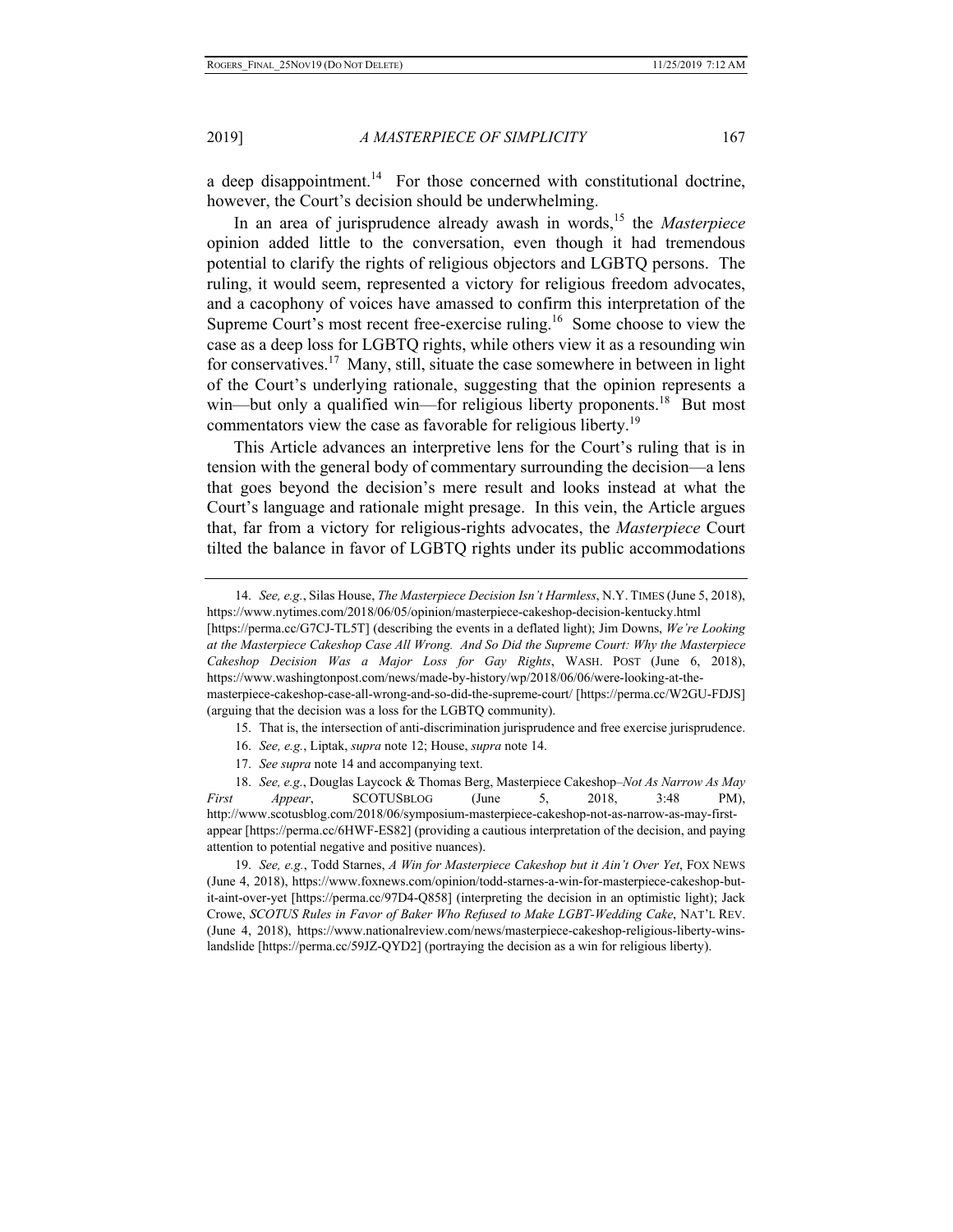jurisprudence. In light of this trajectory, the Article then provides a predictive framework for how the Court will likely rule in cases with analogous plaintiffs and defendants—that is, if it were to follow the same line of reasoning guiding *Masterpiece*. 20 The analysis anticipates an arc toward more expansive protection for LGBTQ people, along with a reduction in free-exercise exceptions. Not only is this demonstrated through the Court's discrete treatment of claims to religious rights and civil rights (by pitting them against each other), but it is also demonstrated through the manner in which the Court employed precedent from the race-based anti-discrimination context and the free speech context.

To this end, Part II traces the development of free-exercise doctrine, especially as it implicates other rights of constitutional import. It shows that the Court's treatment of free exercise claims has been undulant but has ultimately displayed a trajectory toward casting strict-scrutiny protection over religious persons. More recently, however, the Court has departed from this trend, leaving the status of the Free Exercise Clause in doubt. Part III examines the *Masterpiece* opinion itself—briefly interposing explanations of the antidiscrimination jurisprudence and the free-speech jurisprudence necessary to understand religious exemptions in wedding-vendor cases.

Part IV criticizes the opinion and argues that, in resolving wedding-vendor disputes, it is not only important to recognize resemblances between various modes of discrimination, but it is also crucial to parse the distinctive features of protected classes of citizens and the discrimination they face. Similarly important is the recognition of the different doctrinal work that the Free Exercise Clause, public-accommodations regimes, and Free Speech Clause should do.

Part V uses these foregoing accounts and appraisals to propose a paradigm for analyzing future wedding-vendor cases as well as claims that implicate religious rights and other imperative legal rights (be they constitutional or statutory). This framework would employ objective criteria to assess the sincerity of exemption seekers, then apply strict scrutiny to analyze governmental actions that infringe upon free exercise rights. It would allow for a narrow, limited exception to public accommodations laws for small private business owners but only under preliminary vetting mechanisms. Ultimately, this Article aims to advance a template that would invite greater clarity,

<sup>20.</sup> This is to acknowledge that the composition of the Court, as of this publication, is different from what it was when *Masterpiece* was handed down. *See infra* note 182 and accompanying text.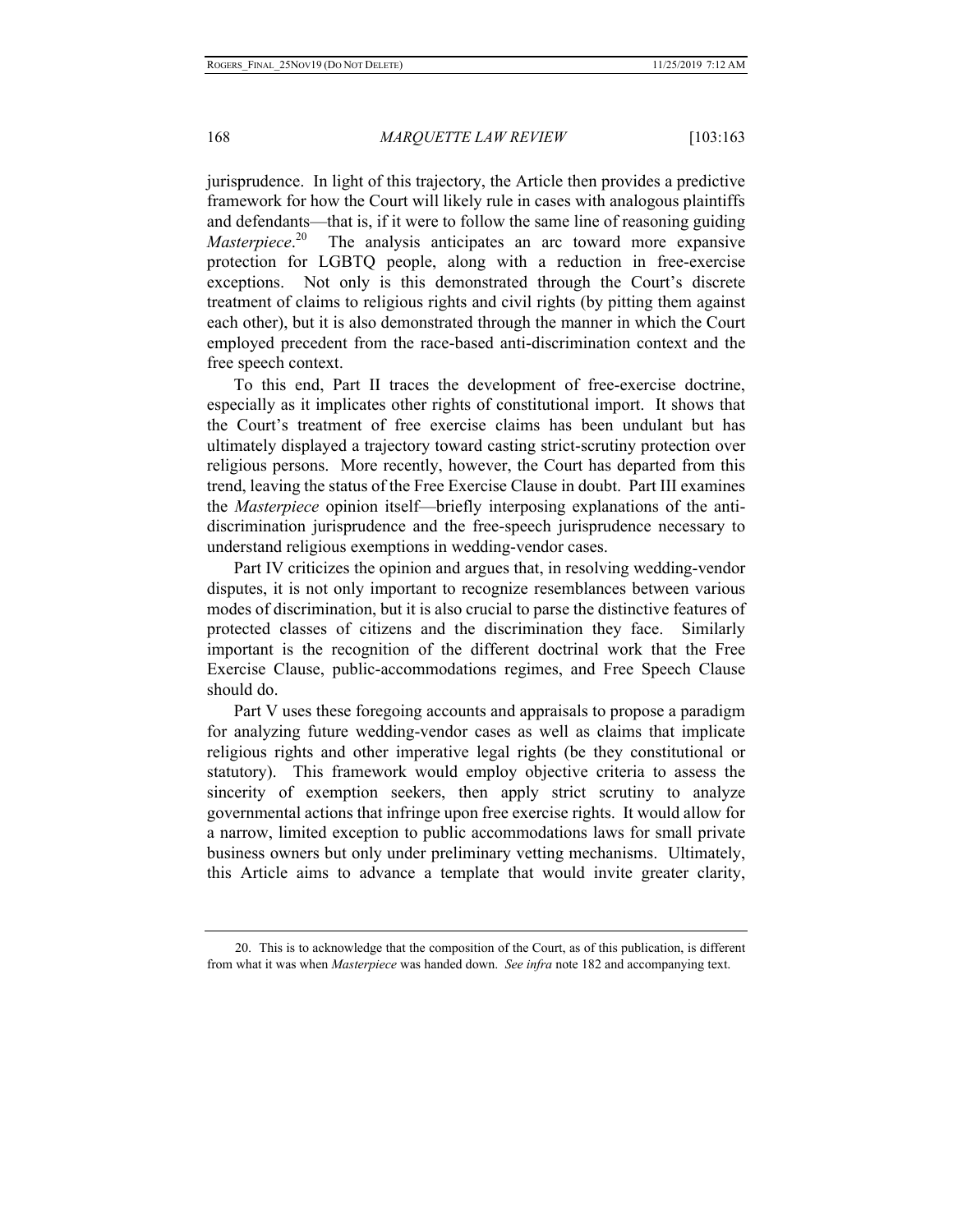predictability, and constitutional balance—for the dignitary rights of LGBTQ persons *and* the free-exercise rights of religious objectors.

#### II. THE FREE EXERCISE CLAUSE: LEGAL BACKGROUND

The Supreme Court's free-exercise jurisprudence has been anything but clear or predictable. Indeed, the Court has vacillated between granting extensive protection to religious practices and promoting the government's interest in regulating religious activity. Ultimately, though, the constellation of the Court's free-exercise decisions has displayed a trend toward heightened scrutiny of laws burdening religious exercise and greater protection for religious claimants.

#### A. *First Forays into Free Exercise Analysis: The Belief-Action Doctrine*

Justice Rutledge once remarked that "[n]o provision of the Constitution is more closely tied to or given content by its generating history than the religious clause of the First Amendment."<sup>21</sup> Therefore, before plunging into the doctrine undergirding *Masterpiece* and other wedding-vendor cases, the development of doctrine in this arena warrants attention.

The Religion Clause states: "Congress shall make no law respecting an establishment of religion, or prohibiting the free exercise thereof . . . . "<sup>22</sup> Like so many of its sister provisions in the Bill of Rights, the Free Exercise Clause has been applied to the states through the Fourteenth Amendment.<sup>23</sup> The dual concerns of the Religion Clauses often implicate each other—in legal doctrine, if not in practical application—and the Court has often been forced to navigate between establishment concerns on the one hand, and free exercise concerns on the other. $^{24}$ 

<sup>21.</sup> Everson v. Bd. of Educ., 330 U.S. 1, 33 (1947) (Rutledge, J., dissenting). This is not to suggest that Justice Rutledge understood the generating history of the religious clause.

<sup>22.</sup> U.S. CONST. amend. I.

<sup>23.</sup> Cantwell v. Connecticut, 310 U.S. 296, 303 (1940) ("The . . . concept of liberty embodied in [the Fourteenth] Amendment embraces the liberties guaranteed by the First Amendment.").

<sup>24.</sup> *See, e.g.*, Lemon v. Kurtzman, 403 U.S. 602, 614 (1971) (observing that the religion clauses are designed "to prevent, as far as possible, the intrusion of either [religion or government] into the precincts of the other."); David E. Fitzkee & Linell A. Letendre, *Religion in the Military: Navigating the Channel between the Religion Clauses*, 59 A.F. L. REV. 1, 3 (2007) (discussing the dual concerns of the Religion Clause in the military context and highlighting the "complex array of constitutional tests [that] attempt to navigate the narrow channel between the free exercise of religion . . . and establishment of religion, . . . a feat compared to navigating the narrow channel between the Scylla and Charybdis in Greek mythology") (citation omitted).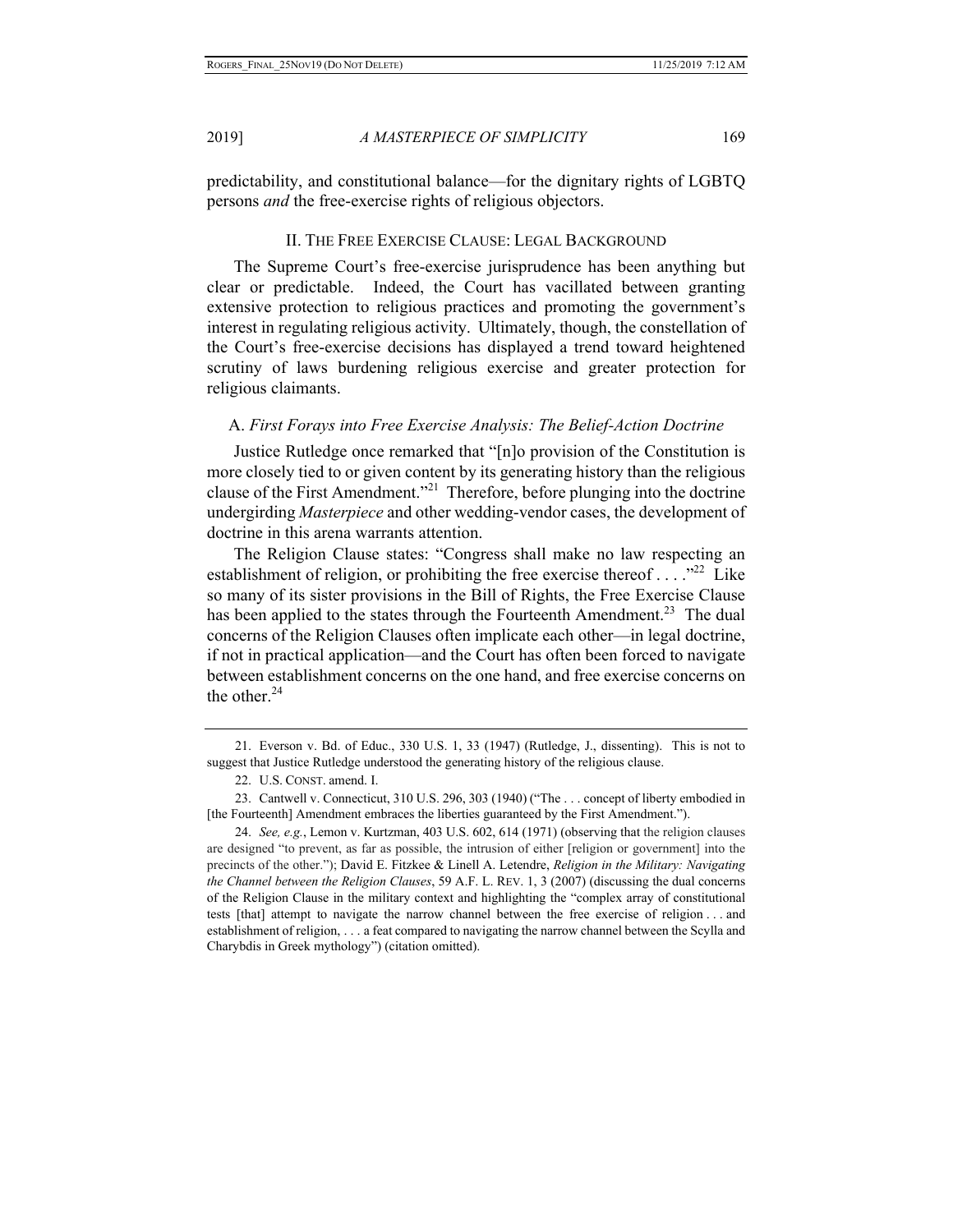It would be easy enough to ensure that religious people can think as they wish. And early cases on the Free Exercise Clause attempted to do just that. In *Reynolds v. United States*, 25 for example, the Court first invoked the beliefaction doctrine to uphold the criminality of polygamy against Mormons who were claiming a constitutional entitlement to polygamy, a marriage practice integral to Mormon faith at the time.<sup>26</sup> This more cerebral jurisprudence suggested that as long as the government has not attempted to regulate religious opinions or beliefs, then it has not contravened the Free Exercise Clause by regulating practices and actions.<sup>27</sup> Appeals to this doctrine persisted for over sixty years until the doctrine began to deteriorate.<sup>28</sup>

Two problems emerged from the application of the belief-action doctrine. The first was philosophical: defining action can be a difficult task for courts, or for anyone. Indeed, can't inaction be more potent than action?<sup>29</sup> If a student refrains from saluting a flag because of his religious beliefs, has he thereby acted? $30$  Is prayer action? $31$  Philosophical queries in this vein tend to multiply when a constitutional doctrine hinges on the dichotomy between belief and action.32

The second (and more important) problem with the belief-action doctrine was practical: The Free Exercise Clause ought to extend to practices.<sup>33</sup> "Free Exercise Clause" is not a misnomer. That is, it was not intended to be consigned to the realm of thought, but was designed to protect practices.<sup>34</sup> Just as the freedom to possess a certain status or orientation is inadequate to protect the

28. *See* Minersville Sch. Dist. v. Gobitis, 310 U.S. 586, 600 (1940).

29. *See* Nat'l Fed'n of Ind. Bus. v. Sebelius, 567 U.S. 519, 520 (2012) (employing the passiveactive distinction to support the Court's holding). *See infra* Section IV.B. for a comprehensive treatment of this issue's relevance to speech.

30. *Minersville*, 310 U.S. at 591.

31. Brandenburg v. Ohio, 395 U.S. 444, 455 (1969) (Douglas, J., concurring) (highlighting the difficulty of distinguishing between belief and action when analyzing prayer).

32. *See, e.g.*, Masterpiece Cakeshop, Ltd. v. Colo. Civil Rights Comm'n, 138 S. Ct. 1719, 1724 (2018).

33. Richard H. Fallon, Jr., *Tiers for the Establishment Clause*, 166 U. PA. L. REV. 59, 85 (2017) ("[T]he government has powerful reasons, rooted in free exercise values, to want to spare citizens the cruel choice of deciding whether to disobey either the government or their God.").

34. *Id.* 

<sup>25. 98</sup> U.S. 145 (1878).

<sup>26.</sup> *Id.* at 167.

<sup>27.</sup> *See id.* at 164–66. For a terse but rich discussion of the belief-action doctrine, see Harrop A. Freeman, *A Remonstrance for Conscience,* 106 U. PA. L. REV. 806, 818 (1958) (discussing the beliefaction doctrine).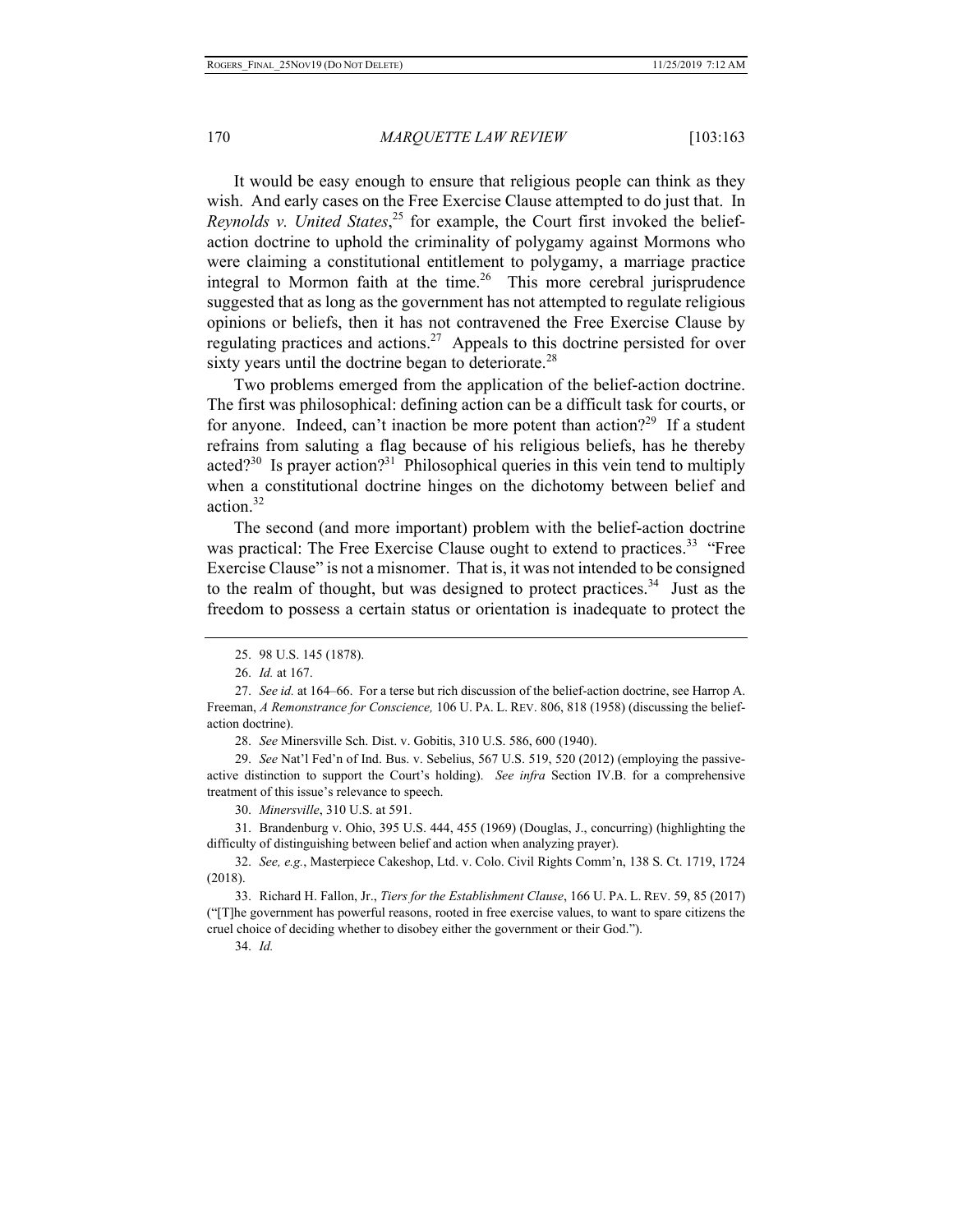Equal Protection rights of LGBTQ persons,  $35$  so too is the freedom to believe inadequate to protect the First Amendment rights of religious persons.<sup>36</sup> Thus, in time the belief-action doctrine failed to pass constitutional muster.<sup>37</sup> And for good reason: a constitutional value worth protecting in thought alone is no constitutional value at all.

# B. *Development into Strict Scrutiny*

In the process of shedding the belief-action doctrine, courts articulated principles that extended the protection of the Free Exercise Clause.<sup>38</sup> Cantwell *v. Connecticut*39 provides an example of the Supreme Court's free-exercise doctrine during this transitional phase.<sup>40</sup> There, the Court overturned Cantwell's conviction for inciting a breach of peace, a conviction he received by proselytizing.<sup>41</sup> The Court stated that "the power to regulate [religious conduct] must be so exercised as not, in attaining a permissible end, unduly to infringe the protected freedom."42 Therefore, if Connecticut wished to criminalize Cantwell's religious solicitations, it would have to show that Cantwell's conduct presented an "immediate threat to public safety, peace, or order."43 This public safety-peace-order triad represents one of the first intimations of heightened scrutiny for the Court.<sup>44</sup>

Over time, the various iterations of free-exercise protection coalesced into a univocal strict scrutiny standard. In *Sherbert v. Verner*, 45 for example, a Seventh Day Adventist was denied unemployment compensation because she

39. 310 U.S. 296 (1940).

<sup>35.</sup> *See* Obergefell v. Hodges, 135 S. Ct. 2584, 2599 (2015).

<sup>36.</sup> *Masterpiece*, 138 S. Ct. at 1727.

<sup>37.</sup> *See, e.g*., Wisconsin v. Yoder, 406 U.S. 205, 217 (1972) (discussing the interdependent relationship between "religious beliefs and what we would call today 'life style'" before granting the Amish an exemption from state compulsory education law).

<sup>38.</sup> *See, e.g.*, Cantwell v. Connecticut, 310 U.S. 296, 304, 311 (1940) (suggesting a trajectory toward strict scrutiny even though the Court used a lower standard of review).

<sup>40.</sup> That said, the Court did still adhere to some form of the belief-action doctrine, albeit a diminished one. *Id.* at 303.

<sup>41.</sup> *Id.* at 309, 311.

<sup>42.</sup> *Id.* at 304.

<sup>43.</sup> *Id.* at 308.

<sup>44</sup>*. Id.*

<sup>45. 374</sup> U.S. 398 (1963).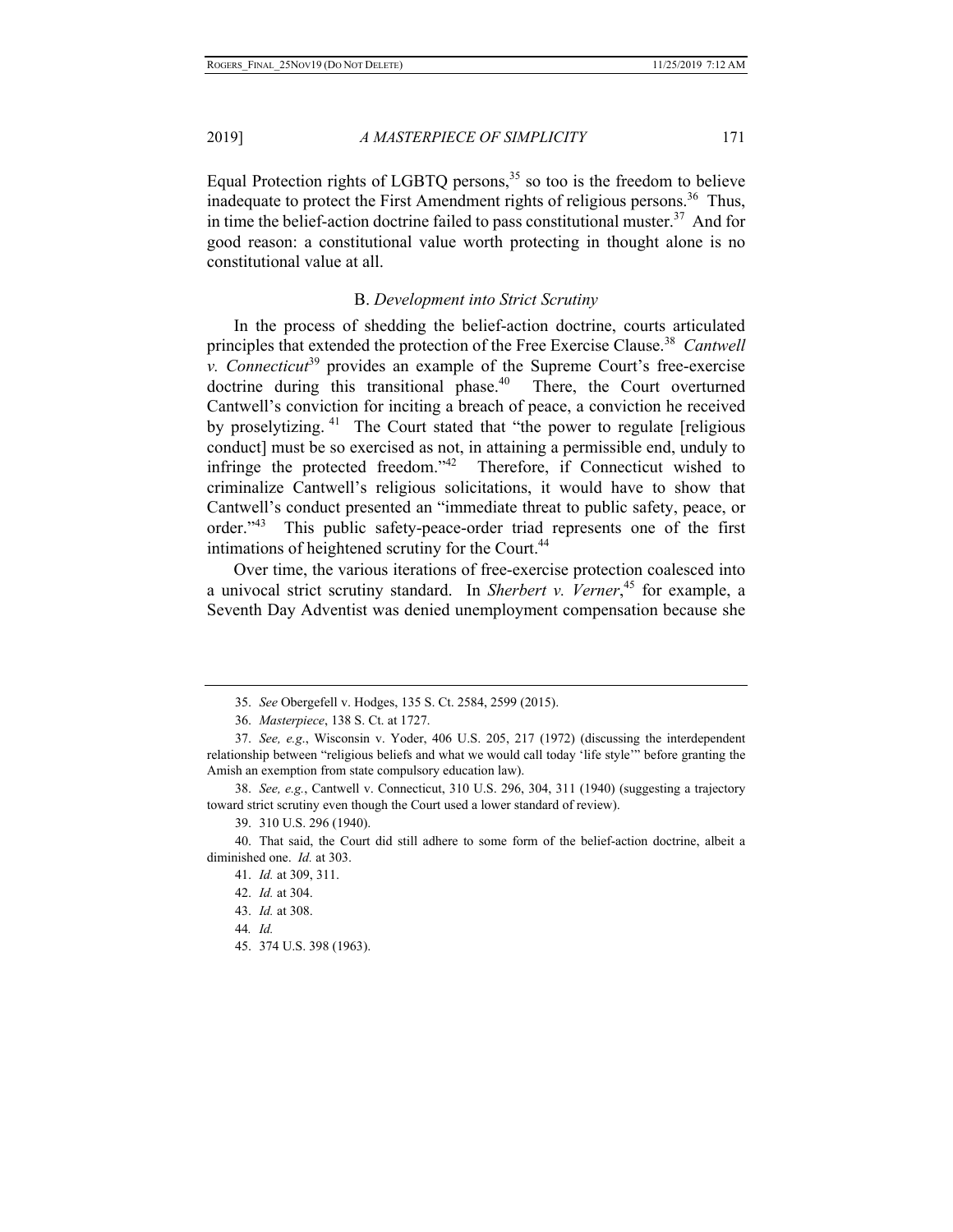refused to accept jobs that required her to work on her religious Sabbath.<sup>46</sup> Consequently, she alleged that her free exercise rights were violated by South Carolina's rejection of her claims to unemployment benefits.<sup>47</sup>

The U.S. Supreme Court agreed.<sup>48</sup> In doing so, the Court articulated its standard for free-exercise analysis in no uncertain terms: "If . . . the South Carolina Supreme Court['s decision] is to withstand appellant's constitutional challenge, it must be  $\dots$  justified by a 'compelling state interest.'<sup>49</sup> To stress the weight the Court placed on free-exercise values, the Court stated that "in this highly sensitive constitutional area, 'only the gravest abuses, endangering paramount interest, give occasion for permissible limitation' [of free-exercise rights]."<sup>50</sup> Thus, in the Supreme Court's "first and leading case in . . . modern free exercise jurisprudence,"51 South Carolina was "*constitutionally compelled to carve out an exception* . . . for those whose unavailability [was] due to their religious convictions."52 *Sherbert* therefore has enabled religious objectors to challenge a vast array of laws and regulations that are incompatible with the objectors' religious tenets.<sup>53</sup> These challenges have principally been generated through requests for exemptions from, rather than demands for the invalidation of, laws that suppress religious conduct.<sup>54</sup> And laws have typically been challenged because they either penalize religiously motivated conduct or penalize the refusal to perform legally required conduct on religious grounds.<sup>55</sup>

48. *Id*. at 402.

49. *Id.* at 403 (quoting NAACP v. Button, 371 U.S. 415, 438 (1963)). This standard prevailed for over a quarter of a century. *See infra* Section II.C.

51. Michael W. McConnell, *Origins and Historical Understanding of Free Exercise of Religion*, 103 HARV. L. REV. 1409, 1412 (1990).

<sup>46.</sup> *Id.* at 399–402. The South Carolina Unemployment Compensation Act stated that a claimant was ineligible for compensation if she "failed, without good cause, . . . to accept available suitable work when offered." S.C. CODE ANN. § 68-114(3)(a) (1962), *reprinted in Sherbert*, 374 U.S. at 400 n.3.

<sup>47.</sup> *Sherbert*, 374 U.S. at 401.

<sup>50.</sup> *Id.* at 406 (quoting Thomas v. Collins, 323 U.S. 516, 530 (1945)).

<sup>52.</sup> *Sherbert*, 374 U.S. at 420 (Harlan, J., dissenting) (emphasis added). Although this quotation appears in Justice Harlan's dissent, he was stating what the majority's decision had *de facto* effected. *Id.* 

<sup>53.</sup> *See id.* at 401–02.

<sup>54.</sup> *See, e.g.*, Wisconsin v. Yoder, 406 U.S. 205, 232 (1972).

<sup>55.</sup> Burwell v. Hobby Lobby Stores, Inc., 573 U.S. 682, 692–93 (2014); McConnell, *supra* note 51, at 1412–13.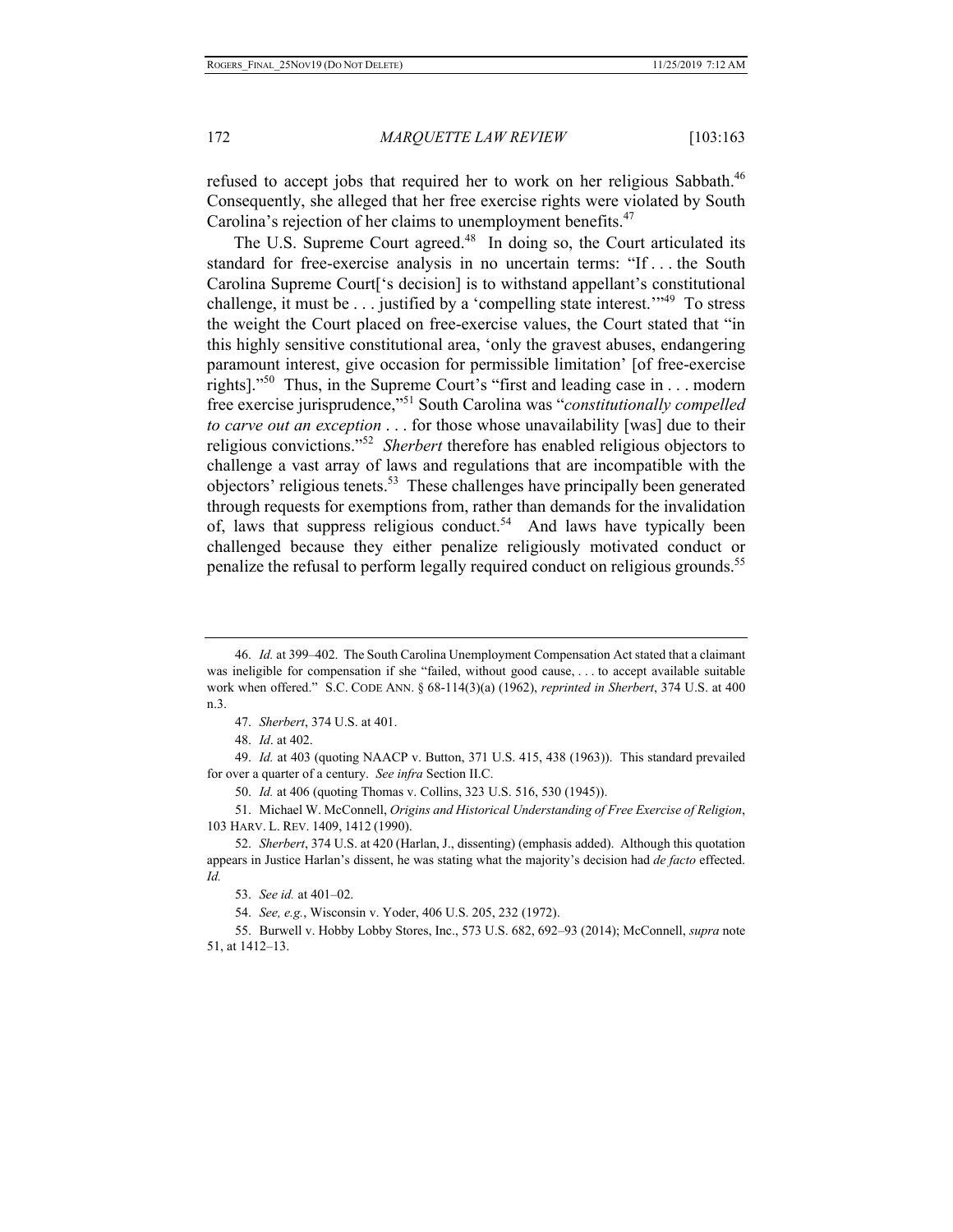One case in particular illustrates the Court's tendency to grant exemptions to laws that burden the free exercise of religion. In *Wisconsin v. Yoder*, 56 the Court applied strict scrutiny review to exempt Amish families from compulsory public education in light of the Amish tradition's emphasis on vocational training.<sup>57</sup> Despite the general applicability of the compulsory education law, the Court still subjected the law to a balancing test because the law placed a burden on the families' religious vocational principles.<sup>58</sup>

The Court reiterated the principles animating the Free Exercise Clause, noting that "[t]he values underlying these two provisions [of the First Amendment] relating to religion have been zealously protected, sometimes even at the expense of other interests. . . . [O]nly those interests of the highest order . . . can overbalance legitimate claims to the free exercise of religion."<sup>59</sup> It should not be overlooked that, during this era—namely, the Warren Court's reign—the same Court repeatedly articulated the government's interest in education as being among its highest and most enduring.<sup>60</sup>

Noteworthy was the Court's insistence that the case could not be resolved on the grounds that Wisconsin's education law did not facially discriminate against religions and applied uniformly to all Wisconsin citizens.<sup>61</sup> Nor did it matter that the statute was motivated by legitimate secular concerns.<sup>62</sup> Instead, the Court held that "[a] regulation neutral on its face may, in its application, nonetheless offend the constitutional requirement . . . if it unduly burdens the free exercise of religion."63 Thus, it mattered little for the Court that the

- 61. *Yoder*, 406 U.S. at 220.
- 62. *Id.* at 216.
- 63. *Id.* at 220 (citing Sherbert v. Verner, 374 U.S. 398 (1963)).

<sup>56. 406</sup> U.S. 205.

<sup>57.</sup> *Id.* at 222.

<sup>58.</sup> *Id.* at 214–15.

<sup>59.</sup> *Id.*

<sup>60.</sup> *See, e.g.*, Brown v. Board of Ed. of Topeka, 347 U.S. 483, 493 (1954). In this watershed school desegregation decision, the U.S. Supreme Court famously remarked that "education is perhaps the most important function of state and local governments." *Id.*; *see generally* MICHAEL REBELL, FLUNKING DEMOCRACY: SCHOOLS, COURTS, AND CIVIC PARTICIPATION (2018) (casting education as one of the state's most vital purposes and arguing that civic discourse and democratic values are waning in the United States as a result of inadequate educational funding and curricula).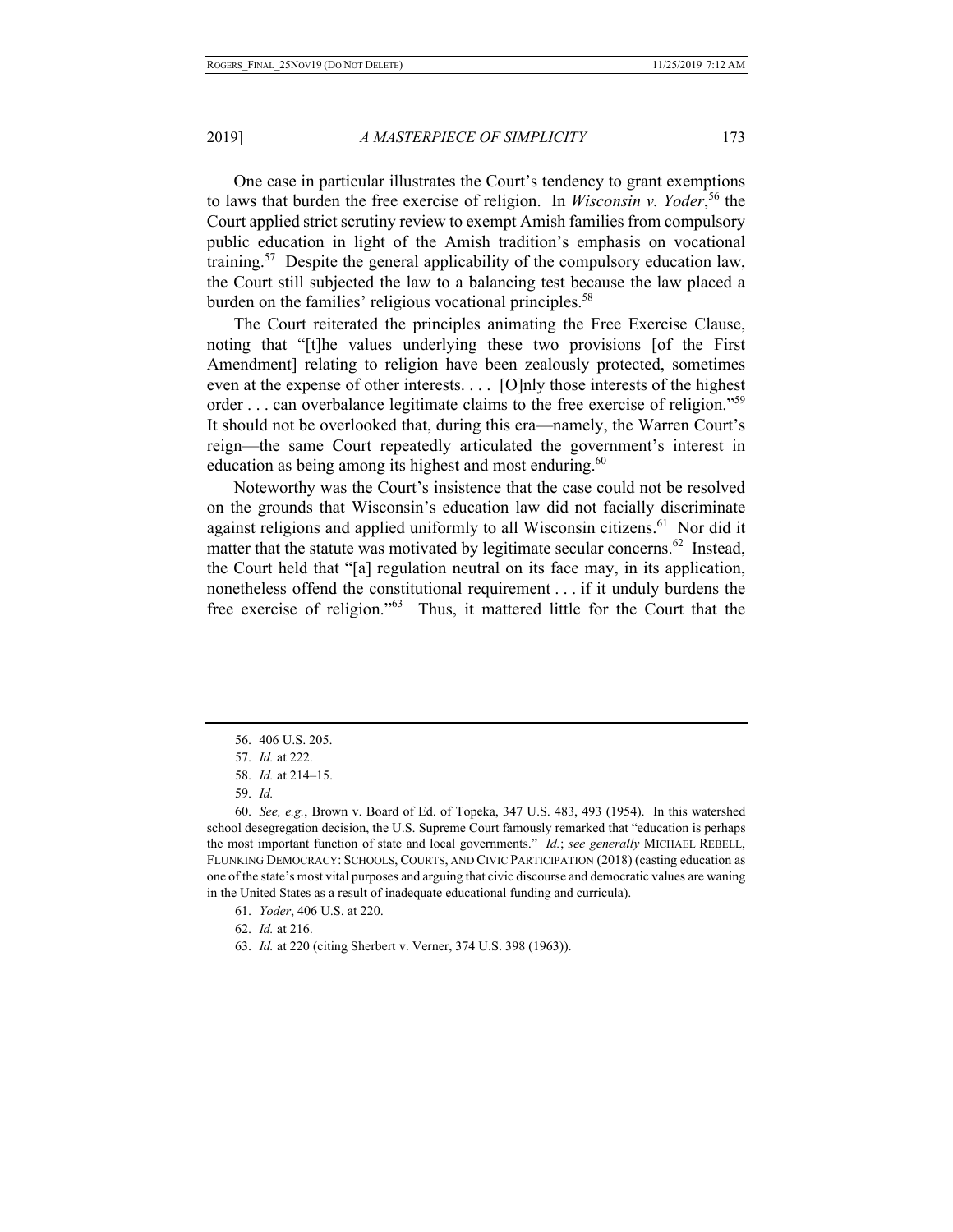Wisconsin provision was generally applicable or neutral if the provision burdened religious practice notwithstanding.<sup>64</sup>

A critical feature of the Court's rationale that extends to the weddingvendor context was its requirement that the claims of free exercise be "legitimate."<sup>65</sup> To prove this legitimacy, the Court placed considerable weight on the evidence—proffered by expert witnesses, testimony, and documents demonstrating that the religious practice under examination was a) embedded in the claimant's religious tradition, b) pursuant to a sincerely held religious belief, and c) vital to the Amish community.<sup>66</sup> In other words, religious tradition and sincerity mattered a great deal in determining whether an exemption would be appropriate for the religious objector under consideration.<sup>67</sup>

Thus, through accretively protective rulings like those in *Cantwell*, *Sherbert*, and *Yoder*, the belief-action doctrine eventually gave way to strict scrutiny protection in free exercise jurisprudence. This heightened standard of review often extended to religious objectors through exemptions. However, this free exercise doctrine would become somewhat convoluted in years to come.

# C. *The Unsure Footing of the Court's Free Exercise Jurisprudence Under* Smith

In true bull-in-china-shop fashion, a 5-4 majority of the Court disheveled the foregoing doctrinal development in *Employment Division v. Smith*,<sup>68</sup> spinning free exercise jurisprudence into a doctrinal vertigo from which it has yet to recover. For this reason, *Smith* warrants closer examination.

<sup>64.</sup> For a detailed account of what constitutes a burden on free exercise, see Ira C. Lupu, *Where Rights Begin: The Problem of Burdens on the Free Exercise of Religion*, 102 HARV. L. REV. 933, 942 (1989) (highlighting the multiple factors that a court employs).

<sup>65.</sup> *Yoder*, 406 U.S. at 215.

<sup>66.</sup> *Id.* at 215, 235.

<sup>67.</sup> *Id.* ("It cannot be overemphasized that we are not dealing with a way of life and mode of education by a group claiming to have recently discovered some 'progressive' or more enlightened process for rearing children for modern life. Aided by a history of three centuries as an identifiable religious sect and a long history as a successful and self-sufficient segment of American society, the Amish in this case have convincingly demonstrated the sincerity of their religious beliefs, the interrelationship of belief with their mode of life, the vital role that belief and daily conduct play in the continued survival of Old Order Amish communities and their religious organization, and the hazards presented by the State's enforcement of a statute generally valid as to others.").

<sup>68. 494</sup> U.S. 872 (1990).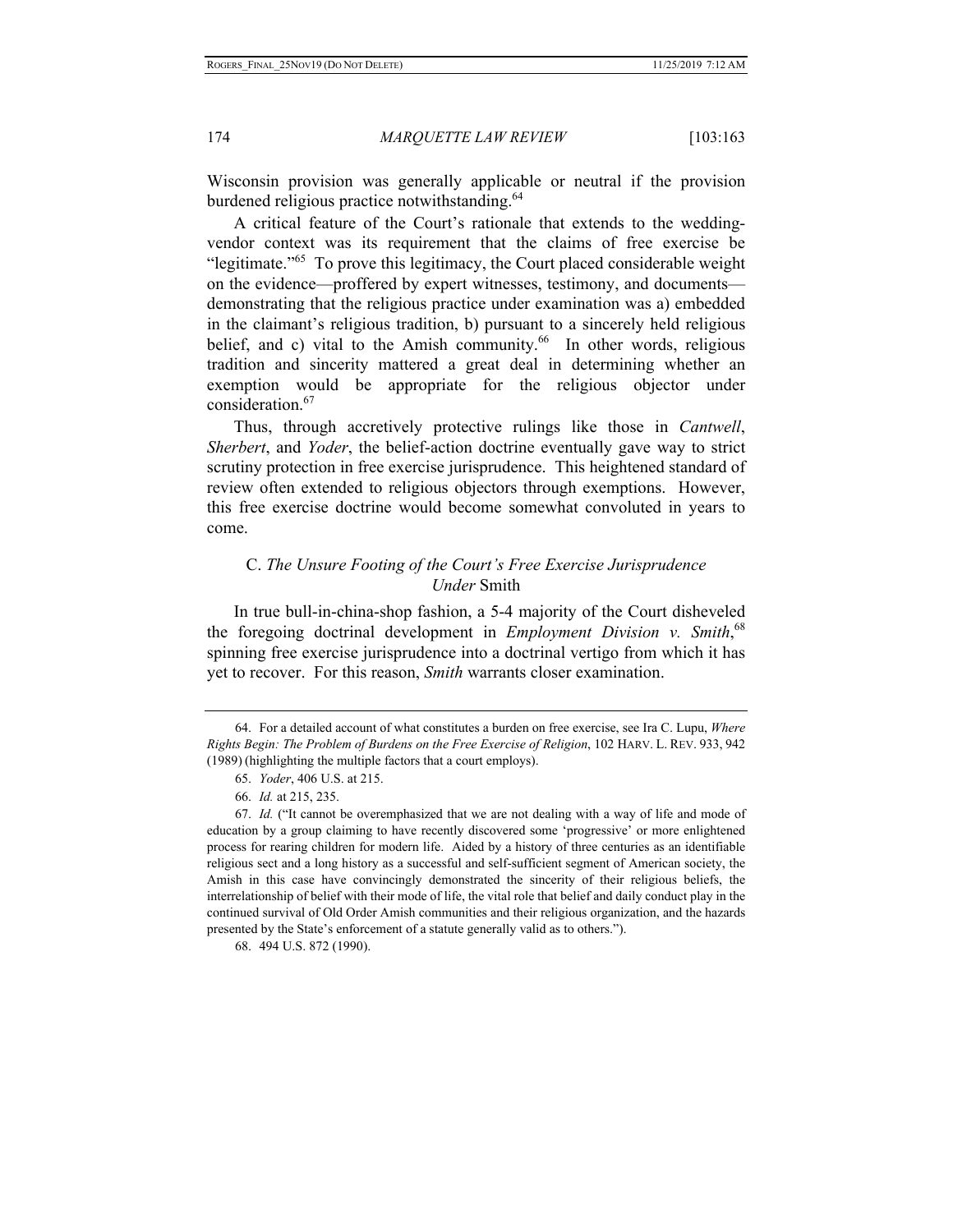In *Smith*, two workers were fired for ingesting peyote in violation of Oregon law.<sup>69</sup> Because they were dismissed for "misconduct," the State denied their unemployment compensation benefits.<sup>70</sup> The Oregon Court of Appeals reversed this denial on free exercise grounds,<sup>71</sup> and the Oregon Supreme Court similarly held that the State could not deny unemployment compensation to the workers because peyote was an integral part of their religious practices.<sup>72</sup>

Justice Scalia, writing for the Court, disagreed with the Oregon Supreme Court and found its reliance on the balancing test, taken from *Sherbert* and its progeny, to be unfounded.73 He reasoned that *Smith* involved a "valid and neutral law of general applicability" and therefore did not need to be justified by a compelling governmental interest.74 Contrary to *Smith*, he argued, the line of cases that have applied strict scrutiny usually implicated free exercise rights in conjunction with some other right.<sup>75</sup> This analysis gave rise to what some have coined the "hybrid rights doctrine," which rewards heightened scrutiny to laws that undermine two or more constitutional interests.<sup>76</sup> Whatever the merits of this doctrine, the Court reversed the Oregon Supreme Court and held that Oregon could deny the respondents' unemployment compensation without violating the Free Exercise Clause.<sup>77</sup>

The majority opinion elicited fierce concurring and dissenting opinions. For her part, Justice O'Connor's concurrence criticized the majority's sweeping assertion that the Court's "usual free exercise jurisprudence does not even apply" if a law is generally applicable.78 Justice O'Connor echoed the *Yoder*  Court's insistence that a law's general and neutral applicability in no way provides that law with a talismanic pass to unduly burden religious practices.<sup>79</sup> In fact, she argued that "few States would be so naïve as to enact a law directly

72. *Id.*

73. *Smith*, 494 U.S. at 874, 884.

74. *Id.* at 879 (quoting United States v. Lee, 455 U.S. 252, 263 n.3 (1982) (Stevens, J., concurring).

75*. Id.* at 881.

76. Ryan S. Rummage, Comment, *In Combination: Using Hybrid Rights to Expand Religious Liberty*, 64 EMORY L.J. 1175, 1180 (2015).

77. *Smith*, 494 U.S. at 890.

78. *Id.* at 892 (O'Connor, J., concurring).

79. *Id.* 

<sup>69.</sup> *Id.* at 874.

<sup>70.</sup> *Id.* 

<sup>71.</sup> Smith v. Emp't Div., 763 P.2d 146, 148 (Or. 1988), *rev'd sub nom.* Emp't Div., Dep't of Human Res. v. Smith, 494 U.S. 872 (1990).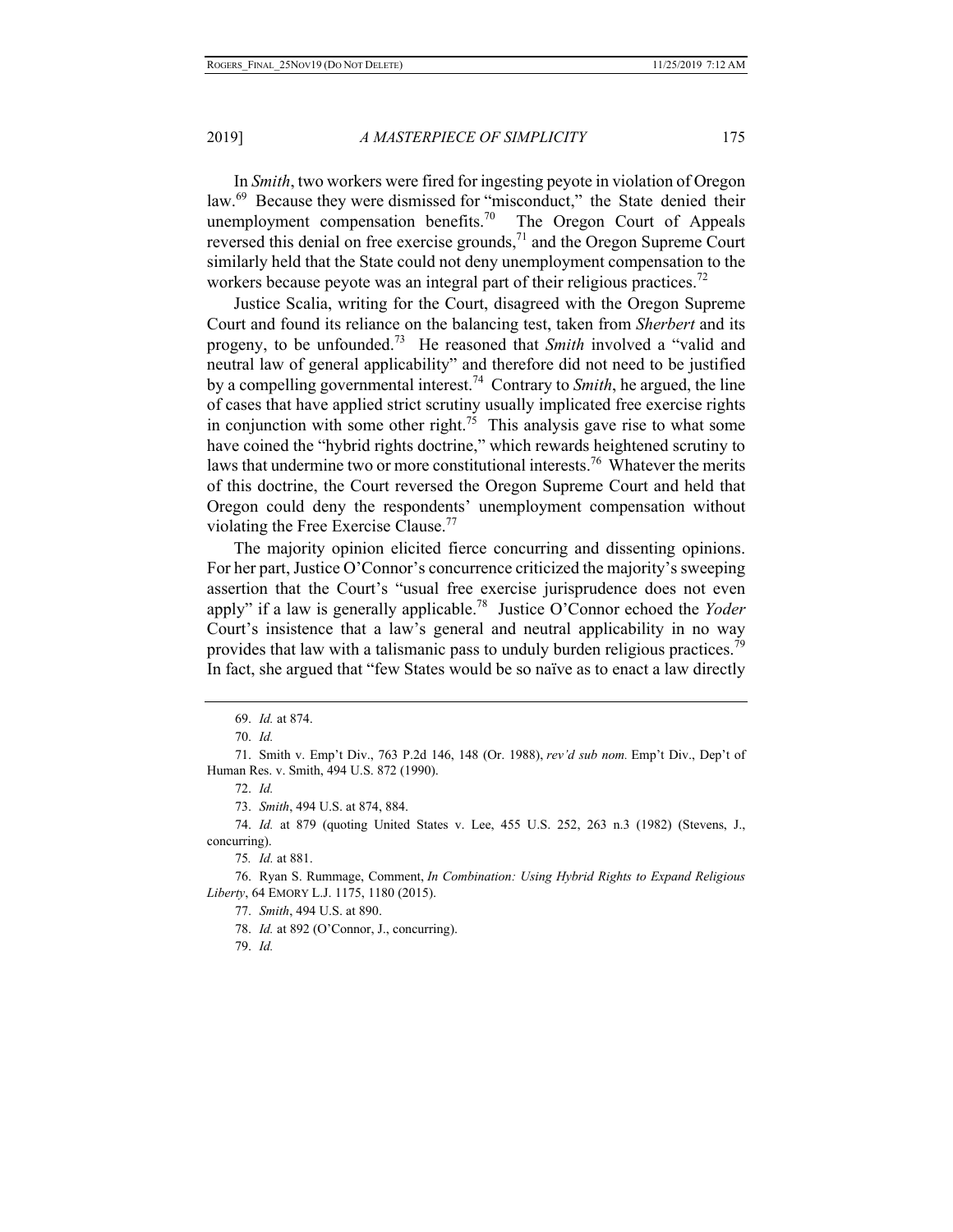prohibiting or burdening religious practice as such . . . . [L]aws neutral toward religion can coerce a person to violate his religious conscience or intrude upon his religious duties just as effectively.  $\ldots$ <sup>80</sup>

Justice O'Connor also argued that the Court had consistently applied the *Sherbert* balancing test and that case after case had "affirmed that test as a fundamental part of . . . First Amendment doctrine."81 And the Court had never distinguished between the *type* of free exercise right being asserted to determine whether to apply the *Sherbert* compelling interest test, as the majority claimed.82 That is because, in Justice O'Connor's view, "[t]he compelling interest test effectuates the First Amendment's command that religious liberty is an independent liberty, that it occupies a preferred position, and that the Court will not permit encroachments upon this liberty, whether direct or indirect, unless required by clear and compelling governmental interests of the highest order."83

Justice O'Connor therefore could not sign on to the majority's repudiation of the compelling interest test.<sup>84</sup> Instead, in applying that test to the facts of *Smith*, she argued that striking the sensible balance between religious freedom and compelling state interests required the Court to conclude that the prohibition of peyote was a compelling state interest that would override the workers' religious interests.<sup>85</sup> In other words, the law should have been upheld as an expression of a compelling government interest.

Justice Blackmun's dissent largely tracked with Justice O'Connor's concurrence. He argued that a narrow religious exemption should have been granted to adequately address the competing interests at stake.<sup>86</sup> In defending this position, he drew attention to the weakness of the slippery slope arguments proffered by the majority—arguments that often accompany exemption requests.  $87$  To prevent similar (and often frivolous) exemption requests, Justice Blackmun observed that those claiming an entitlement to exemption should demonstrate the religious practice's embeddedness within a specific religious

- 86. *Id.* at 916 (Blackmun, J., dissenting).
- 87. *Id.* at 916–17.

<sup>80.</sup> *Id.* at 894, 901; *accord infra* notes 242–43 and accompanying text; *cf. infra* Section III.A.

<sup>81.</sup> *Smith*, 494 U.S. at 900 (O'Connor, J., concurring).

<sup>82.</sup> *Id.* at 898.

<sup>83.</sup> *Id.* at 895 (internal quotations omitted).

<sup>84.</sup> *Id.* at 894–95.

<sup>85.</sup> *Id.* at 906–07.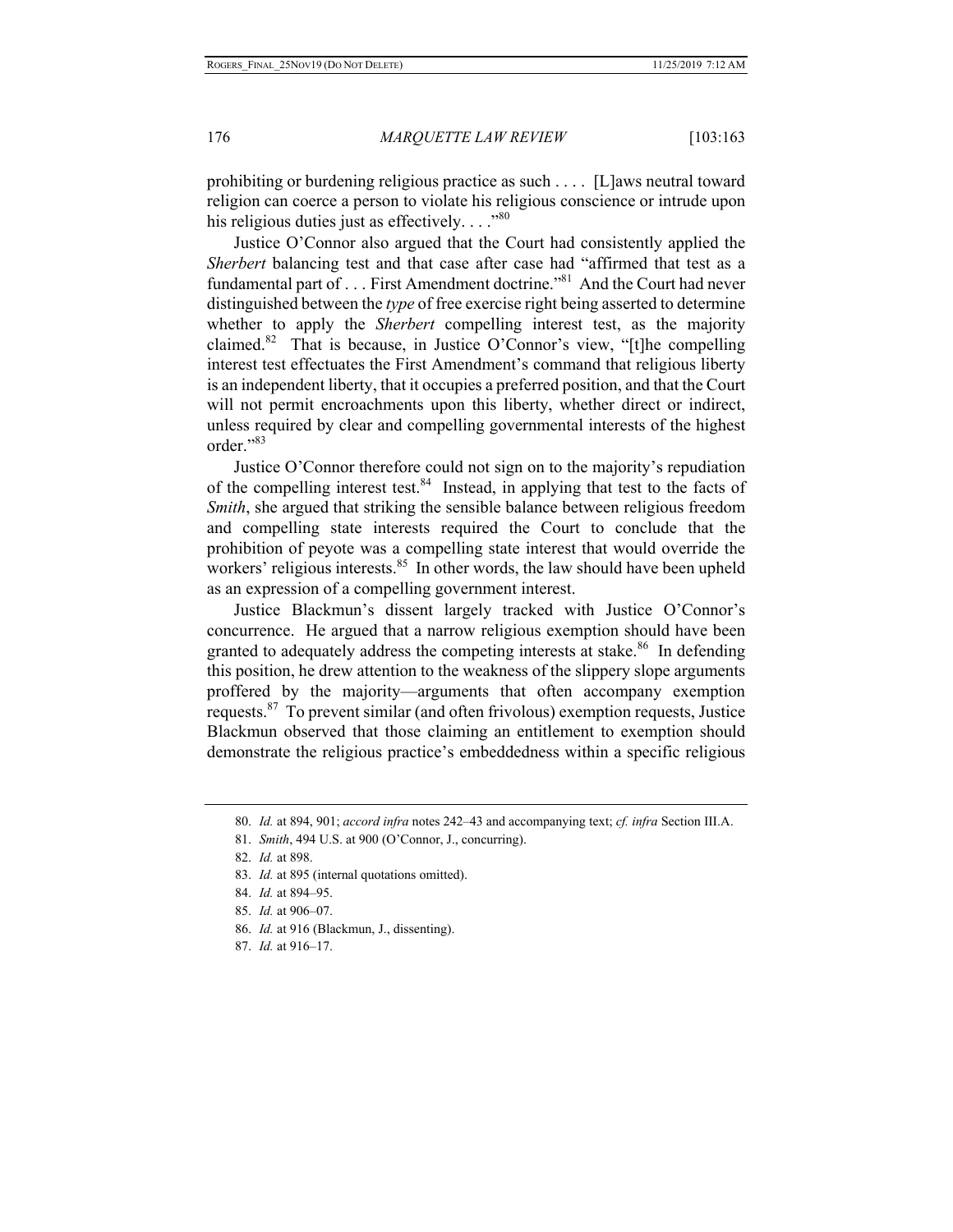tradition, as was the case in *Yoder*. 88 Hence, Justice Blackmun considered a Yoderian template to sufficiently protect free exercise interests as well as the interests of the state.

*Smith* upended decades of doctrine and generated ardent criticism. The opinion not only repudiated the longstanding strict-scrutiny balancing test from *Sherbert*, but it also revived a test that had long since fallen into disuse—the belief-action doctrine.<sup>89</sup> For these reasons, *Smith* was not without pushback, and it is chiefly responsible for the complications and impasses courts face as they attempt to resolve the wedding-vendor cases roiling throughout the nation.<sup>90</sup> But *Smith*'s holding was never briefed or argued by either party, and it has not been interpreted in the law as an established doctrine.<sup>91</sup> In fact, *Smith*'s rule has been interpreted by the Court on only one abbreviated occasion, in *Church of the Lukumi Babalu Aye v. City of Hialeah*. 92 And the facts of *Lukumi* demonstrated such obvious governmental animus that the Court would have ruled the same way regardless of the standard employed.<sup>93</sup> Hence, *Smith* and *Lukumi* stand as poor precedents for wedding-vendor cases insofar as the facts from *Smith* and *Lukumi* are polarized at opposite ends of a spectrum of government infringement.

*Smith* left jurists in a state of uncertainty vis-à-vis the status of the Free Exercise Clause. And this uncertainty persists today. Are "hybrid rights" deserving of heightened scrutiny? What standard should be applied to which

91. *See, e.g.*, Brief of Christian Legal Society et al. as Amici Curiae Supporting Petitioners at 6, Masterpiece Cakeshop, Ltd. v. Colo. Civil Rights Comm'n, 138 S. Ct. 1719 (2018) (No. 16-111), 2017 WL 4005662, at  $*6$  ("*Smith*'s rule . . . has not become embedded in the law."). Professor Laycock, author of the CLS brief, is one of the nation's leading authorities on the Religion Clauses and has litigated both sides of religious liberty and same-sex marriage issues.

92. 508 U.S. 520, 532 (1993). For a discussion of *Lukumi* being the sole interpretive gloss of *Smith*, see Brief of Christian Legal Society et al., *supra* note 91, at 6.

93. *See Lukumi*, 508 U.S. at 536. There, city ordinances purposefully targeted the practices of animal sacrifice in order to stifle the Santeria religious practices that were proliferating in the Hialeah area. *Id.* at 542. *Lukumi* interpreted the neutral and general applicability standard from *Smith* to be discrete requirements and found that the laws were neither neutral nor generally applicable, *id.* at 545, and that the ordinances were not justified by a compelling interest in light of their non-neutral and nongeneral application, *id.* at 546.

<sup>88.</sup> *Id.* at 917–20. This will be taken up in Part V and be an integral component of this Article's proposal.

<sup>89.</sup> *See* Emp't Div., Dep't of Human Res. v. Smith, 494 U.S. 872, 883–84, 890 (1990).

<sup>90.</sup> *See, e.g.*, Washington v. Arlene's Flowers, Inc., 389 P.3d 543, 568 (Wash. 2017), *vacated*, 138 S. Ct. 2671 (2018); Brush & Nib Studio, LC v. City of Phoenix, 418 P.3d 426, 431–32 (Ariz. Ct. App. 2018); Klein v. Or. Bureau of Labor & Indus., 410 P.3d 1051, 1087 (Or. Ct. App. 2017).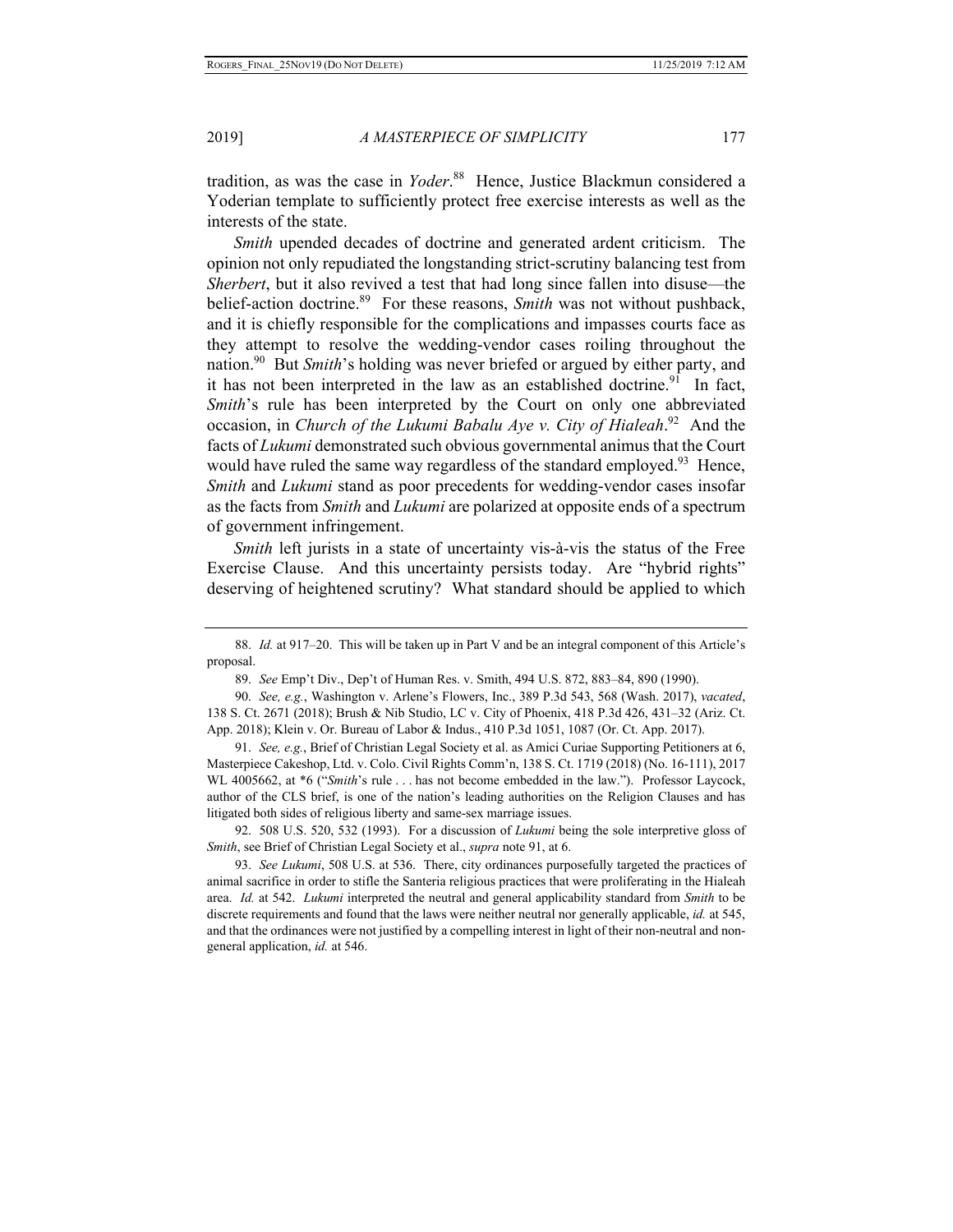type of free exercise claim? Does it make a difference if a religious person is claiming exemption to a criminal or civil statute? All of these questions, and many more, the *Smith* Court left unanswered.

Accordingly, at present, free exercise jurisprudence is anything but stable or settled, and courts and religious persons are not left the better for it. This unsteadiness has found expression time and again in lower court decisions grappling with wedding-vendor cases.94 However, because the *Masterpiece*  Court genuflected to the race-based public accommodations and free speech line of cases*,* the Court never clarified *Smith*'s pertinence to the current context of wedding cases.<sup>95</sup>

#### III. *MASTERPIECE CAKESHOP* SUMMARY AND BACKGROUND

*Masterpiece* should not be envisaged to protect the religious freedoms of wedding vendors in future cases. Rather, rightly understood, it is a case that recedes religious freedom—if the Court continues on its current trajectory, that is. This Part argues that, as precedent, *Masterpiece* is a blind alley set to lead lower courts astray. Applying *Masterpiece*'s operative legal rationale would further muddle an already-murky free exercise doctrine and would scarcely produce resolutions that take seriously the heart of the legal issues at stake largely because it eschews them altogether. Before mounting too much criticism of the decision, though, a glimpse of its facts is warranted.

# A. *Factual Background*

The facts of *Masterpiece* have been briefly sketched above. To summarize, in 2012 a same-sex couple visited Masterpiece Cakeshop to confer with the owner, Jack Phillips, about designing a wedding cake to celebrate the couple's upcoming marriage. $96$  Because Phillips expressed that he would not design the wedding cake in light of his religious opposition to same-sex marriage and Colorado's refusal to legally recognize the same,  $97$  the couple filed a complaint

<sup>94.</sup> *City of Phoenix*, 418 P.3d at 434 (collecting cases).

<sup>95.</sup> *See generally Masterpiece*, 138 S. Ct. 1719.

<sup>96.</sup> *Id.* at 1720.

<sup>97.</sup> One of Phillips's religious beliefs is that "God's intention for marriage from the beginning of history is that it is and should be the union of one man and one woman." *Id.* at 1724. And neither the parties nor the Court contested the sincerity of Phillips's beliefs. *Id.* at 1721. Furthermore, although ultimately immaterial to resolving this important case, the Court mentions on multiple occasions that same-sex marriage was not federally recognized at the time of the dispute. *See, e.g.*, *id.* Whether this point actually mattered for the Court is unclear.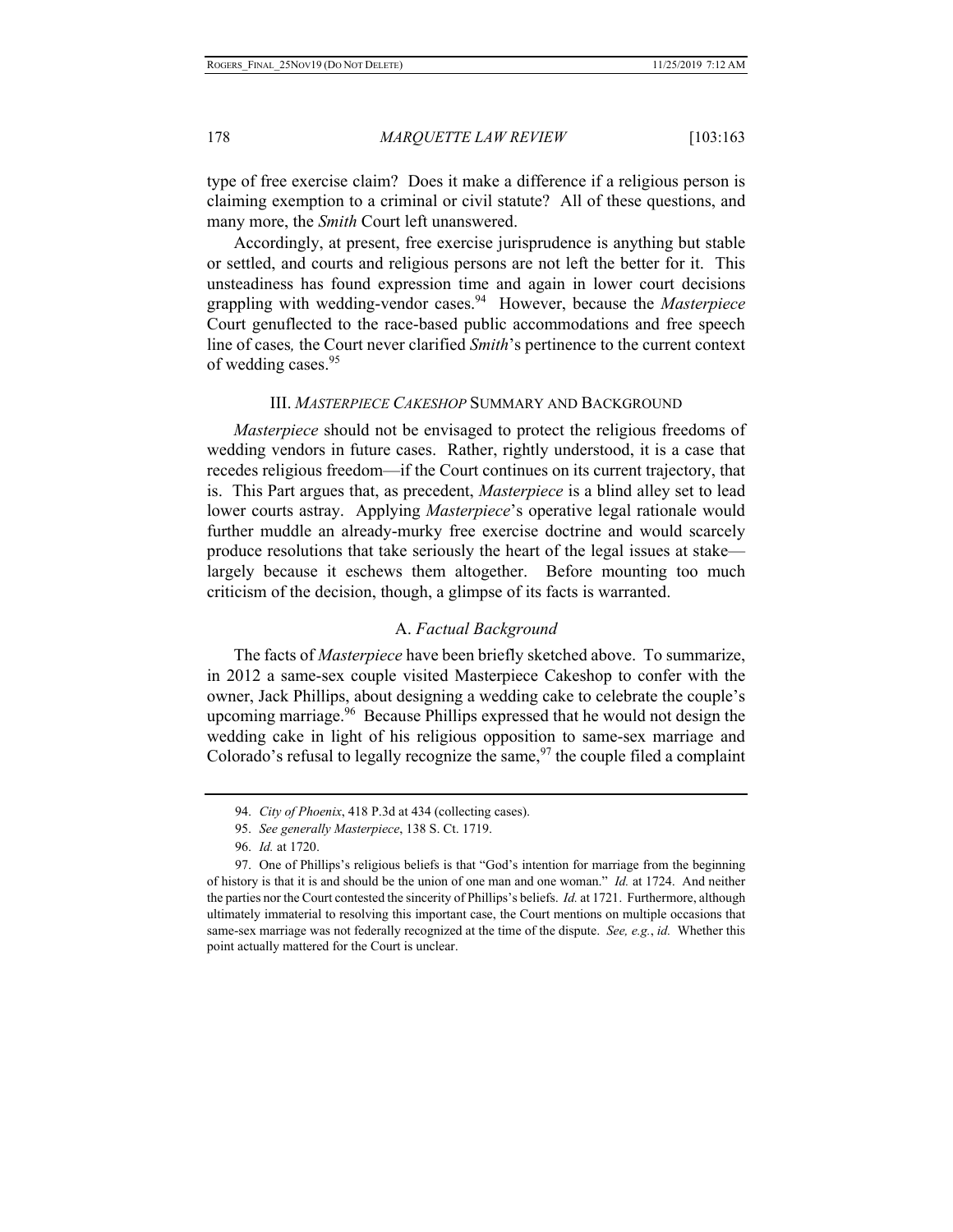with the Colorado Civil Rights Commission shortly after their encounter with Phillips.<sup>98</sup> The complaint alleged that Phillips violated the Colorado Anti-Discrimination Act (CADA) by discriminating against them on the basis of their sexual orientation.<sup>99</sup> After opening an investigation, the Commission referred the case to an administrative law judge ("ALJ") who found that Phillips's actions constituted a violation of CADA and ruled in favor of the couple.<sup>100</sup> Phillips raised two constitutional challenges to CADA before the ALJ, both of which found a home in the First Amendment.<sup>101</sup>

Phillips's principal claim was (perhaps curiously) a free-speech claim.<sup>102</sup> In support, Phillips appealed to the First Amendment's expressive-speech line of cases, the most germane of which is *Hurley v. Irish-Am. Gay, Lesbian & Bisexual Grp. of Boston*. 103 There, a group of LGBTQ Irish immigrants organized to march in Boston's Saint Patrick's Day parade.<sup>104</sup> But when the parade sponsors denied the LGBTQ group's equal admission to march in the parade, the group sued the private organizers, alleging violations of Massachusetts' public accommodations law, which prohibited discrimination on the basis of sexual orientation.<sup>105</sup> Although the public accommodations law did not facially violate the First or Fourteenth Amendments, the Court unanimously held that the public accommodations law's application

COLO. REV. STAT.  $\S$  24-34-601(2)(a) (2017) (emphasis added). CADA defines "place of public accommodation" as "any place of business engaged in any sales to the public and any place offering services . . . to the public." *Id.* § 24-34-601(1). This definition, though broad, excludes "a church, synagogue, mosque, or other place that is principally used for religious purposes." *Id*.

100. *Masterpiece*, 138 S. Ct. at 1725–26. Procedurally, the case is more complex and exhaustive given the logistics of hearings and deliberative sessions with the Commission. For simplicity's sake, the procedural posture has been distilled to highlight its most salient features. For detail regarding how the Commission hearing and deliberative session took place, see *id.* at 1725–26.

- 103. 515 U.S. 557 (1995).
- 104. *Id.* at 561.
- 105. *Id.*

<sup>98.</sup> *Id.* at 1725.

<sup>99.</sup> *Id.* In relevant part, the CADA provides:

It is a discriminatory practice and unlawful for a person, directly or indirectly, to refuse, withhold from, or deny to an individual or a group, because of disability, race, creed, color, sex, *sexual orientation*, marital status, national origin, or ancestry, the full and equal enjoyment of the goods, services, facilities, privileges, advantages, or accommodations of a place of public accommodation.

<sup>101.</sup> *Id.* at 1726.

<sup>102.</sup> *Id.*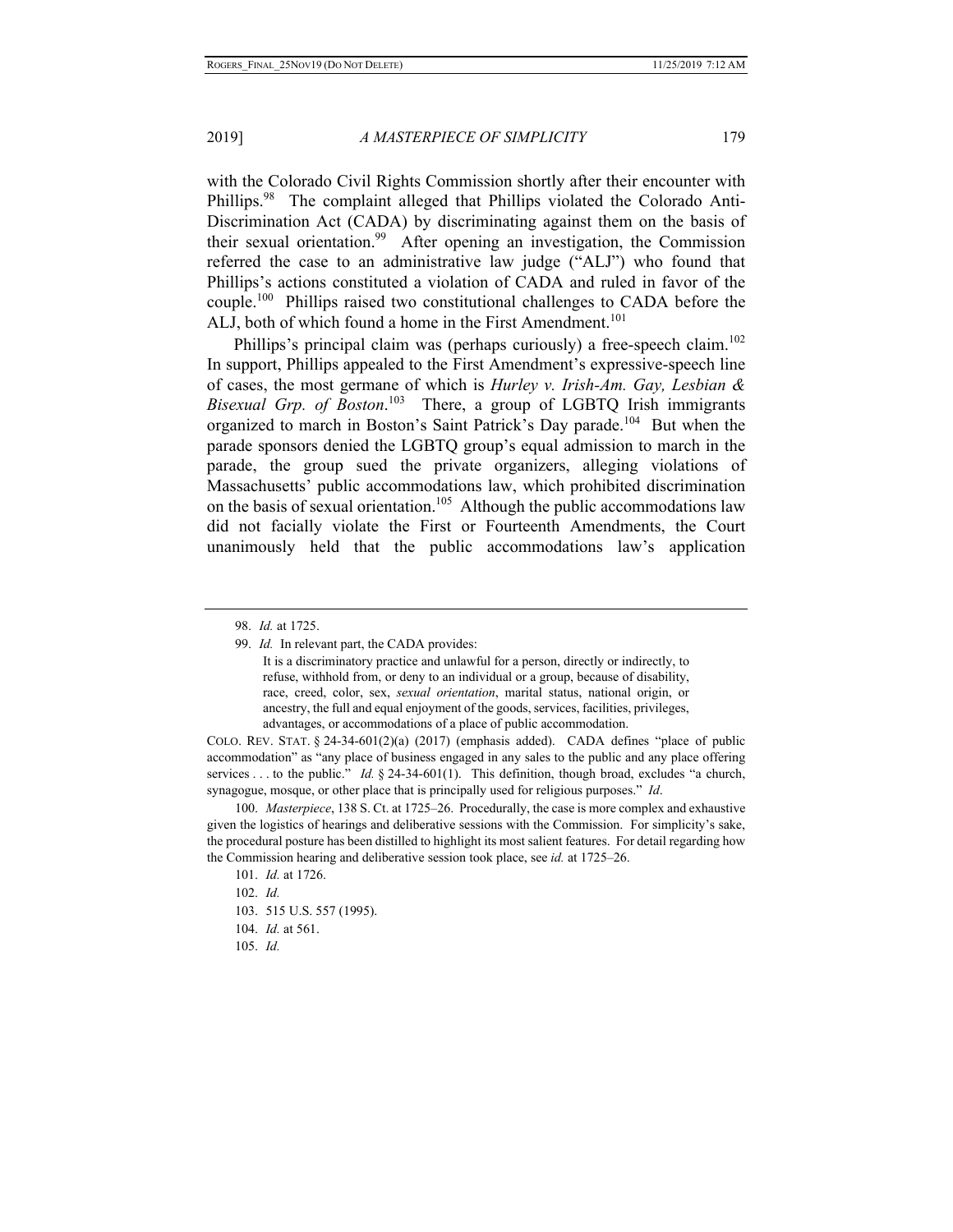contravened the sponsor's right to free speech when applied.<sup>106</sup> Insofar as the parade represented "expressive conduct," the Court granted the parade organizers an exemption to the public accommodations law.<sup>107</sup>

A similar free speech argument was Phillips's first line of attack against CADA. He argued that CADA violated the Free Speech Clause by compelling him to effectuate his artistic abilities to express a message with which he vehemently disagreed—namely, that same-sex marriage is an institution worth celebrating.<sup>108</sup> The ALJ rejected this argument and disagreed that creating a wedding cake celebrating same-sex marriage would force Phillips to convey an ideological message with which he disagreed.<sup>109</sup>

Phillips's secondary claim was that compelling him to design a cake for same-sex weddings would violate his free exercise rights; by creating the wedding cake, Phillips would endorse or celebrate same-sex marriage and thereby compromise his faith.<sup>110</sup> Applying *Smith*, the ALJ rejected this claim as well, ruling that CADA was a neutral and generally applicable law.<sup>111</sup>

On appeal, the Commission affirmed the ALJ's decision in its entirety and ordered Phillips to cease his discriminatory practices, adjust company policies, engage in comprehensive staff training on public accommodations, and compose quarterly compliance reports.<sup>112</sup> In doing so, however, members of the Commission made several comments that called into question the Commission's neutrality in adjudicating the matter.<sup>113</sup> To illustrate, one of the commissioner's comments is worth quoting at length:

> Freedom of religion and religion has been used to justify all kinds of discrimination throughout history, whether it be slavery, whether it be the holocaust, whether it be—I mean, we—we can list hundreds of situations where freedom of religion has been used to justify discrimination. And to me it is one of the most despicable pieces of rhetoric that people can

111. *Id.* at 1726. For a discussion of generally and neutrally applicable laws à la *Smith*, see *supra*  note 71–72 and accompanying text.

112. *Masterpiece*, 138 S. Ct. at 1726.

113. *Id.* at 1723 ("[T]he Colorado Civil Rights Commission's consideration of this case was inconsistent with the State's obligation of religious neutrality.").

<sup>106.</sup> *Id.* at 579.

<sup>107.</sup> *Id.* at 577, 581.

<sup>108.</sup> Masterpiece Cakeshop, Ltd. v. Colo. Civil Rights Comm'n, 138 S. Ct. 1719, 1726 (2018).

<sup>109.</sup> *Id.*

<sup>110.</sup> *Id.* at 1724, 1726.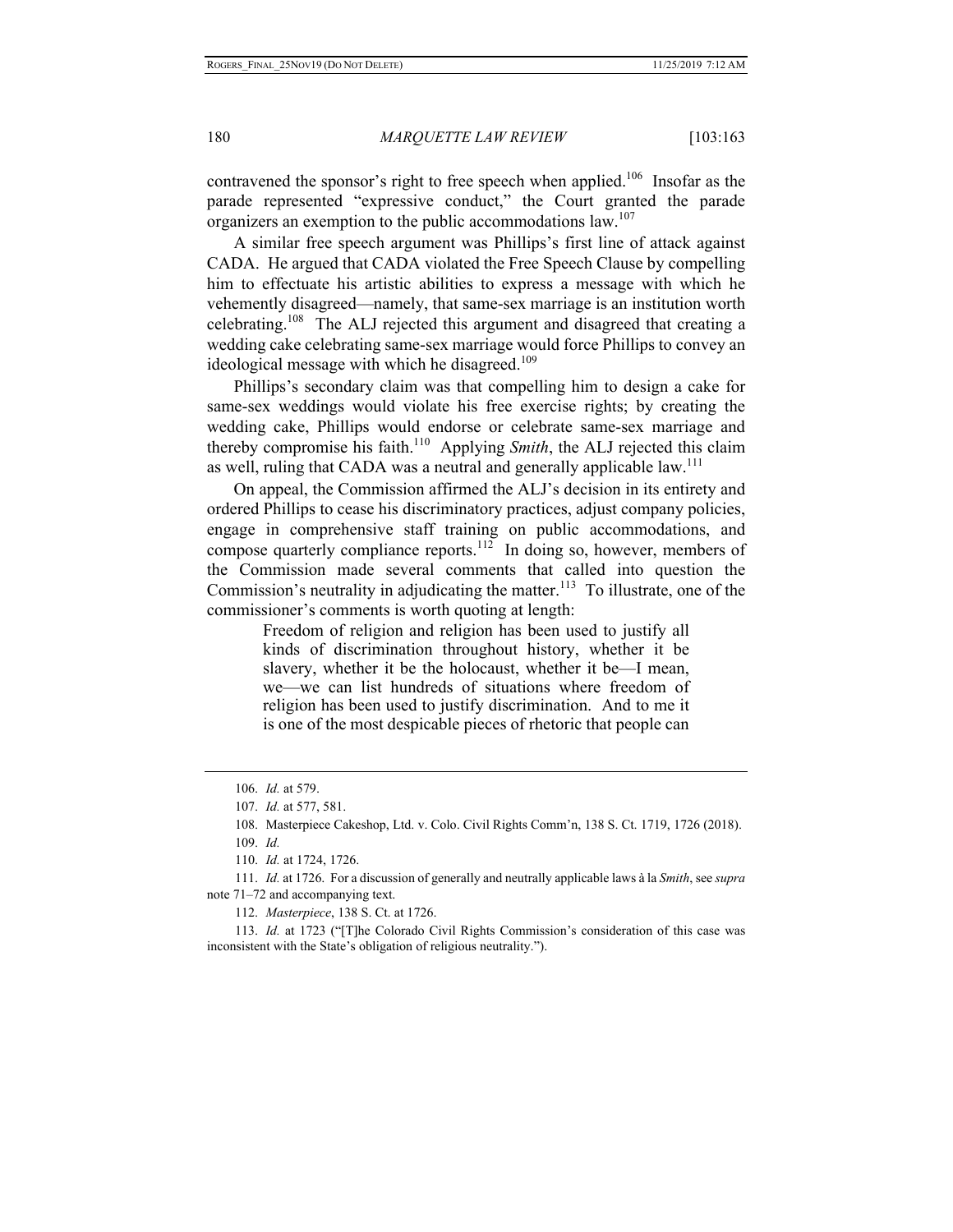# use to—to use their religion to hurt others. $114$

Despite this commentary, the Colorado Court of Appeals affirmed the Commission's ruling and enforcement order,<sup>115</sup> and the Colorado Supreme Court declined to hear the case.<sup>116</sup> Faced with the decision to either abandon his twenty-four-year-old business or to comply with the enforcement order against his conscience, Phillips appealed.<sup>117</sup>

In addressing Phillips's claim to exemption, the United States Supreme Court majority garnered seven votes from the members of the Court—a surprising figure for how ideologically contentious the topic was.<sup>118</sup> It soon became clear why there was such great consensus in light of the Court's reason for disposing of the case.

#### B. *Justice Kennedy's Majority Opinion: A Masterpiece of Simplicity*

The Court opened by juxtaposing the competing legal claims of the couple and of Phillips. An extended excerpt from the opinion tees up the debate nicely and illustrates the Court's operative legal analysis:

> The exercise of [gay persons'] freedom on terms equal to others must be given great weight and respect by the courts. At the same time, the religious and philosophical objections to gay marriage are protected views and in some instances protected forms of expression .... [W]hile those religious and philosophical objections are protected, it is a general rule that such objections do not allow business owners and other actors in the economy and in society to deny protected persons equal access to goods and services under a neutral and generally applicable public accommodations law.<sup>119</sup>

In issuing this latter maxim—viz., that business owners may not deny protected persons service—the Court's case citation is critical to understanding the legal foundation undergirding the decision.

<sup>114.</sup> *Id.* at 1729. Also stated was that "Phillips can believe 'what he wants to believe,' but [he] cannot act on his religious beliefs 'if he decides to do business in the state.'" *Id.* This statement unmistakably reifies the belief-action doctrine described in the foregoing.

<sup>115.</sup> *Id.* at 1726–27.

<sup>116.</sup> *Id.* at 1727.

<sup>117.</sup> *Id.* at 1724, 1727.

<sup>118.</sup> *Id.* at 1722.

<sup>119.</sup> *Id.* at 1727.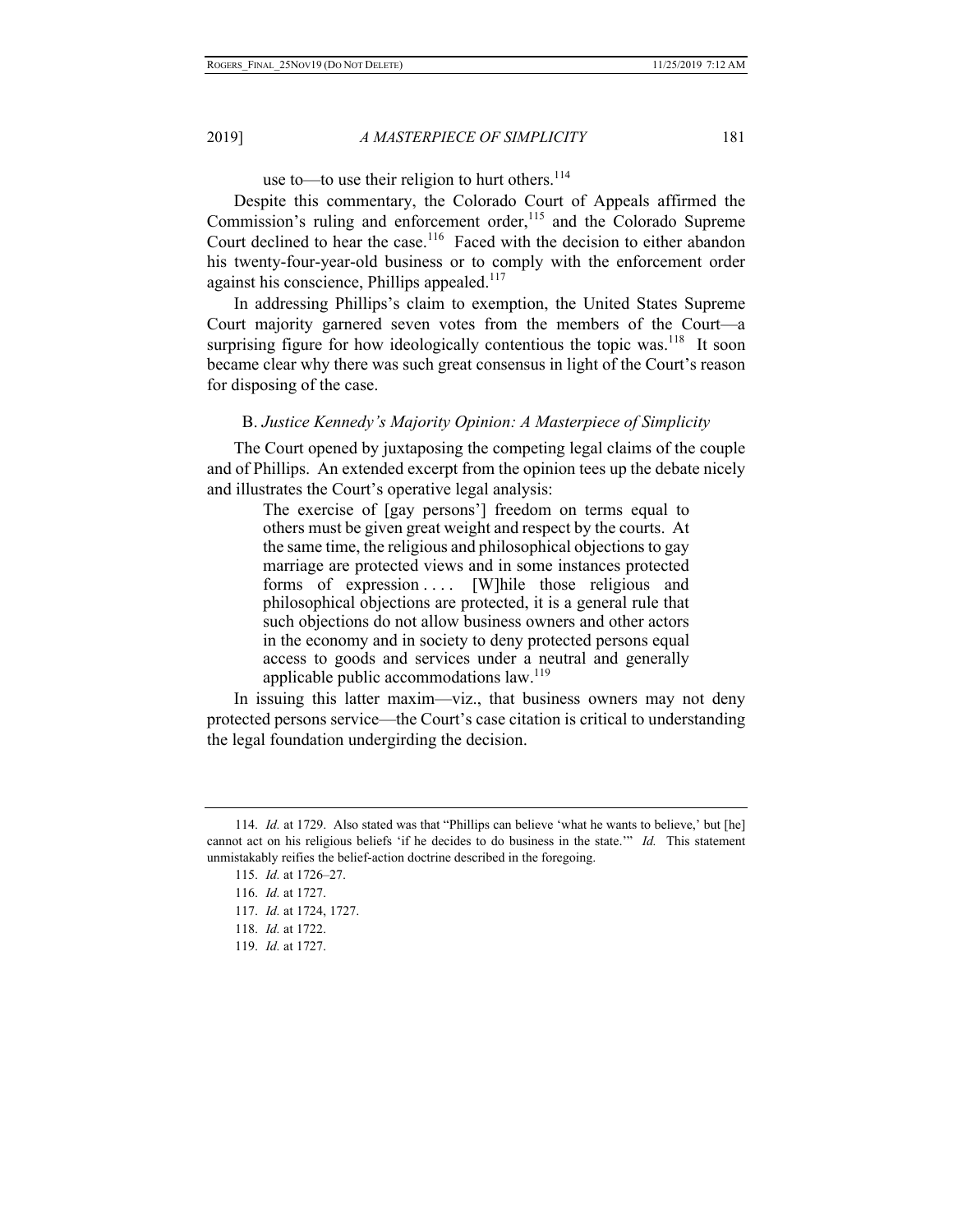To support its rationale, the Court cites *Newman v. Piggie Park Enterprises, Inc.*,<sup>120</sup> a Civil Rights Era case from the racial-anti-discrimination-law context.<sup>121</sup> This is notable because, in that case, a restaurant owner, Maurice Bessinger, sought an exemption to a public accommodations law, arguing among other things that the law violated his free exercise rights.122 The *Piggie Park* Court affirmed the lower court's denial of an exemption, holding that Bessinger could not justify his racial discrimination with a free exercise defense (among other defenses). $123$ 

*Piggie Park*, however, is perhaps more notable for what the case has come to represent. The *Piggie Park* Court, in its one page opinion, noted that Bessinger threw in a series of "patently frivolous" defenses in a desperate attempt to obtain exemption from public accommodations laws.<sup>124</sup> Included in the litany of Bessinger's claims were claims that the public accommodations laws imposed involuntary servitude on him, constituted a taking without just compensation, denied him equal protection, abridged his privileges and immunities, and violated his free exercise rights.<sup>125</sup> "Patently frivolous" indeed. Yet the *Piggie Park* Court did not engage in free exercise analysis whatsoever in addressing Bessinger's singular (and farcical) religious objection.<sup>126</sup> Instead, the Court disposed of the free exercise claim in a passing footnote, rightly observing that it was rooted in nothing more than malicious intent.127 Despite *Piggie Park*'s abbreviated and perfunctory analysis, the *Masterpiece* Court relied on *Piggie Park* as controlling precedent for sincerelyheld religious objections to same-sex marriage.<sup>128</sup>

The *Masterpiece* Court reasoned that if a minister was asked to perform a wedding ceremony for a gay couple, then she could reasonably object on First Amendment grounds "without serious diminishment to [the gay persons'] dignity and worth."<sup>129</sup> However, if exceptions were not capped at the clergy,

125. Brief for Petitioner at 18, *Piggie Park*, 390 U.S. 400 (No. 339), 1967 WL 129622, at \*18.

126. *See generally Piggie Park*, 390 U.S. 400.

129. *Id.*

<sup>120. 390</sup> U.S. 400 (1968).

<sup>121.</sup> *Masterpiece*, 138 S. Ct. at 1727.

<sup>122.</sup> Newman v. Piggie Park Enters., Inc., 256 F. Supp. 941, 944 (D.S.C. 1966).

<sup>123.</sup> *Id.* at 945.

<sup>124.</sup> *Piggie Park*, 390 U.S. at 402 n.5.

<sup>127.</sup> *Id.* at 402 n.4.

<sup>128.</sup> Masterpiece Cakeshop, Ltd. v. Colo. Civil Rights Comm'n, 138 S. Ct. 1719, 1727 (2018).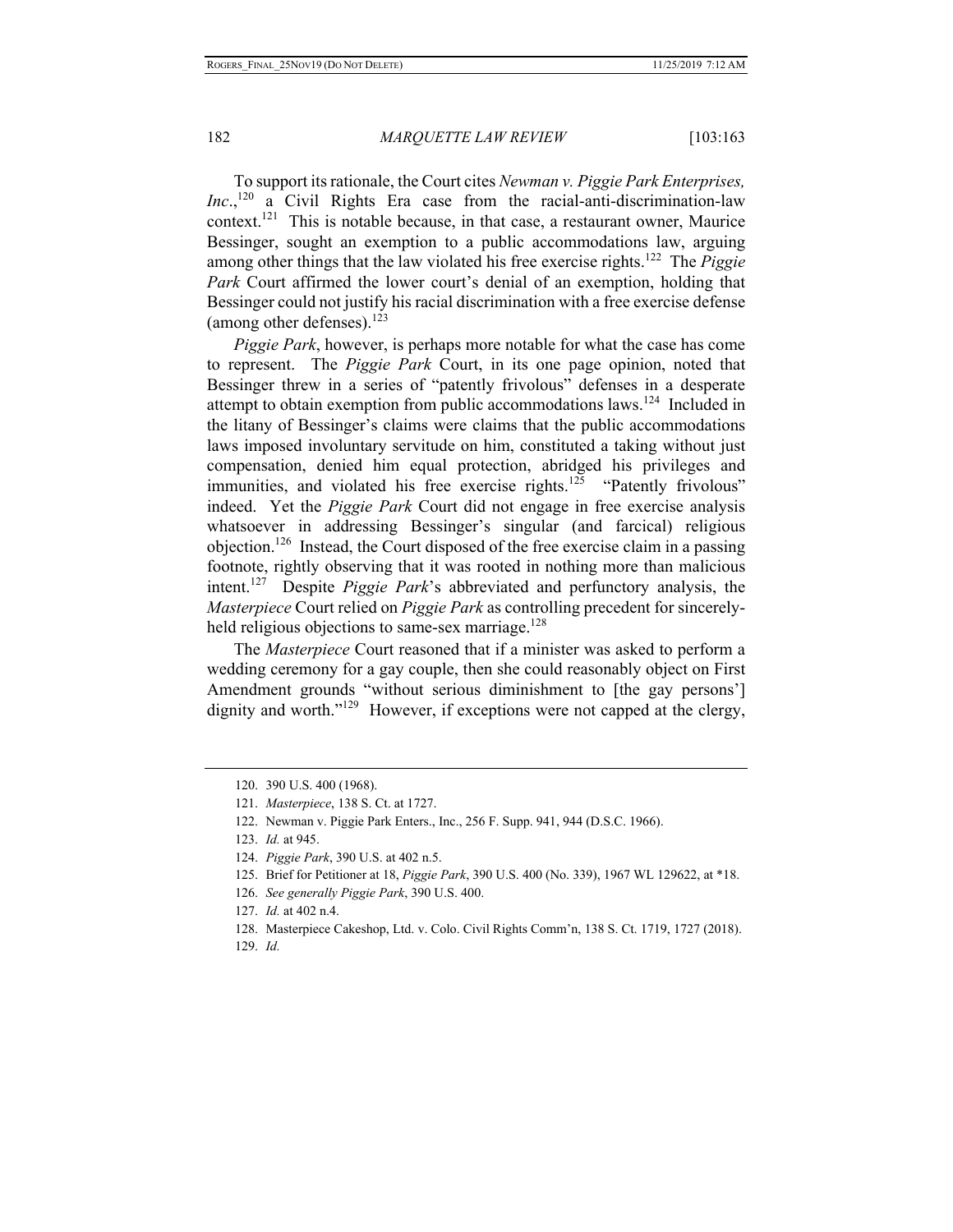then a host of objectors might stigmatize gay people by declining to extend them goods and services. $130$ 

This reasoning would typically be damning for a religious exemption seeker. Nevertheless, the Court ruled in favor of Phillips, saying that "[t]he Civil Rights Commission's treatment of [Phillips's] case has some elements of a clear and impermissible hostility toward the sincere religious beliefs that motivated his objection."<sup>131</sup> How did the Commission produce such prejudiced decision-making?

Justice Kennedy submitted that the Commission's hostility was exemplified in two distinct ways. The first was facially apparent: a couple of the commissioners derided Phillips's religious beliefs during a hearing.<sup>132</sup> The Court took these statements, among others, to exude prejudice against religion.<sup>133</sup> The Commission's hostility was not just apparent through its remarks during public hearings, however. The other instances of hostility require a bit of background.

When *Masterpiece* was pending adjudication on the state level, a customer named William Jack requested three bakers to prepare cakes with messages disapproving same-sex marriage on religious grounds, along with religious texts to that effect.<sup>134</sup> Upon the bakers' refusal, the man filed claims of religious discrimination under CADA, the same Act under which Craig and Mullins filed their public accommodations complaint.<sup>135</sup> However, when the Colorado Court of Appeals reviewed William Jack's claims, it did not find any discrimination and issued a decision inconsistent with the Commission's resolution of Phillips's claim.<sup>136</sup> The Court found inconsistency in the Commission's determination that any message from Phillips's cake design would be the *couple's* message and not Phillips's, whereas the messages from William Jack's requested cakes would be messages for which the *bakers* would be responsible. $137$ 

- 135. *Id.* at 1732–33.
- 136. *Id.* at 1733.
- 137. *Id.* at 1730.

<sup>130.</sup> *Id.* at 1728–29. Imagine, Kennedy urges, if signs were posted outside of businesses that read "no goods or services will be sold if they will be used for gay [persons]." *Id.* at 1729.

<sup>131.</sup> *Id.* 

<sup>132.</sup> *See id.*

<sup>133.</sup> *Id.* at 1730.

<sup>134.</sup> *Id.* at 1732 (Kagan, J., concurring).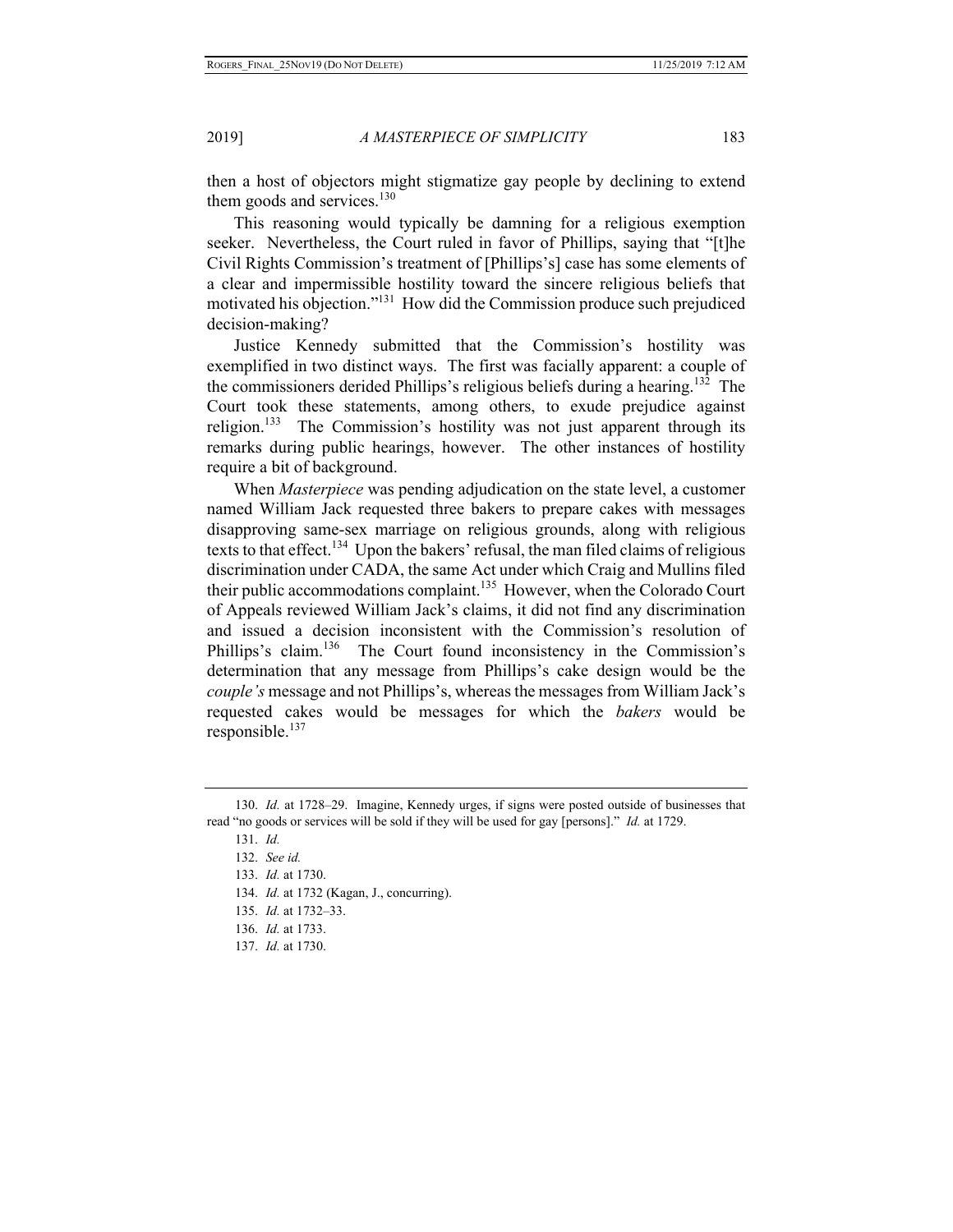The Court also perceived disparate treatment in the Commission's finding that Phillips's refusal was sexual-orientation discrimination, while the other three bakers' refusals lacked religious discrimination.<sup>138</sup> In a word, the Commission treated Phillips's claims and the other three bakers' claims inconsistently despite the protection that CADA extends to each customer.<sup>139</sup> Consequently, the Court inferred that "Phillips's religious objection was not considered with the neutrality that the Free Exercise Clause requires."<sup>140</sup> On these very narrow grounds, the Court disposed of the case, setting aside the Colorado Court of Appeals' order.<sup>141</sup> Despite the majority's shallow Free Exercise Clause analysis, however, it did leave some clues as to its current jurisprudential posture.

To begin with, by invoking *Piggie Park* to support its insistence that LGBTQ persons be granted equal access to goods and services, the Court displayed a trajectory toward viewing wedding-vendor cases through the lens of race-based public accommodations jurisprudence.<sup>142</sup> Furthermore, although the Court did not suggest what *type* of balancing could be done in weddingvendor cases, the Court observed that "the State's interest could have been weighed against Phillips' sincere religious objections . . . . .<sup>143</sup> Whether this would be a balancing test akin to *Smith*, *Sherbert*, or somewhere in between, the Court did not say in its elliptical conclusion. Thus, the majority opened up the possibility that these seemingly incompatible claims could be legitimately weighed, but no categorical rule was advanced for resolving this collision of constitutional interests. Finally, the Court urged "neutral" adjudication in all cases involving religious objections to public accommodations laws.

#### C. *The More Consequential Concurrences*

The deeper legal and philosophical reflection came from the concurring and dissenting opinions in *Masterpiece*. Justice Kagan, for one, concurred in the judgment.<sup>144</sup> Although she found animus in the Commission's commentary along with the majority, she observed that, absent such animus, *Piggie Park*  provided the legal principles that "would properly account for a difference in

138. *Id.*  139. *Id.*  140. *Id.* at 1731. 141. *Id.* at 1732. 142. *Id.* at 1727. 143. *Id.* at 1732.

<sup>144.</sup> *Id.* at 1732 (Kagan, J., concurring).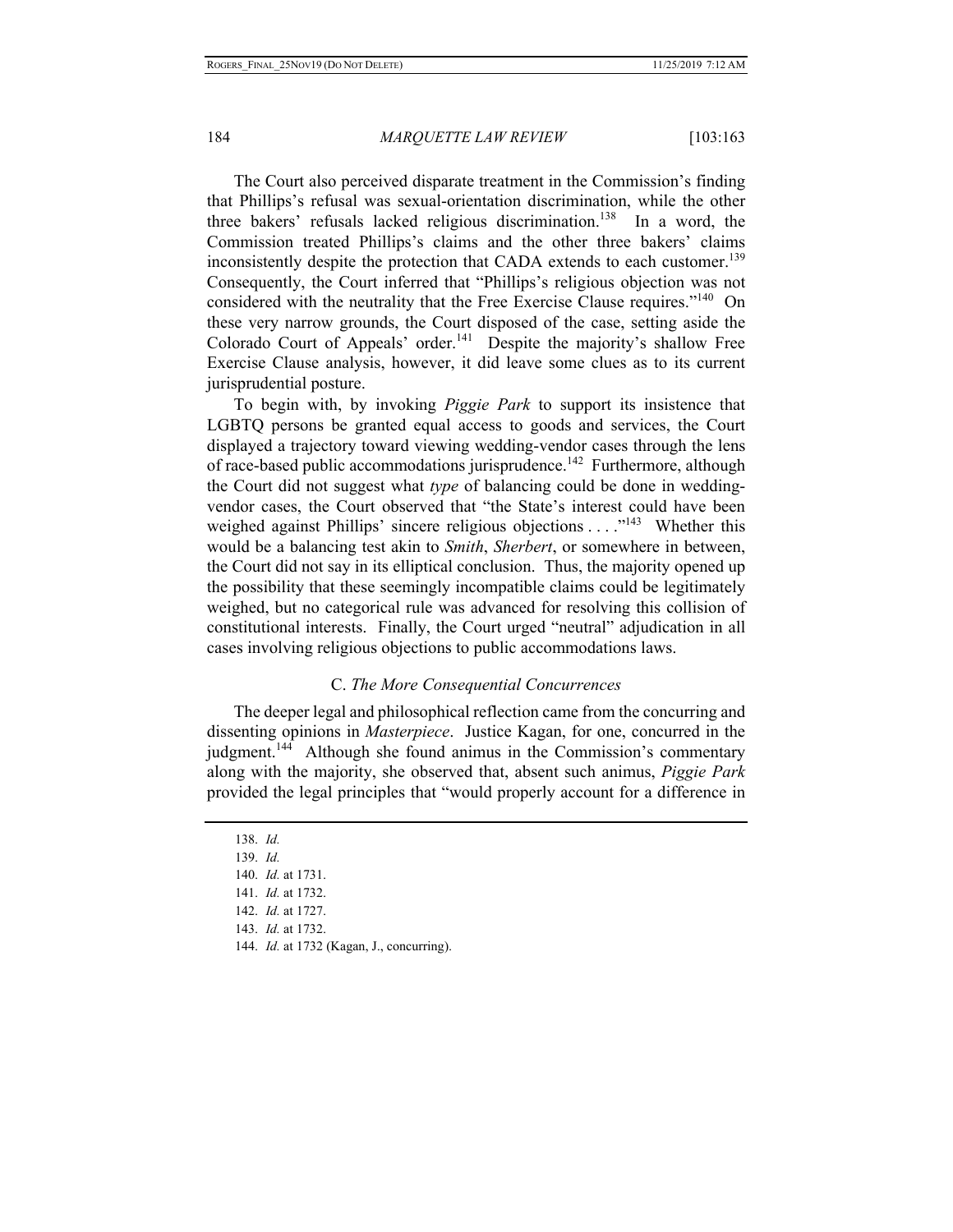*result*."<sup>145</sup> In other words, Kagan suggested that civil-rights era public accommodations doctrine provides the correct rubric for analyzing wedding cases.<sup>146</sup> Hence, Colorado can protect a gay person's right to acquire goods and services free from discrimination—even religiously rooted discrimination.<sup>147</sup>

Justice Kagan also wrote separately to clarify the distinction between the cakes sought from the three bakers and the cake sought from Phillips.<sup>148</sup> She posited that the three bakers would have denied the cakes that William Jack requested to *anyone*; so the bakers did not single out William Jack on account of his religious identity.149 By contrast, the same-sex couple requested a wedding cake that Phillips would have prepared for an opposite-sex couple.<sup>150</sup> Therefore, Justice Kagan contended that the three bakers' refusals were not discriminatory, but Phillips's was.<sup>151</sup> It is on this very point that Justice Gorsuch disagreed in his concurrence.<sup>152</sup>

For Justice Gorsuch, Justice Kagan's characterization of events overlooked a subtle yet imperative wrinkle. Phillips would have offered baked goods to any couple celebrating *any other* occasion, Gorsuch argued.<sup>153</sup> However, Phillips would not design a cake celebrating same-sex marriage for *any* person "regardless of his or her sexual orientation."<sup>154</sup> This, reasoned Gorsuch, was supported by Phillips's refusal to sell the same cake to Craig's mother.<sup>155</sup> Under this narrative, Phillips and the three bakers alike declined to create cakes with messages that they found to be offensive.<sup>156</sup> For Justice Gorsuch, then, the Commission's vice was not in its offensive language directed at Phillips's religious beliefs; it was in the inconsistent application of a legal rule.

Justice Gorsuch also accused Justices Kagan and Ginsburg of following the same logical misstep as the Commission in distinguishing between Phillips and

151. *Id.* 

152. *Id.* at 1734 (Gorsuch, J., concurring).

155. *Id.* Following Phillips's refusal to create a cake for Craig and Mullins, Craig's mother requested a cake with the same content. *See id.* at 1735.

156. *Id.*

<sup>145.</sup> *Id.* at 1734 (emphasis in original).

<sup>146.</sup> *Id.* at 1733–34.

<sup>147.</sup> *Id.* at 1734.

<sup>148.</sup> *Id.* at 1733–34.

<sup>149.</sup> *Id.* at 1733.

<sup>150.</sup> *Id.* 

<sup>153.</sup> *Id.* at 1735.

<sup>154.</sup> *Id.*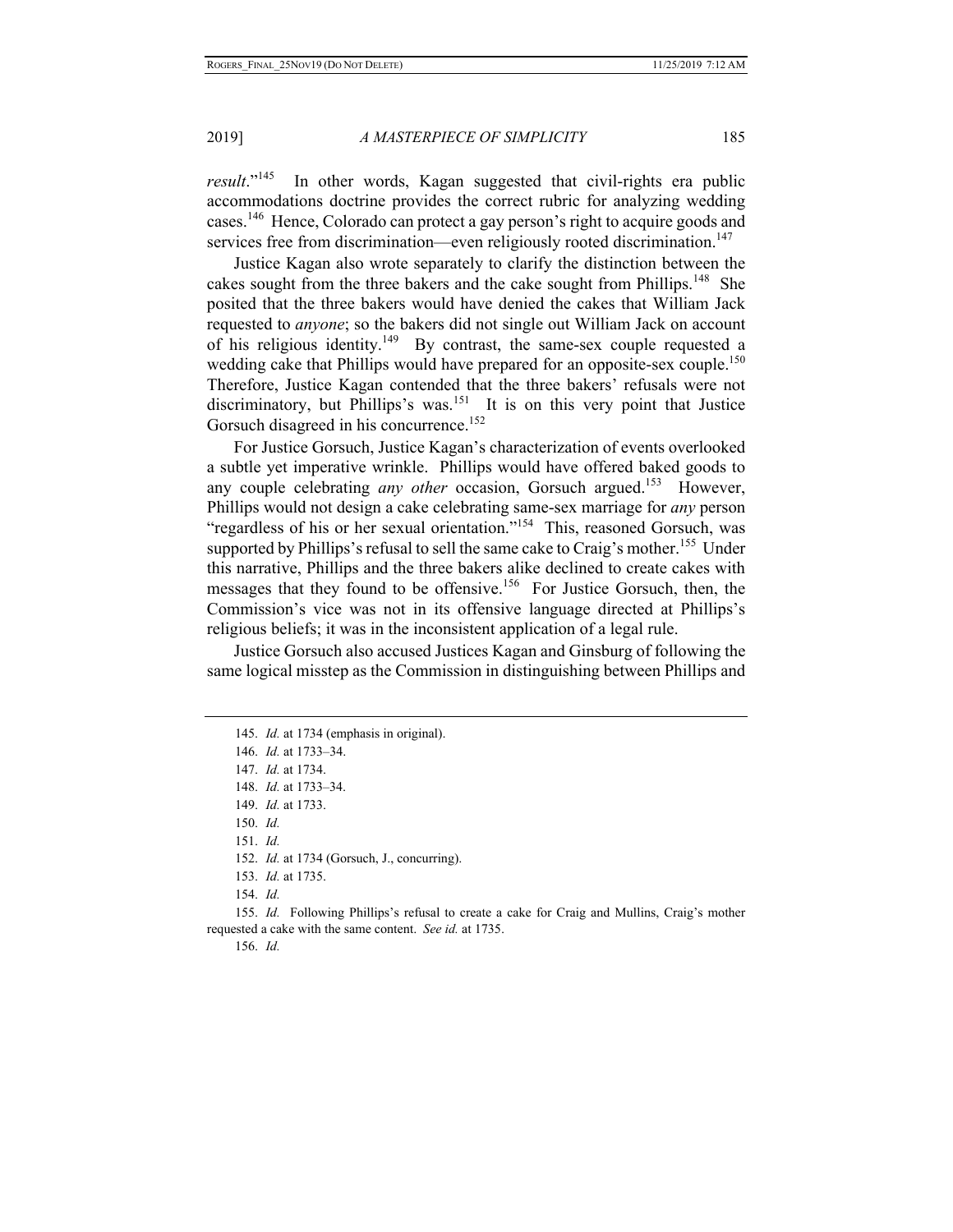the other bakers. He argued that, when distinguishing between the three bakers' and Phillips's cakes, they applied an unequal level of generality.<sup>157</sup> That is, when discussing Phillips's cake, Justices Kagan and Ginsburg conceived of it as the sum of its parts: sugar, butter, flour, and eggs.<sup>158</sup> The cake conveyed no ascertainable message.<sup>159</sup> Yet, when Justices Kagan and Ginsburg addressed the three bakers' cakes, they described them as vehicles of identifiable, offensive messages.<sup>160</sup> This error, asserted Justice Gorsuch, produced the same inequitable analysis that surfaced before the Commission.<sup>161</sup> Therefore, for Justice Gorsuch, whatever rule governs the resolution of wedding-vendor cases, it should be applied equally to all protected classes.

Justice Thomas's concurrence takes a swift plunge into complex free speech jurisprudence.<sup>162</sup> His message is simple though. Wedding cakes are symbolic expressions, or speech; bakers create and customize those expressions through their artistic abilities; the First Amendment protects a person from being compelled to speak; so to compel Phillips to create a cake against his conscience is to abridge his freedom from compelled speech.<sup>163</sup> Thus, just as compelling the LGBTQ group's participation would cause sponsors to "alter the expressive content" of their message in *Hurley*, so too would Colorado's public accommodations law force Phillips to convey a message with which he disagreed—specifically, that same-sex unions are "weddings" and ought to be celebrated as such.<sup>164</sup> And even though the Colorado Court of Appeals suggested that Phillips could merely post a disclaimer to dissociate Masterpiece Inc. from endorsing same-sex marriages, that rationale could justify essentially any law that compels speech and lead to a parade of horribles.<sup>165</sup> Neither is it the Court's role to regulate speech just because a group finds that speech to be

163. *Id.* at 1740–44 (Thomas, J., concurring).

164. *Id.* at 1744 (Thomas, J., concurring); Hurley v. Irish-Am. Gay, Lesbian & Bisexual Grp. of Boston, 515 U.S. 557, 572 (1995).

<sup>157.</sup> *Id.* at 1737–39.

<sup>158.</sup> *Id.* at 1738.

<sup>159.</sup> *Id.* at 1749 (Ginsburg, J., dissenting).

<sup>160.</sup> *Id.* at 1732 (Kagan, J., concurring), 1749 (Ginsburg, J., dissenting).

<sup>161.</sup> *Id.* at 1738–39 (Gorsuch, J., concurring).

<sup>162.</sup> *Id.* at 1740–42 (Thomas, J., concurring) ("While Phillips rightly prevails on his freeexercise claim, I write separately to address his free-speech claim."). Because this Article will largely dismiss the free speech approach to resolving these wedding-vendor cases, less attention will be devoted to Justice Thomas's concurrence. *See supra* Section III.B.

<sup>165.</sup> *Masterpiece*, 138 S. Ct. at 1744 (Thomas, J., concurring).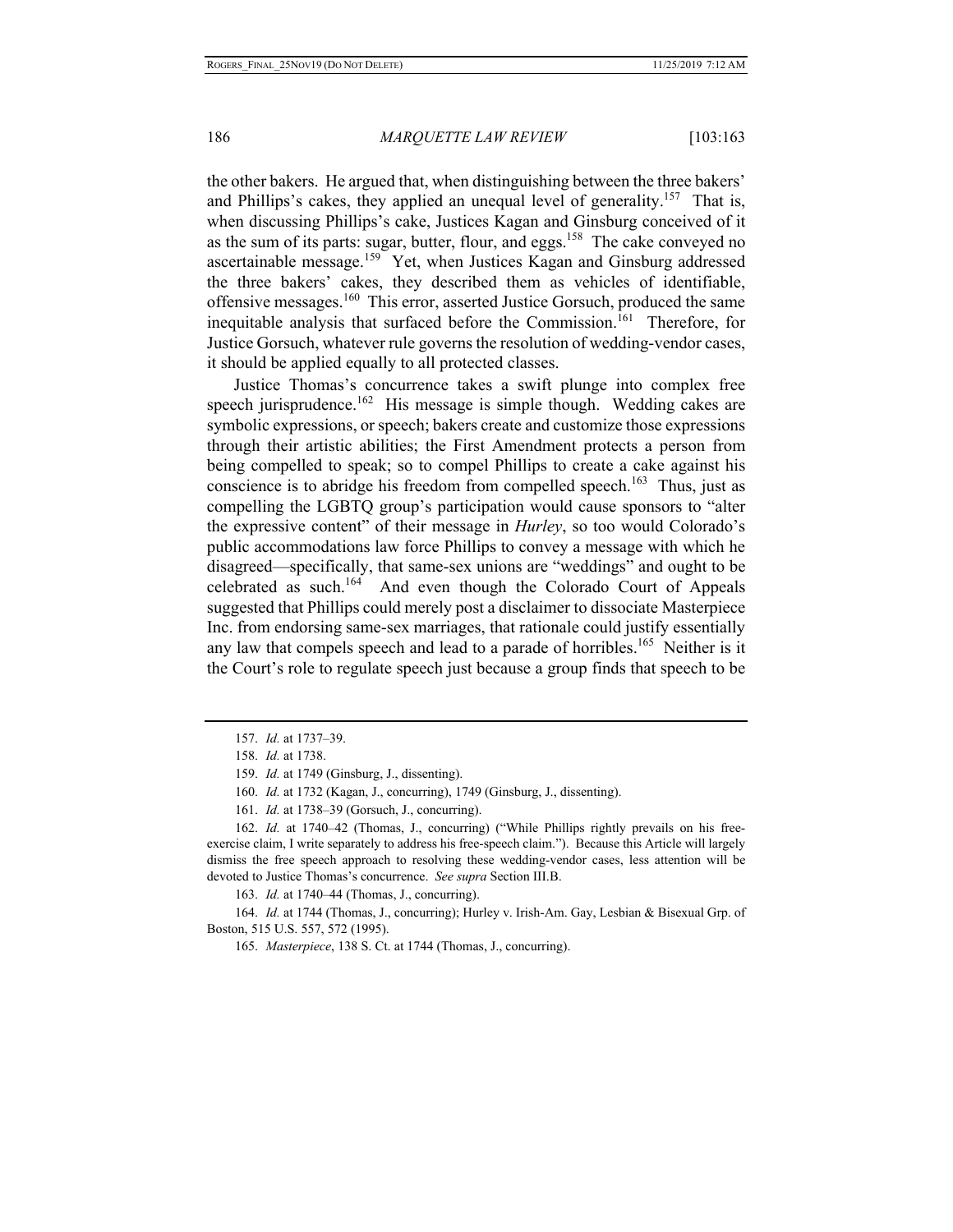stigmatizing, harmful, or offensive.<sup>166</sup> Indeed, in Justice Thomas's view, if speech is offensive or unorthodox, that is all the more reason to protect it.<sup>167</sup> Consequently, although Justice Thomas agreed with the thrust of the Court's free exercise analysis, he wrote separately to advocate another angle by which similar cases could be resolved—free speech analysis.

# D. *Justice Ginsburg's Dissent*

Justice Ginsburg's dissent, joined by Justice Sotomayor, latches onto the majority's public accommodations framework and develops it.<sup>168</sup> Her publicaccommodations and dignitary-rights arguments, however, take the majority's reasoning to its logical conclusion.<sup>169</sup> Although Justice Ginsburg appreciated the majority's public-accommodations analysis, she criticized the majority's findings of hostility from the Colorado Commission.<sup>170</sup> For Justice Ginsburg, it made little sense to find bias in the Commission's disparate treatment of the three bakers' cases and Phillips's case.<sup>171</sup> Indeed Phillips's discrimination was rooted in the requesters' identities, whereas the other bakers' discrimination was rooted in the offensive content of a message.<sup>172</sup> Hence, Justice Ginsburg asserted that, because the status of the person requesting the cake was material in weighing Phillips's refusal only, the Court was remiss to treat all of the bakers' refusals as legally equivalent.<sup>173</sup>

To the free speech argument, Ginsburg observed that Phillips's wedding cake would not have required words, while Jack's anti-same-sex marriage cake would have.<sup>174</sup> Moreover, Phillips rejected Craig and Mullins before he could

<sup>166.</sup> *Id.* at 1746. For a recent and similar case in this vein with particularly egregious facts, see Snyder v. Phelps, 562 U.S. 443, 443, 448 (2011) (protecting a group's First Amendment right to say outrageously offensive things about gay people and U.S. soldiers at a military funeral). There are also numerous cases to which Justice Thomas alludes that uphold free speech rights despite the excessively racist content of the speakers and the dignitary harm the content inflicted on the speakers. *Masterpiece*, 138 S. Ct. at 1746–47 (Thomas, J., concurring) (compiling a list of cases in which the Supreme Court upheld the speaker's right to express racially offensive speech).

<sup>167.</sup> *Id.* at 1747.

<sup>168.</sup> *Id.* at 1748 (Ginsburg, J., dissenting).

<sup>169.</sup> *Id.* at 1751.

<sup>170.</sup> *Id.* at 1748–49.

<sup>171.</sup> *Id.* at 1750.

<sup>172.</sup> *Id.*

<sup>173.</sup> *Id.* at 1751.

<sup>174.</sup> *Id.* at 1751 n.5.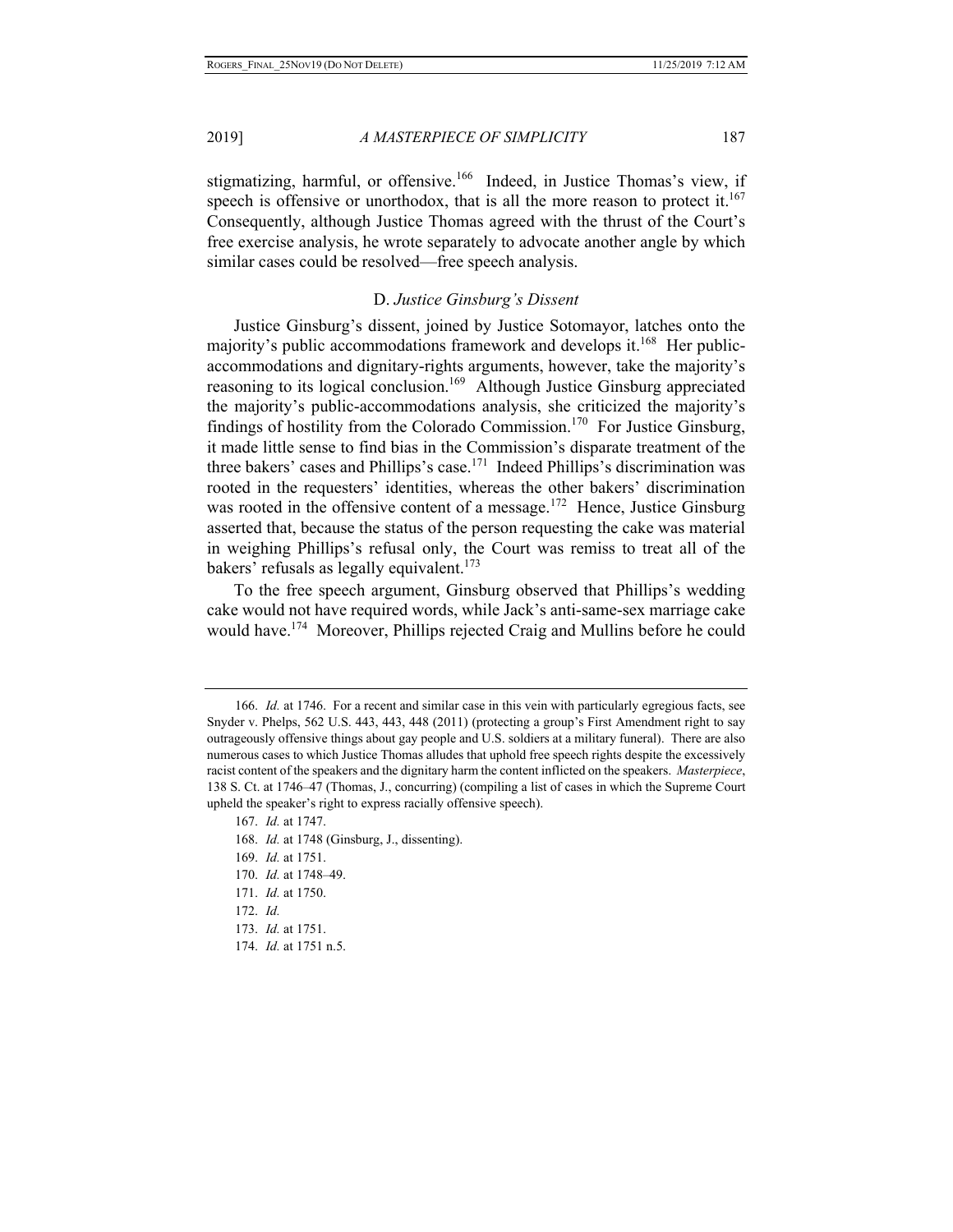even determine what message the couple wanted to convey in the first place.<sup>175</sup> For these reasons, the Commission and Court of Appeals were sensible to distinguish between the cases. $176$ 

Finally, Justice Ginsburg argued that it made little sense to reverse the judgment below merely because of the derogatory comments of one or two commissioners.<sup>177</sup> Not only did the "proceedings involve $[] \dots$  layers of independent decisionmaking," but the entire Commission also did not participate in the slanderous commentary of Phillips's religious beliefs.<sup>178</sup> Therefore, because none of the Commission's actions were substantially prejudicial and it did not act in a concertedly discriminatory manner, the Court was wrong to reverse the judgment below in Justice Ginsburg's estimation.

#### E. *An Interpretive Gloss:* Masterpiece *Does Not Advance Religious Liberty*

A slew of commentary has followed the *Masterpiece* decision.<sup>179</sup> Numerous scholars and commentators have highlighted the negative impact the decision will have on the LGBTQ community.<sup>180</sup> And other commentary has construed the decision as a narrow ruling about the requisite neutrality commissioners must apply in judging religious claims.<sup>181</sup> This body of

179. *See, e.g.*, Elizabeth Clark, *And the Winner Is . . . Pluralism?*, SCOTUSBLOG (June 6, 2018, 11:36 AM), http://www.scotusblog.com/2018/06/symposium-and-the-winner-is-pluralism [https://perma.cc/V6TE-2HHF] (arguing that the Court did little to move the ball in the weddingvendor context).

180. *See, e.g.*, Jeremiah A. Ho, *Queer Sacrifice in Masterpiece Cakeshop*, 31 YALE J. L. & FEM. (forthcoming); Melissa Murray, *Inverting Animus: Masterpiece Cakeshop and the New Minorities*, 2018 SUP. CT. REV. 257, 297 ("[*Masterpiece*] gestured toward developing trends in antidiscrimination law—trends that are consistent with a broader trajectory in which powerful constituencies have been able to mobilize law to vindicate their interests, while marginalizing the interests of individuals and groups once deemed in need of the law's protection."); David Cole, *This Takes the Cake*, N.Y. REV. BOOKS (July 19, 2018), https://www.nybooks.com/articles/2018/07/19/civil-rights-this-takes-thecake/ [https://perma.cc/N9B7-2VTU] (arguing that the Court's finding of antireligious bias was strained and misplaced); House, *supra* note 12; Downs, *supra* note 12. Alternatively, a number of commentators have also cast Masterpiece as a victory for religious freedom. *See, e.g.*, Richard F. Duncan, *A Piece of Cake or Religious Expression: Masterpiece Cakeshop and the First Amendment*, 2018 NEB. L. REV. BULL. 10, 24 ("The Court did rule in favor of Mr. Phillips's free exercise claim in *Masterpiece Cakeshop*, and. . . . pave[d] a significant path for religious liberty claims going forward.").

181. *See, e.g.*, Richard A. Epstein, *The Worst Form of Judicial Minimalism—Masterpiece Cakeshop Deserved a Full Vindication for Its Claims of Religious Liberty and Free Speech*,

<sup>175.</sup> *Id.*

<sup>176.</sup> *Id.*

<sup>177.</sup> *Id.* at 1751.

<sup>178.</sup> *Id.*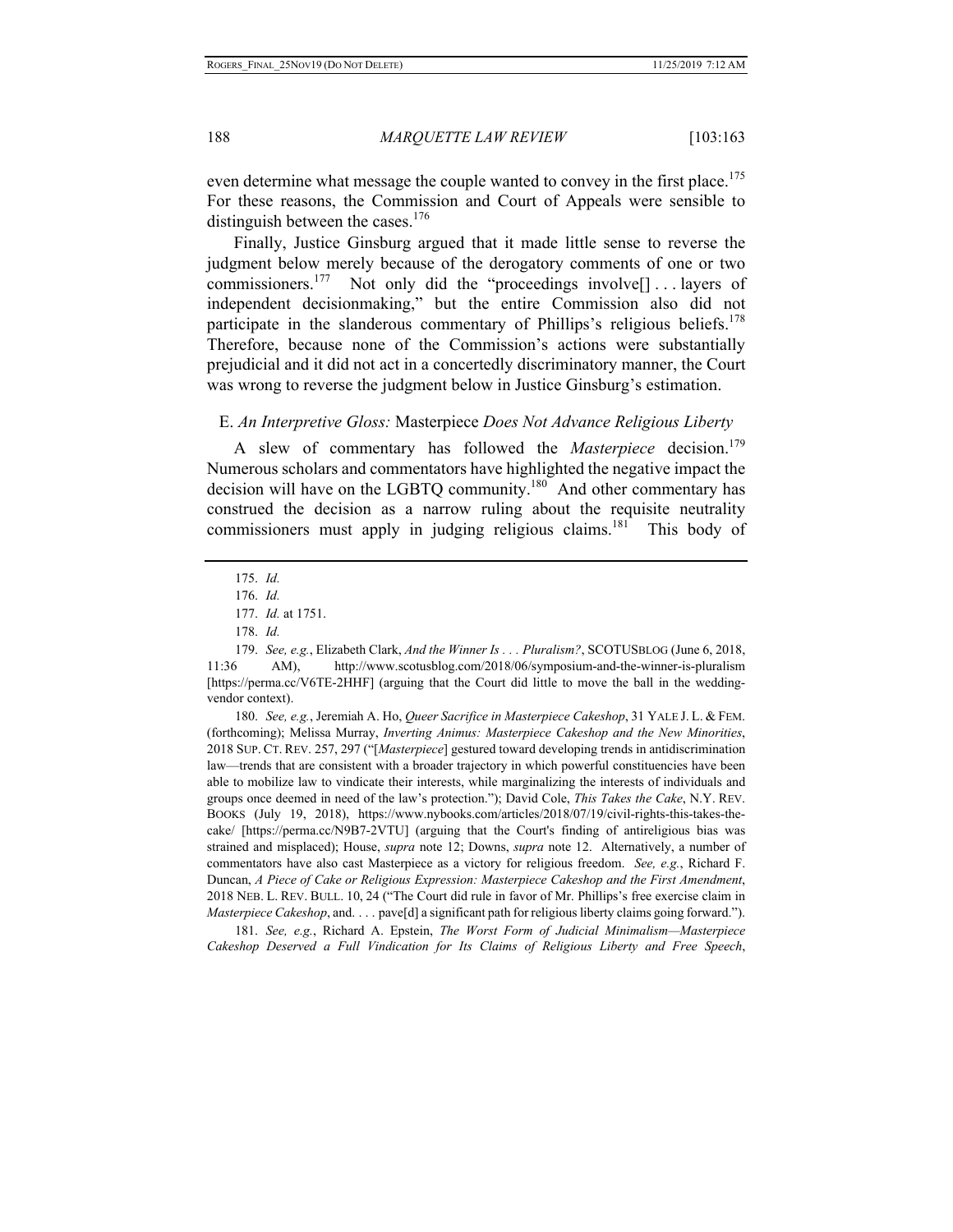commentary, however, underestimates the potential significance of the decision if its rationale is extended and applied to future wedding-vendor cases.

This Part posits that *Masterpiece* is not as narrow or in favor of religious liberty as most acknowledge. To be sure, any guess at the trajectory the Court will follow in future wedding-vendor cases would be speculative. The composition of the Court is different now than it was before, and further wedding-vendor litigation has refined several legal issues.<sup>182</sup> However, if the Court continues on its current path, applying its current doctrine, *Masterpiece*  should be perceived as neither a win for religious-liberty advocates nor a loss for LGBTQ-rights advocates.

The Court provided more doctrinal guidance in *Masterpiece* than meets the eye. If this guidance has any bearing on future wedding cases, free exercise jurisprudence can be expected to be watered down further in the future, and LGBTQ rights can be expected to be protected more vigorously. There are positives and negatives inherent to this trend, but this Part merely adds an interpretive gloss for better understanding *Masterpiece*.

#### 1. What Kind of Precedent Did *Masterpiece* Set?

*Any* degree of certainty concerning the doctrinal significance of *Masterpiece* would be too certain. It is an opinion rife with ambiguous and capacious potential. One thing does seem clear in *Masterpiece* though: it favors the LGBTQ community. This is primarily due to the relationship that *Masterpiece* creates between public-accommodations doctrine and religious exemptions.

Debates have surfaced over the past few decades—and especially over the past few years—about whether race and sexual orientation can or should be treated differently for the purposes of public accommodations regimes.<sup>183</sup> For

183. *Compare* Darren Lenard Hutchinson, *'Gay Rights' for 'Gay Whites'?: Race, Sexual Identity, and Equal Protection Discourse,* 85 CORNELL L.REV. 1358, 1361–62 (2000) (arguing against the analogizing of sexual identity and racial identity), *with* Mark L. Rienzi, *Substantive Due Process as a Two-Way Street: How the Court Can Reconcile Same-Sex Marriage and Religious Liberty*, 68

SCOTUSBLOG (June 4, 2018, 8:29 PM), http://www.scotusblog.com/2018/06/symposium-the-worstform-of-judicial-minimalism-masterpiece-cakeshop-deserved-a-full-vindication-for-its-claims-ofreligious-liberty-and-free-speech/ [https://perma.cc/BVF7-U8VE] (highlighting the decision's

narrowness and criticizing the decision for the implications this narrowness will bear).

<sup>182.</sup> *See generally* Adam Liptak & Noah Weiland, *Justice Kavanaugh Takes the Bench on the Supreme Court*, N.Y. TIMES (Oct. 9, 2018), https://www.nytimes.com/2018/10/09/us/politics/justicebrett-kavanaugh-supreme-court.html [https://perma.cc/VD6A-KKRA] (discussing the recent addition of Justice Kavanaugh and its possible implications).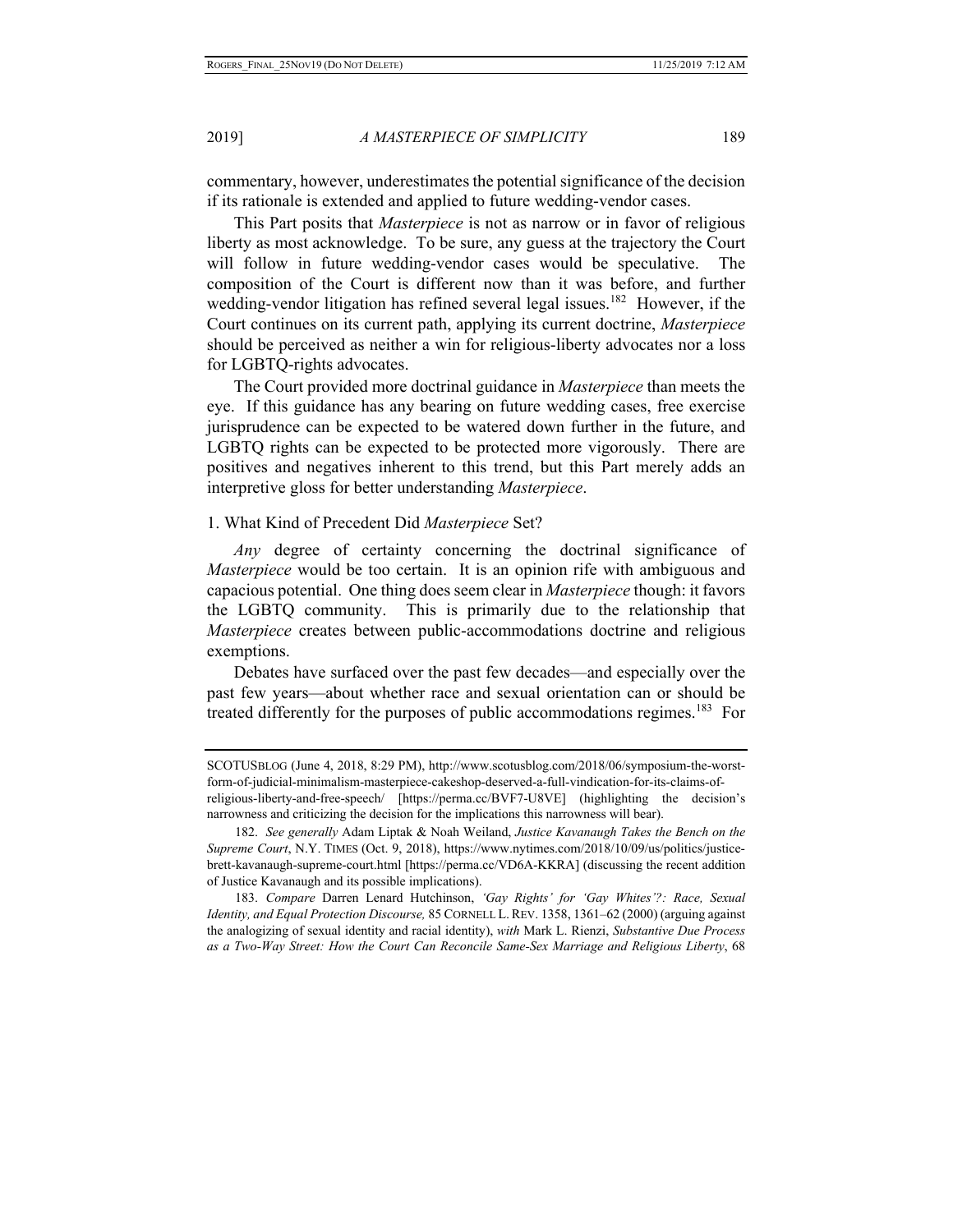some protected classes, the relationship between religious exemptions and antidiscrimination law has materialized: No religious exemptions have been granted for race-based public accommodations laws, but a number of laws implicating women's health have been granted religious exemptions.<sup>184</sup> And when the Court has addressed sexual orientation in other arenas, exemptions have been granted to public accommodations laws for the sake of other important constitutional interests.<sup>185</sup> Therefore, given the unsure footing on which *Smith* has placed the Free Exercise Clause, the question of religious exemptions vis-à-vis public accommodations laws has left commentators pondering the level of scrutiny that will apply to anti-discrimination laws protecting sexual orientation.<sup>186</sup>

In *Masterpiece*, the Court showed its cards by invoking *Piggie Park* to substantiate the assertion that "[religious] objections do not allow business owners and other actors in the economy and in society to deny protected persons equal access to goods and services under a neutral and generally applicable public accommodations law."187 This language is striking for two reasons. To start with, the *Piggie Park* Court refused to grant a religious exemption to racebased anti-discrimination laws despite the strict-scrutiny protection free exercise interests enjoyed at the time.<sup>188</sup> By invoking precedent from the context of race, the *Masterpiece* majority indicated that public accommodations laws concerning sexual orientation would be analyzed through the prism of their race-based counterparts. Such an approach, even amid heightened protection for sincere religious objection, will often render a finding that the

185. *See supra* notes 103–07 (granting an exemption to a public accommodations law protecting sexual orientation on the basis of free speech).

187. Masterpiece Cakeshop, Ltd. v. Colo. Civil Rights Comm'n, 138 S. Ct. 1719, 1727 (2018).

188*. See supra* note 123 and accompanying text (discussing the *Piggie Park* holding). Furthermore, *Piggie Park* was decided before *Smith*, under the more rigorous *Sherbert* standard.

STAN. L. REV. 18, 19–20 (2015) (analogizing the law's treatment of various modes of discrimination and arguing that they can contribute to each other's doctrinal development).

<sup>184.</sup> *See* Burwell v. Hobby Lobby Stores, Inc., 573 U.S. 682, 689–91 (2014) (granting the plaintiffs an exemption from the ACA's requirement that employee-based health care plans provide contraception coverage under the auspices of the Free Exercise Clause and RFRA). For an argument about the negative impact of these religious exemptions to sex-based accommodations, see Douglas NeJaime & Reva B. Siegel, *Conscience Wars: Complicity-Based Conscience Claims in Religion and Politics*, 124 YALE L.J. 2516, 2539–43 (2015).

<sup>186</sup>*. See, e.g.*, Elizabeth Sepper, *The Role of Religion in State Public Accommodations Laws*, 60 ST. LOUIS U. L.J. 631, 654–57 (2016) (discussing the various public accommodations laws and drawing attention to the uncertainty in the treatment of public accommodations geared toward LGBTQ people).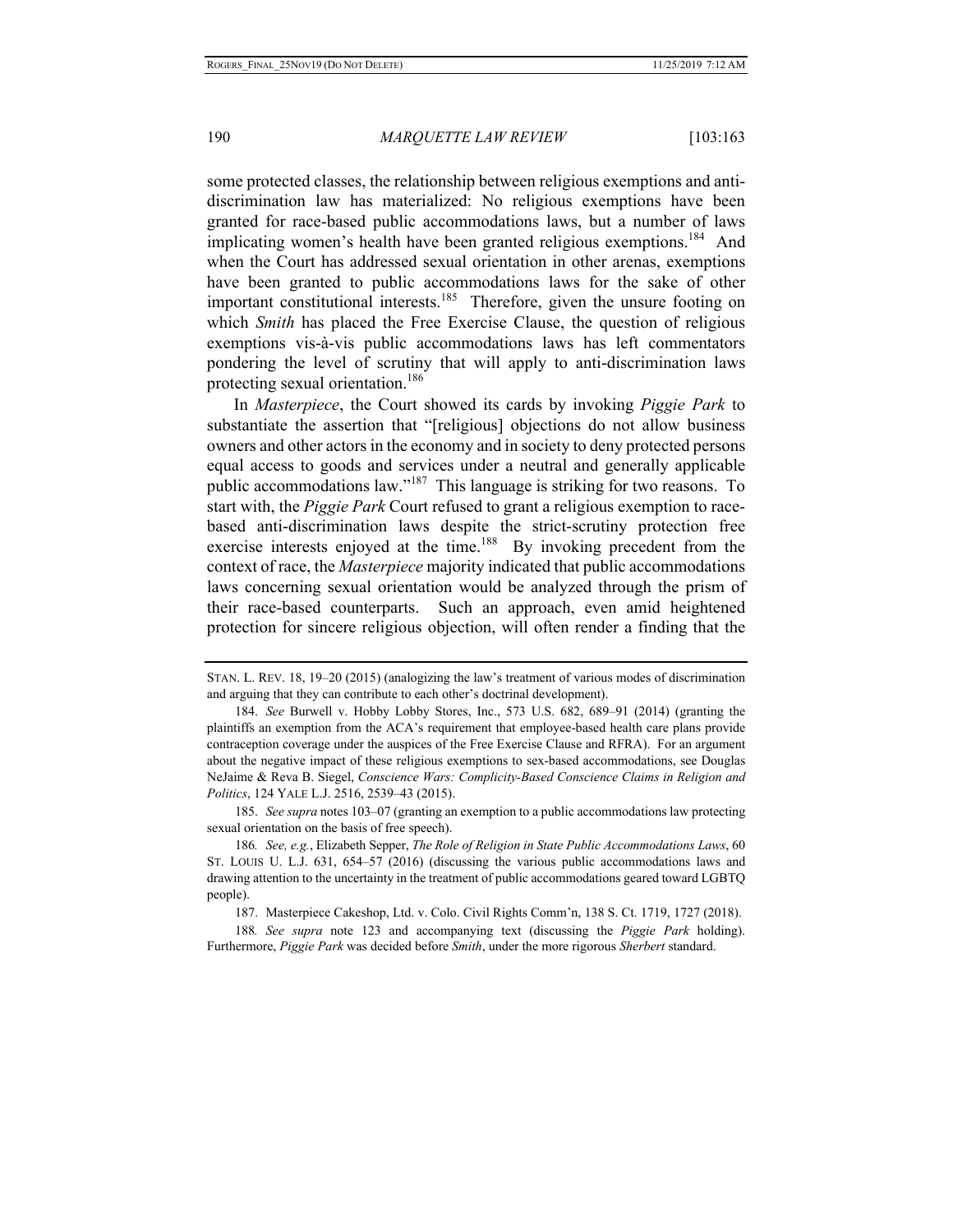government's heightened interest in ensuring equal access to goods in the marketplace trumps.<sup>189</sup> Accordingly, while the Court's dicta seems to place free exercise interests and dignitary interests in equipoise, its invocation of *Piggie Park* is telling.

Equally telling is the majority's sparse treatment of free exercise doctrine in *Masterpiece*. 190 As the foregoing outlined, free exercise doctrine is on precarious ground.191 It is difficult to ascertain any clear or unified standard for free exercise rights and, as Justice Gorsuch's concurrence notes, "*Smith*  remains controversial in many quarters."192 The Court, however, did not seize upon the opportunity to overturn, or even clarify, *Employment Division v. Smith*, as some might have hoped.<sup>193</sup> In fact, the Court did not even cite *Smith* as controlling precedent throughout its entire opinion even though *Masterpiece*  clearly involved religious practice.<sup>194</sup> Thus, little was done to elucidate free exercise jurisprudence despite ample opportunity.<sup>195</sup> Coupled with the implementation of *Piggie Park* as guiding precedent, this dearth of free exercise development would seem to suggest that the Court finds public accommodations laws like CADA to qualify as the generally applicable and neutral laws that *Smith* permits. And since the *Smith* Court disregarded incidental burdens on religion, if *Smith* stands as good law, that places public accommodations laws concerning sexual orientation in the clear.<sup>196</sup>

191. *See supra* note 68 and accompanying text; Brief of Christian Legal Society et al., *supra*  note 91, at 6 (arguing that *Smith*'s rule is unclear and uncertain and therefore warrants direct treatment).

192. *Masterpiece*, 138 S. Ct. at 1734 (Gorsuch, J., concurring).

193. *See* Brief of Christian Legal Society et al., *supra* note 91, at 6 ("[The Court] should order briefing to reconsider the rule of *Employment Division v. Smith*, 494 U.S. 872 (1990). That rule will have failed to secure religious liberty if it affords no protection here. . . .").

194. Interestingly (though unsurprisingly), the Court *does* cite *Obergefell v. Hodges*, 135 S. Ct. 2584 (2015) several times. Although Justice Kennedy authored that opinion, such consultations of precedent might further indicate the Court's leaning in wedding-vendor cases.

195. That said, echoes of *Smith* do appear throughout the opinion. *See, e.g.*, *Masterpiece*, 138 S. Ct. at 1727 (emphasis added) ("[Religious persons cannot] deny protected persons equal access to goods and services under a *neutral and generally applicable* public accommodations law.").

196. Emp't Div., Dep't of Human Res. v. Smith, 494 U.S. 872, 875 (1990).

<sup>189.</sup> *See, e.g.*, Bob Jones Univ. v. United States, 461 U.S. 574, 582, 605 (1983) (refusing the university's tax-exempt status due to a racist school policy despite free exercise claims). Although not a public accommodations case, *Bob Jones* falls in line with several anti-discrimination cases that maintain the government's compelling interest in protecting racial minorities.

<sup>190.</sup> *See Masterpiece*, 138 S. Ct. at 1751 (Ginsburg, J., dissenting) ("Phillips's case is thus far removed from the only precedent upon which the Court relies, *Church of Lukumi Babalu Aye, Inc. v. Hialeah*. . . .").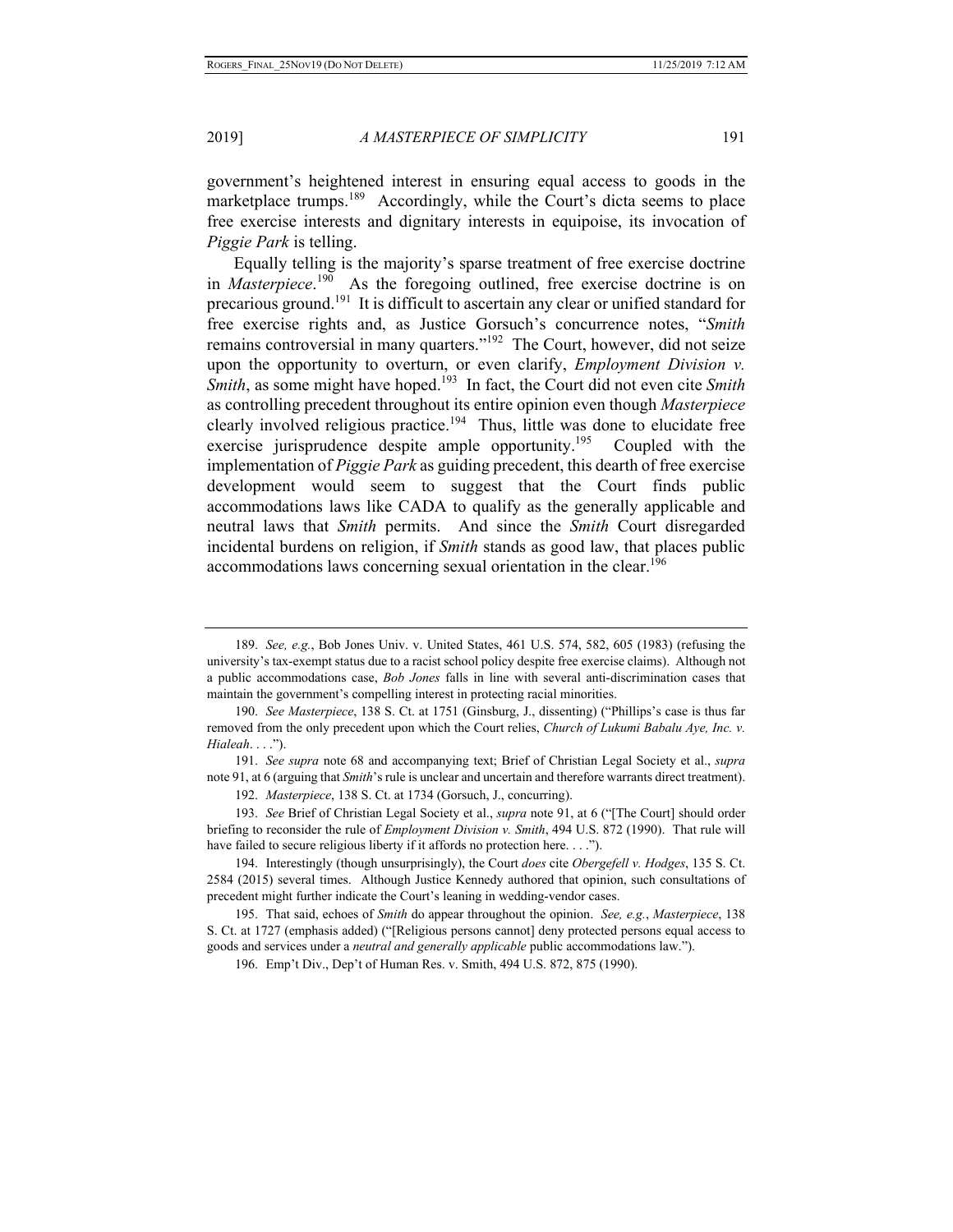In short, amid dubious speculations and misguided certainty—about the subsistence of the Court's public accommodations jurisprudence for the category of sexual orientation as well as the weight ascribed to free exercise interests—*Masterpiece* preserves the public-accommodations template as a live (if not preferable) option. In citing *Piggie Park* as controlling precedent and refraining from addressing *Smith* altogether, the Court indicated that the legal standard from race-based public accommodations law will extend with equal force to LGBTQ people when they are statutorily protected. For these reasons, interpretations that hold out *Masterpiece* as favoring religious liberty will be remiss when extrapolating the Court's doctrinal vector in future weddingvendor cases.

# IV. THE DESCRIPTIVE TASK: ANALYSIS AND CRITICISM OF *MASTERPIECE CAKESHOP*

Now that a corrective lens has been added to the more sanguine visions of *Masterpiece*'s precedential status, this Part offers a critique of *Masterpiece* and the doctrinal legacy bound to spill into future wedding-vendor litigation. To this end, this Part will begin by criticizing the Court's analogy to the racialdiscrimination context. It will then proceed by arguing that, notwithstanding the robust invocation of free speech doctrine in wedding-vendor cases, the Free Exercise Clause provides for a more fitting arena for the resolution of these cases. Not only is this because the free speech axis tends to muddle legal analysis by presenting intractable line-drawing issues, but it is also because wedding-vendor cases present fundamentally religious issues that should be addressed as such.

Next, this Part argues that *Masterpiece*'s disposal of the case on grounds of hostility risks enervating both free-exercise and anti-discrimination values. And finally, in light of the weighty importance of LGBTQ rights and free exercise rights, an analysis that merely highlighted the weaknesses of the Court's doctrine would be incomplete. Accordingly, the subsequent Part advances a template for analyzing and resolving wedding-vendor cases. Its primary concern is to initiate a broader conversation about the issues actually at stake in wedding-vendor cases and to suggest possibilities for a middle ground between the zero-sum, all-or-nothing logic under which these cases and controversies have been understood.

#### A. *The* Piggie Park *Precedent: Why the Analogy Breaks Down*

Doctrinally, the Court's analysis is not entirely unavailing. For example, it does well at teeing up the issues at stake in wedding-vendor cases and expresses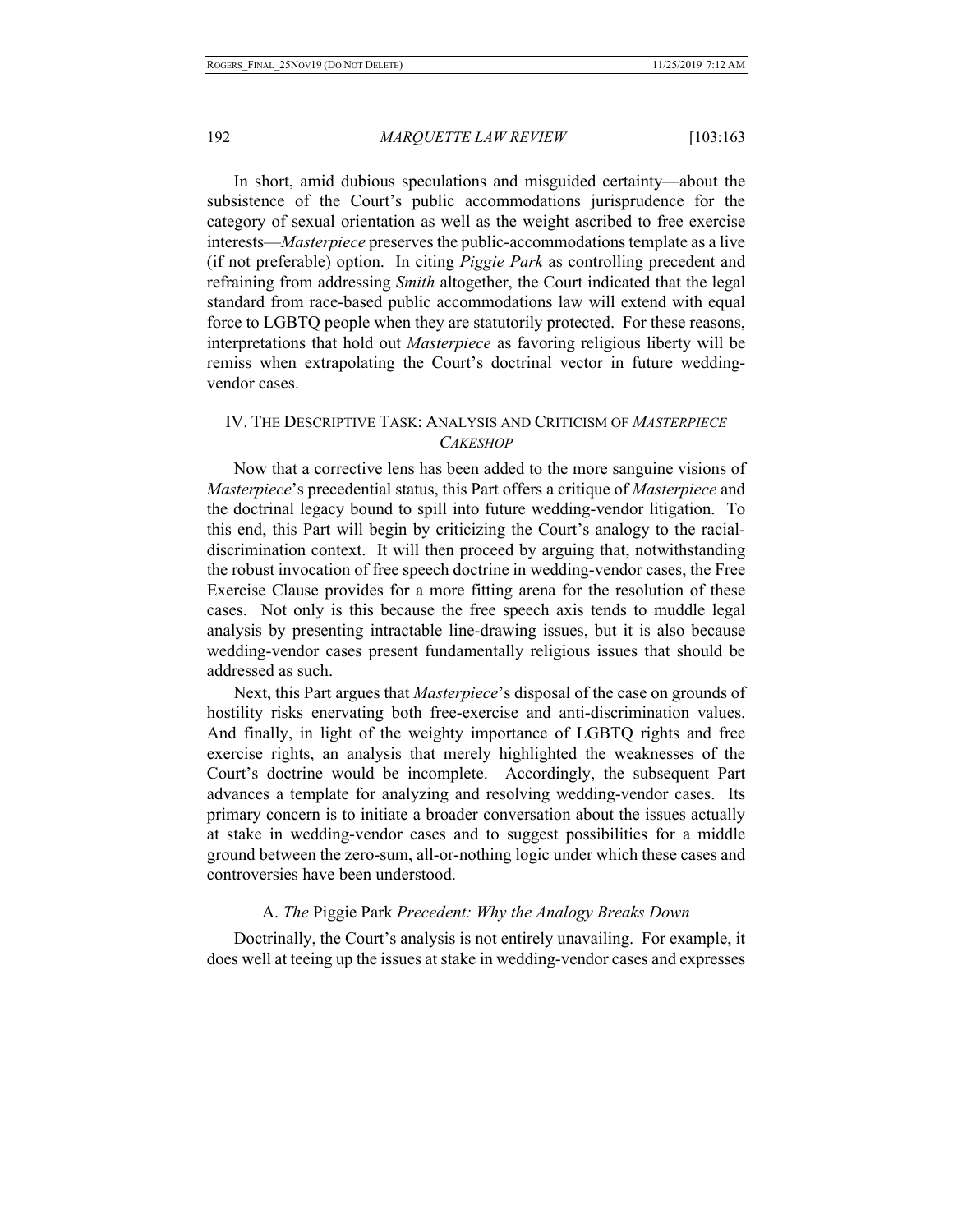a commitment to honoring the interests of all parties involved, however incommensurable they might seem. Furthermore, the majority does important work by reminding us that we are not living in a post-discriminatory society simply because *Obergefell* was handed down a few years ago. America is no more post-homophobic than it is post-racist. So the majority is right to insist that "gay persons and gay couples . . . be treated . . . [with equal] dignity and worth."<sup>197</sup> Yet racial-discrimination precedent misfires in the context of wedding-vendor cases, leaving *Masterpiece*'s gesture toward this approach inapposite. The most obvious example of this weakness is in the Court's application of *Piggie Park*.

In *Piggie Park*, the respondent—which made no appearance before the Court—dumped into its initial pleadings a series of "patently frivolous" defenses, all in a last-ditch effort to seek exemptions that would allow the restaurant to continue discriminating against people of color.<sup>198</sup> The Court, in its barely-one-page opinion about attorney's fees, swiftly dismissed these claims in a passing footnote.199 Of course, the *Piggie Park* Court was right to summarily deny Piggie Park's defenses and to award attorney's fees to the challengers. But the case did not create a suitable public-accommodations precedent for instances in which religious beliefs are sincerely held, as is often the case for wedding vendors.<sup>200</sup> Indeed the Court plainly stated that Bessinger's defenses were made in bad faith.<sup>201</sup> For this reason, the Court did not provide a searching analysis with apt application to cases involving important constitutional values and genuine faith convictions. Thus, *Masterpiece*'s reliance on *Piggie Park* is conceptually troubling.

The Court's reliance also tends to conflate the distinctive types of, and reasons for, people's discriminatory practices. In *Piggie Park*, for instance, Bessinger sought exemptions *for the purpose of* excluding and harming African Americans.<sup>202</sup> Exclusion was his chief aim. And his objection to the public accommodations laws was rooted in animus, even if it was otherwise guised as

<sup>197.</sup> *Masterpiece*, 138 S. Ct. at 1727.

<sup>198.</sup> Newman v. Piggie Park Enters., Inc., 390 U.S. 400, 402–03 n.5 (1968).Perhaps the most ludicrous defense was that the public accommodations law forced Bessinger into involuntary servitude. For the full list of defenses, see *supra* note 125 and accompanying text.

<sup>199.</sup> *Id.* at 402 n.4.Included in this dismissal was a reference to the free exercise challenge.

<sup>200.</sup> *See, e.g.*, *supra* note 128 and accompanying text.

<sup>201.</sup> *Piggie Park*, 390 U.S. at 402–03 nn.4–5.

<sup>202.</sup> *Id.* at 402 n.4.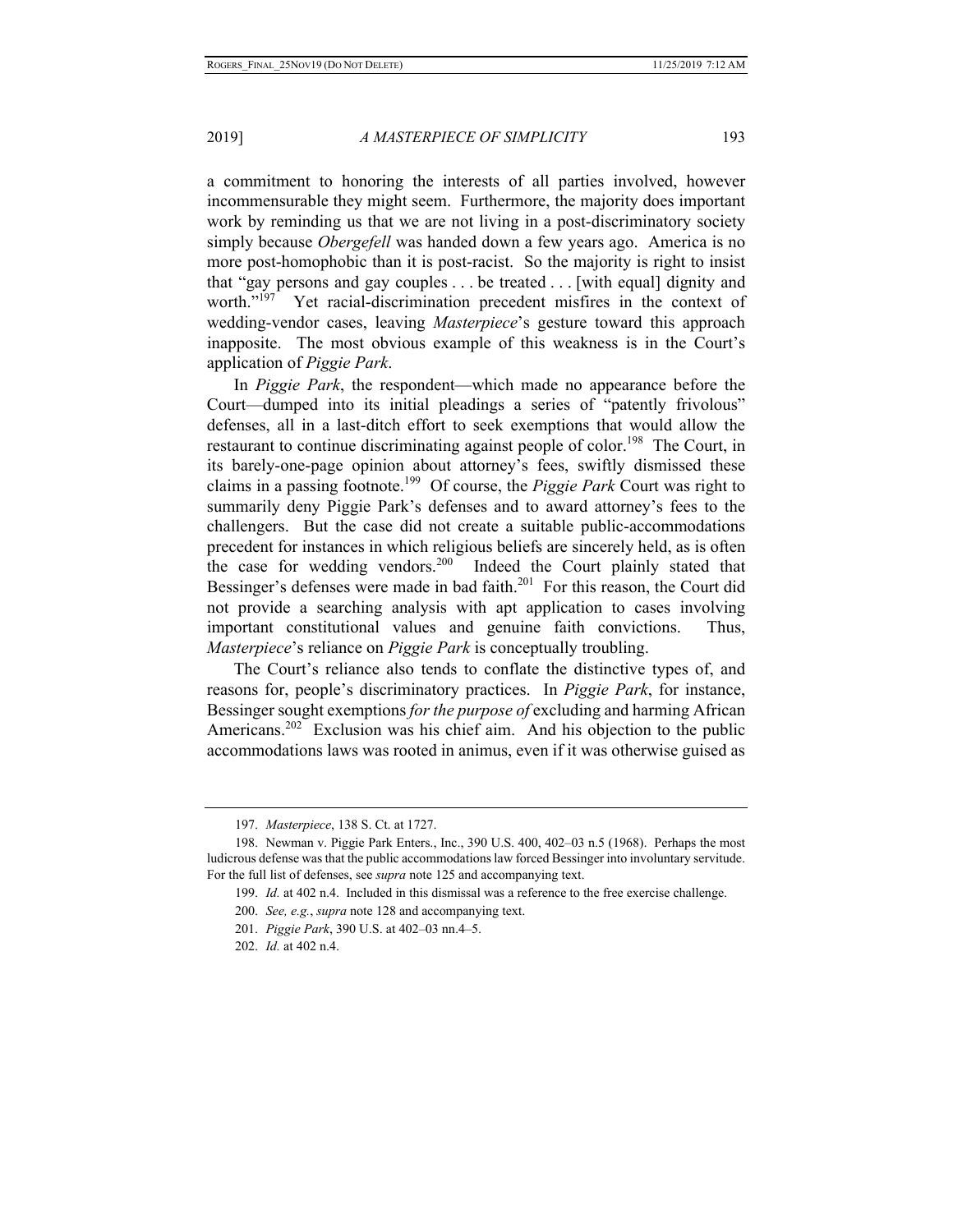being rooted in moral conviction.<sup>203</sup> By contrast, in the typical wedding-vendor case, the objector's religious beliefs are sincerely held and are rooted in longstanding religious traditions.204 They are not wielded *for the purposes of* harming the person who is denied goods or services. Rather, religious objections are intended to preserve the believer's conscience, and any incidental dignitary harms flow forth as a consequence.<sup>205</sup> This distinction is illustrated through a cursory glance at the factual distinctions between the two contexts.

In *Piggie Park*, the store owner did not permit black people to eat on the premises of the restaurant at all for the purposes of protecting racist, nonreligious beliefs—a practice that was commonplace during the Civil Rights Movement and before.<sup>206</sup> With wedding vendors, however, business owners typically refuse only those goods and services that celebrate same-sex marriage.<sup>207</sup> They would typically be happy and willing to bake goods, arrange flowers, or take photos for other occasions—so long as they do not involve a symbolic celebration of same-sex marriage.<sup>208</sup> Thus, the animating rationales behind the refusals are fundamentally different. Therefore, to analogize and extend *Piggie Park* to the wedding-vendor context is to overlook material differences between the sincerity and motive behind the religious objections mounted in these divergent contexts.

The failure to distinguish between both types of refusals points to a related problem with the invocation of *Piggie Park* for wedding-vendor cases: To treat LGBTQ rights as co-extensive with, and qualitatively equivalent to, race-based rights is to underestimate the nuances between those excluded. Social context matters. Doubly so for discrimination claims. And the social context that gave rise to anti-discrimination laws during the Civil Rights Era is vastly different from the current context propelling anti-discrimination laws that protect sexual orientation.

207. *See, e.g.*, *supra* note 3 and accompanying text.

208. *Id.* 

<sup>203.</sup> *Id.*

<sup>204.</sup> *See, e.g.*, *supra* note 128 and accompanying text.

<sup>205.</sup> Ryan T. Anderson, *Disagreement Is Not Always Discrimination: On* Masterpiece Cakeshop *and the Analogy to Interracial Marriage*, 16 GEO. J.L. & PUB. POL'Y 123, 138 (2018) (describing the typical intent in wedding-vendor cases and the material difference between these types of cases and those presented in the context of race-based discrimination).

<sup>206.</sup> Newman v. Piggie Park Enters., Inc.*,* 256 F. Supp. 941, 947 (D.S.C. 1966), *rev'd*, 377 F.2d 433 (4th Cir. 1967), *aff'd*, 390 U.S. 400 (1968).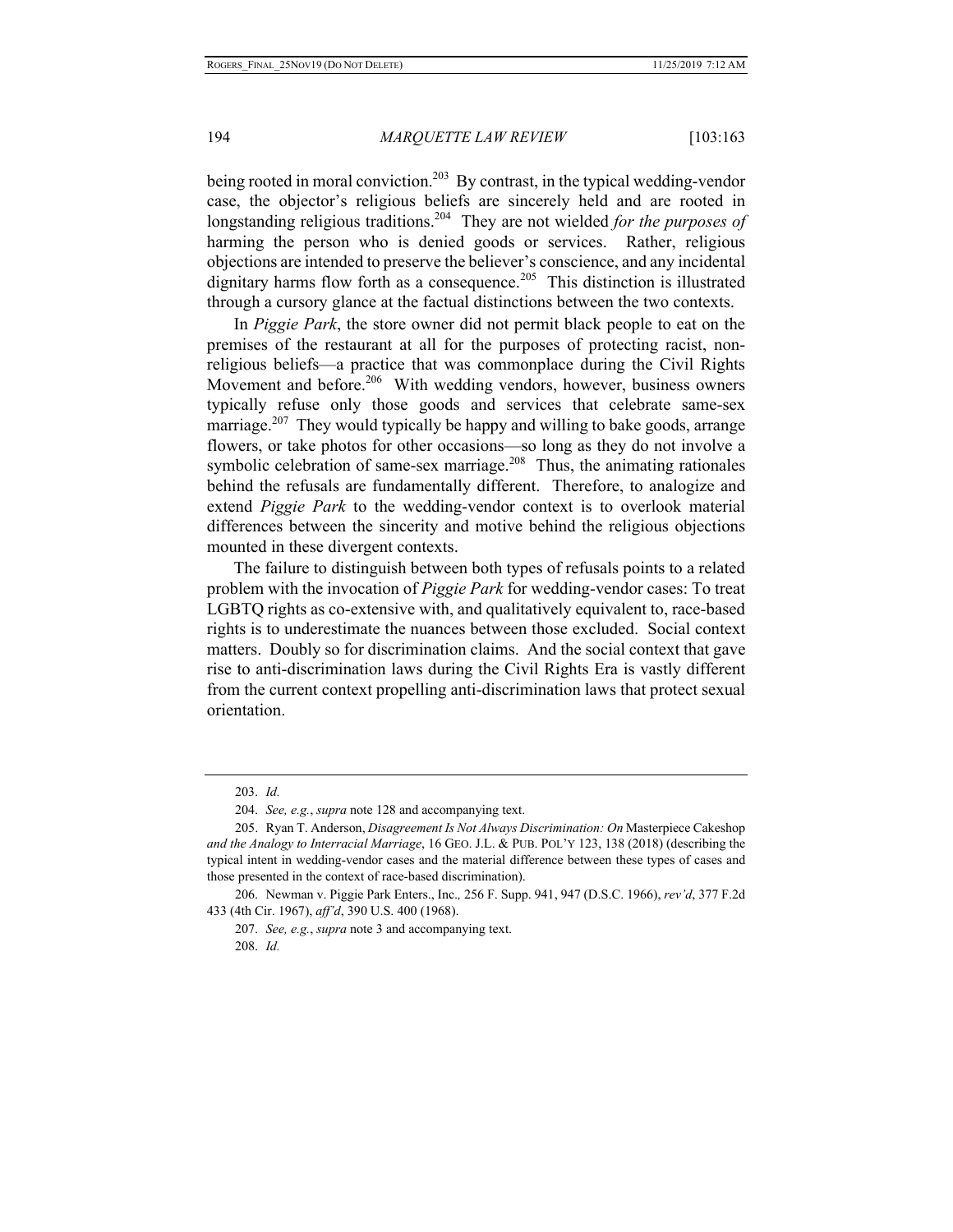Indeed, around the time *Piggie Park* was decided, explicit discrimination pervaded public accommodations, leaving black travelers without access to basic human needs, "including food, shelter, bathrooms, and fuel."209 This led to the publication of *The Negro Motorist Green Book*, which informed black travelers where they could receive the basic goods that are necessary to human life.210 The *Green Book* is a testament to the extensive and comprehensive discrimination that black people faced during the Civil Rights Era, as well as its rootedness in racism and the badges of slavery.<sup>211</sup> And this backdrop led to the enactment of the Civil Rights Act of 1964, including its public accommodations provisions.<sup>212</sup> It also led to the analysis of racially discriminatory laws under a strict scrutiny standard of review.<sup>213</sup> And it is in this context that *Piggie Park* was handed down.

This is not to undermine the struggle of the LGBTQ community. The LGBTQ community has experienced bigotry and discrimination in the United States for centuries, and it still does.<sup>214</sup> And just like other forms of injustice, our communities must fight against it.<sup>215</sup> But the LGBTO struggle is a struggle

<sup>209.</sup> Joseph William Singer, *We Don't Serve Your Kind Here: Public Accommodations and the Mark of Sodom*, 95 B. U. L. REV. 929, 935 (2015).

<sup>210.</sup> VICTOR H. GREEN & CO., THE NEGRO MOTORIST GREEN BOOK: A TRAVEL GUIDE 1 (1949).

<sup>211.</sup> *See* Brief of Amicus Curiae NAACP Legal Defense & Educational Fund, Inc. in Support of Appellees at 2, Craig v. Masterpiece Cakeshop, Inc., 370 P.3d 272 (Colo. App. 2015) (No. 2014CA1351) ("African Americans were relegated to second-class citizenship by a system of laws, ordinances, and customs that segregated white and African-American people in every possible area of life, including places of public accommodation. This system of segregation was designed to prevent African Americans from breaking the racial hierarchy established during slavery."); *see also* Nancy Leong & Aaron Belzer, *The New Public Accommodations: Race Discrimination in the Platform Economy,* 105 GEO. L.J. 1271, 1277–82 (2017) (describing the extensive discrimination against African Americans during the Jim Crow Era).

<sup>212. 42</sup> U.S.C. § 2000a(b) (2012) (prohibiting race discrimination in public accommodations, including "lodgings; facilities principally engaged in selling food for consumption on the premises; gasoline stations; places of exhibition or entertainment; other covered establishments."). For a rich account of the overall political and religious climate during this era, see MARK A. NOLL, GOD AND RACE IN AMERICAN POLITICS: A SHORT HISTORY 152–64 (2008) (discussing the political fracturing and realignment that characterized the Civil Rights Movement).

<sup>213.</sup> Loving v. Virginia, 388 U.S. 1, 11 (1966).

<sup>214.</sup> For an account of the widespread mistreatment of LGBTQ persons within the US, see Singer, *supra* note 209, at 933, 943, 946.

<sup>215.</sup> This is not to suggest that unjust discrimination should always be combatted through antidiscrimination laws.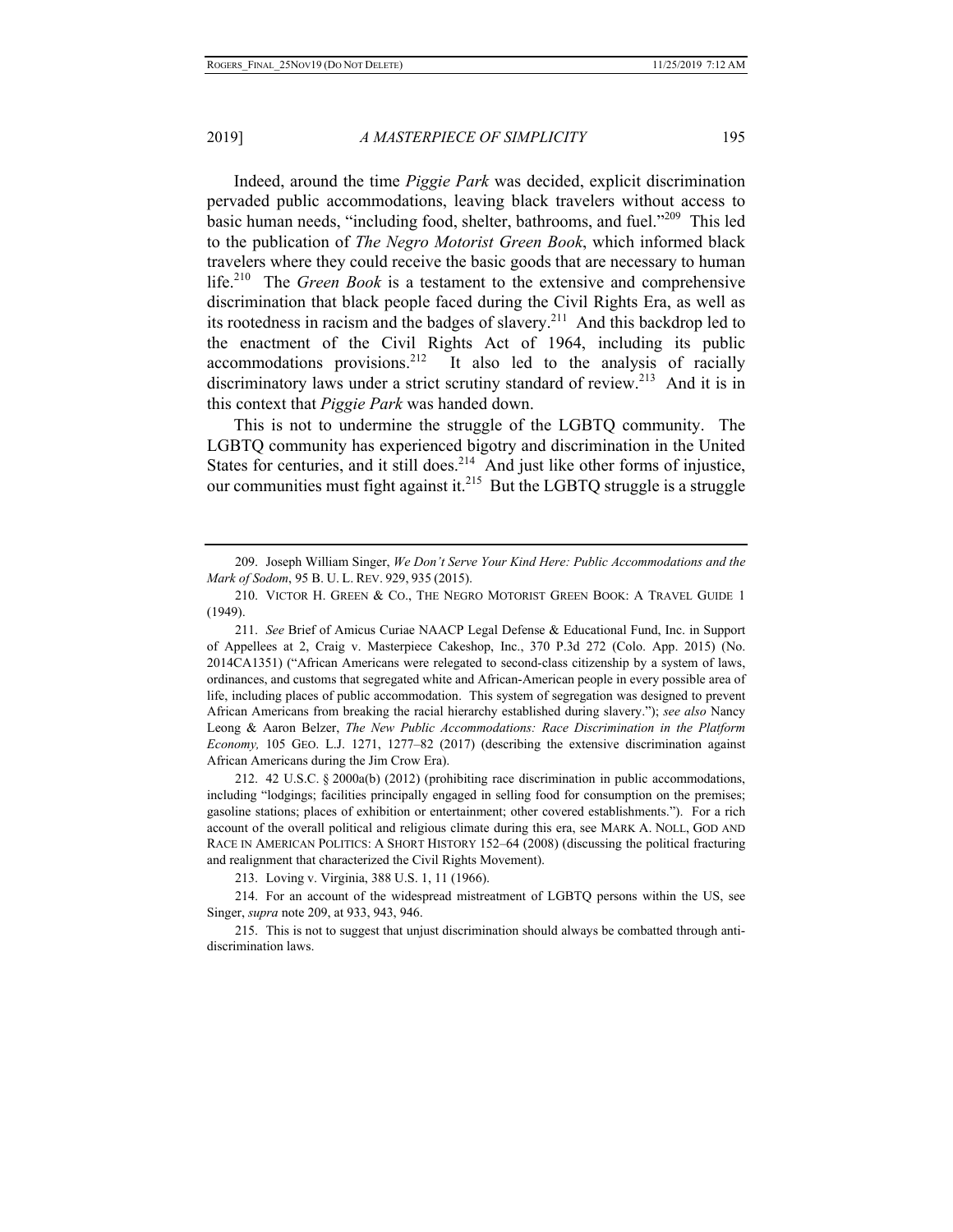*sui generis*, and it should be treated as such.<sup>216</sup> To be sure, various types of legal developments and social movements have built upon and borrowed from each other, and that is a good thing.<sup>217</sup> But numerous commentators—on the right, left, and everywhere in between—have pointed to the harm caused by the tendency to over-familiarize the struggle of African-Americans with the struggle of people within LGBTQ community. $218$ 

Unless courts, commissioners, and commentators acknowledge the reality of these distinctive social contexts, claims like those of Phillips or claims like those of Craig and Mullins will not be taken seriously enough. Conservatives will downplay as histrionic the claims of LGBTQ persons and will fail to realize the dignitary harm inflicted upon them; liberals will disregard the defenses of religious objectors as bigoted antipathy—akin to that of racism—and fail to grasp the sincerity of the objectors' religious convictions and their entrenchment within religious traditions.<sup>219</sup>

Additionally, a public-accommodations template taken from the context of race will render different results for religious objectors. Within the context of race, free exercise challenges to discrimination seem to give way to the government's compelling interest in protecting vulnerable groups and redressing the badges and incidents of slavery.<sup>220</sup> For example, when Bob Jones University claimed a right to tax-exemption status because its racial discrimination was rooted in so-called free exercise values, the Court agreed with the Internal Revenue Service's refusal of the University's claims.<sup>221</sup>

Also, because expressing racism and excluding people on the basis of their skin pigmentation is typically not a central component of practicing religion, the religious objector is largely unaffected when anti-discrimination policies

221. Bob Jones Univ. v. United States, 461 U.S. 574, 580, 605 (1982) (affirming the IRS's ruling that a private school's tax-exempt status was contingent upon its rescission of discriminatory policies).

<sup>216.</sup> *See generally* Hutchinson, *supra* note 183 (applying critical race theory to argue that sexual identity and racial identity should be treated as unique and discrete identities for the sake of civil rights).

<sup>217.</sup> *See* Rienzi, *supra* note 183, at 23.

<sup>218.</sup> *Compare* Hutchinson, *supra* note 183, 1375–78 (applying critical race theory to suggest that the analogy can bring harm to people of color, especially those who are situated within the LGBTQ community), *with* Anderson, *supra* note 205, at 124 (arguing from a conservative perspective that racial discrimination and sexual-orientation discrimination present two distinct phenomena).

<sup>219.</sup> *See* Martha Minow, *Should Religious Groups Be Exempt From Civil Rights Laws?*, 48 B.C. L. REV. 781, 844 (2007) (arguing that the virtue of humility needs to take precedence in this delicate area of law so that the complex interests at stake will be adequately acknowledged).

<sup>220.</sup> *See, e.g.*, Loving v. Virginia, 388 U.S. 1, 11 (1967) (prizing race in the Court's calculus despite competing constitutional values).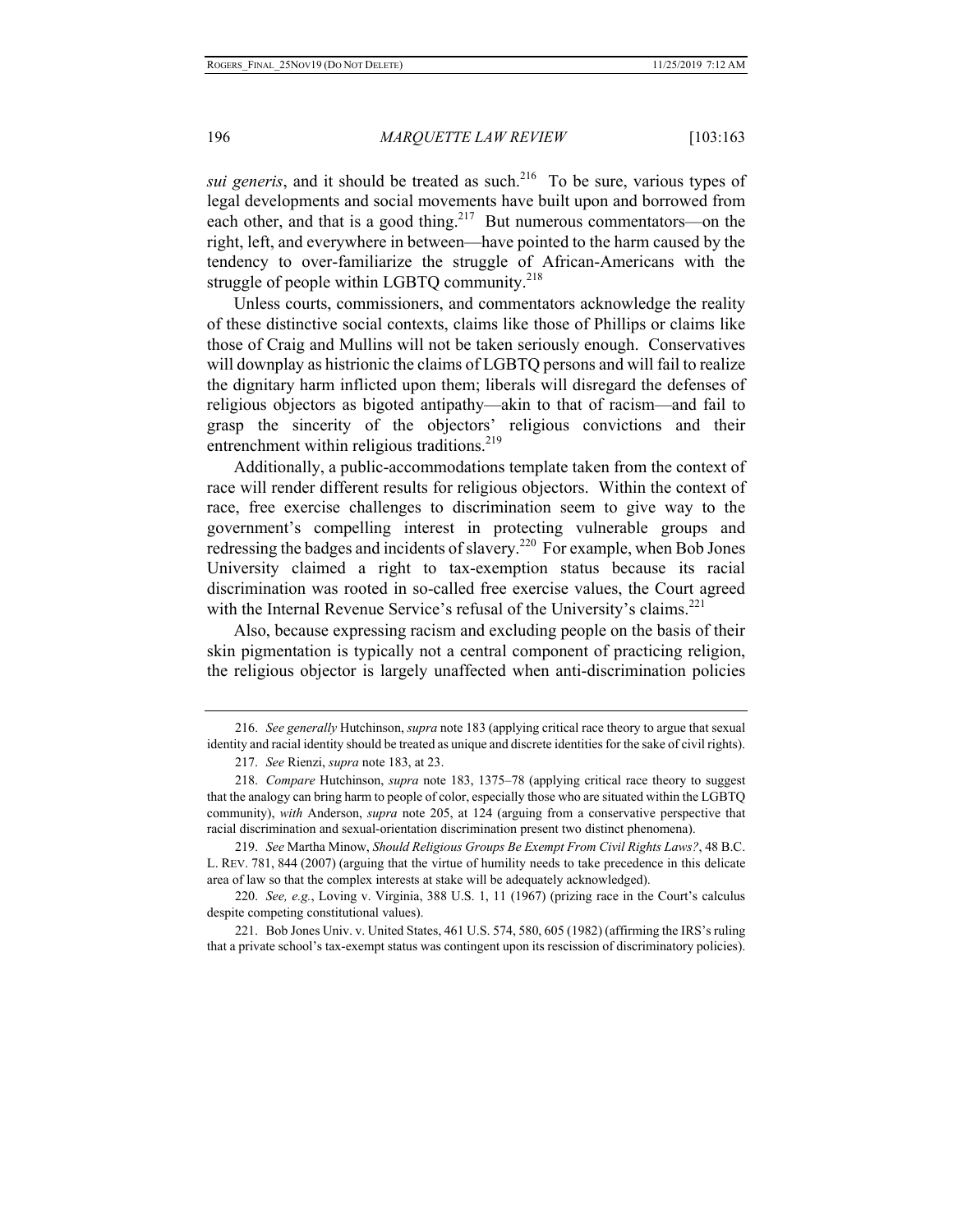are enforced and, consequently, unlikely to cause political upheaval. Bob Jones, for one, immediately changed its discriminatory policy upon rejection of  $\text{tax-exempt status.}^{222}$  This is largely because racial discrimination did not represent a matter of importance to the objector's religious tradition, but a latent socio-political conviction.<sup>223</sup> By contrast, when other civil rights laws threaten values and practices central to a religious tradition, the backlash has the potential to be much more severe.<sup>224</sup> The community in *Yoder*, for instance, was ready to emigrate if the Court did not grant its education exemption.<sup>225</sup>

Because the LGBTQ-rights discussion occupies a more central place of importance for many religious communities, a categorical refusal to grant even a narrow exemption would likely foment hostility, "undermine initial reforms, erode public support for the government that was pursuing the reform, and further mobilize reactionary forces with even broader agendas for retrenchment."226 As Professor Minow observes:

> When subcommunities clashed with the emerging national rejection of racial discrimination, the subcommunities lost, and perhaps in decades hence, a similar story will be told about gender and sexual orientation discrimination. Yet perhaps because they pertain to rules and practices that lie close to the heart of many religions, gender and sexual orientation practices of religious communities do not summon the same confident national rejection. Instead, clashes between these practices and antidiscrimination ideas invite the reminder that religious freedom is itself a civil right, demanding federal recognition and protection.<sup>227</sup>

<sup>222</sup>*. Bob Jones University Ends Ban on Interracial Dating*, CNN (Mar. 4, 2000), http://www.cnn.com/2000/US/03/04/bob.jones/index.html [https://perma.cc/HJ3R-AU2Y].

<sup>223</sup>*. See* Minow, *supra* note 219, at 827 (arguing that in *Bob Jones*, the Court thought that "the willingness of Bob Jones University ultimately to adapt to the public rule, and end exclusion of African-Americans from admission, gives a clue that its racial exclusion policy was not central to its mission."); *Bob Jones University Ends Ban on Interracial Dating, supra* note 222 (internal quotations omitted) ("'[A]s of today, we have dropped the rule. . . . [T]he policy is meaningless to us. Our concern for the school's broader usefulness is greater to us than a rule we never talk about . . . . We can't back it up with a verse in the Bible.").

<sup>224</sup>*. See* Minow, *supra* note 219, at 825 ("[R]ival views, rooted in texts, shared histories, and collective narratives, provide vital meaning and value in people's lives.").

<sup>225.</sup> For a discussion of Yoder's threat to leave, see Wisconsin v. Yoder, 406 U.S. 205, 218 (1972).

<sup>226</sup>*. See* Minow, *supra* note 219, at 824.

<sup>227.</sup> *Id.* at 825–26.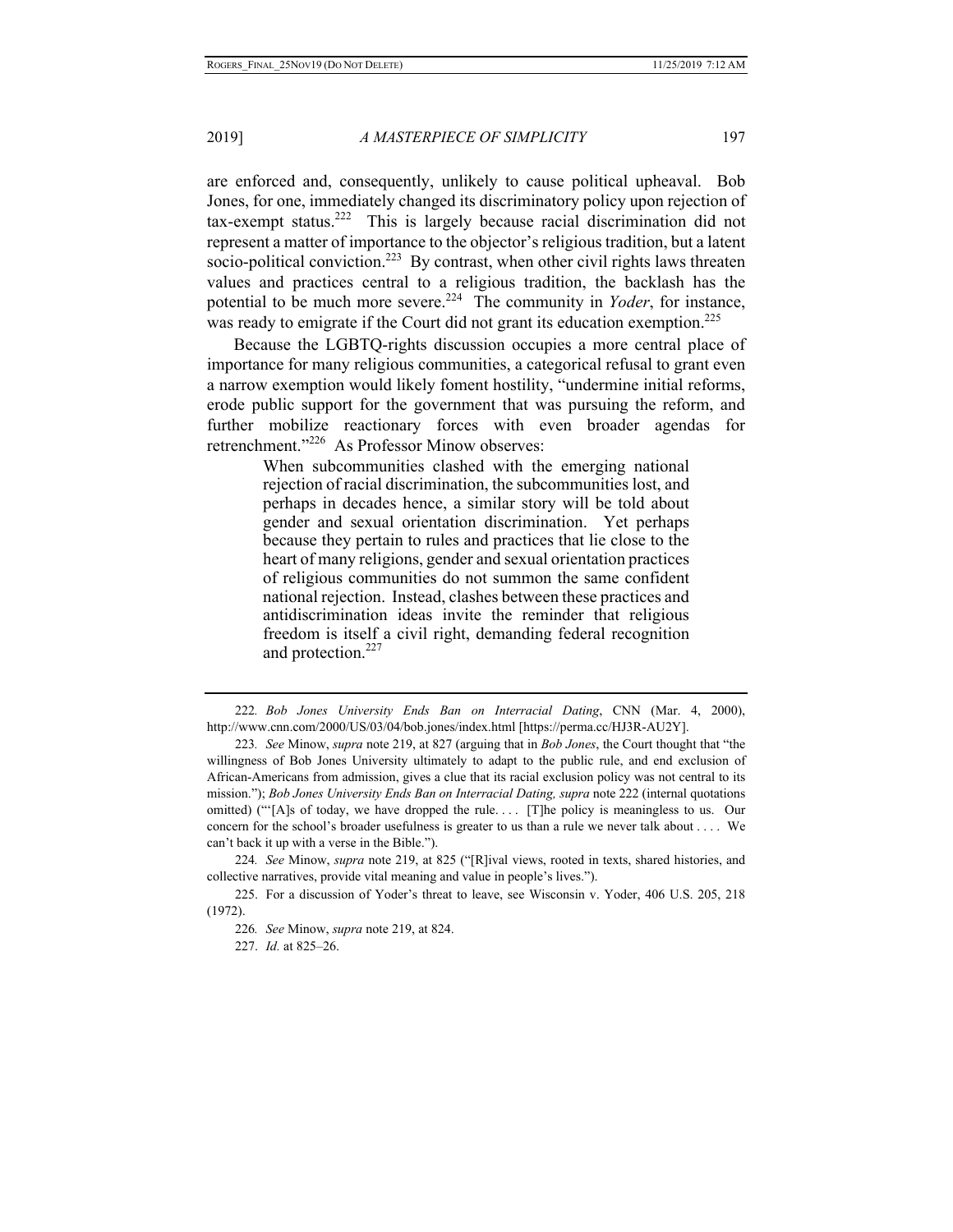In short, if race-based protections had trumped a *sincere* religious belief in *Piggie Park*, constitutional law would have been left the better. This would have clarified free-exercise and public-accommodations doctrine, the weight that courts must ascribe to race and religion, and the importance of squelching racially discriminatory conduct—religiously motivated or otherwise. But *Piggie Park* addressed religious assertions that were patently insincere and, therefore, patently inapt for the modern milieu of wedding-vendor cases.

Courts frequently analogize to other contexts and doctrines in formulating their own, which is not, of course, bad per se.228 Still, the *Masterpiece* Court was mistaken to modulate the issues at stake in *Masterpiece* through the narrative of race. That measure tends to diminish material differences between the contexts of race and sexual orientation—each of which calls for different analysis—and it underestimates the disparate impact that legal standards will have in these distinctive contexts. Consequently, the *Masterpiece* Court opened a breach by appealing to *Piggie Park* and analogizing to the race-based context. Future litigants are therefore invited to go "[o]nce more unto the breach . . . [and] [d]isguise fair nature with hard-favour'd rage" as their values clash in future disputes.<sup>229</sup>

# B. *The Stilted Free Speech Angle*

In its treatment of free speech, *Masterpiece* is, in a sense, doctrinally elegant. The compelled speech issue volleyed among the majority, concurrences, and dissent displays sophisticated legal analysis. And these opinions draw attention to the tension caused when civil rights are not respected or interpreted with charity. None of these strengths should be overlooked. Yet, while the free speech angle elicits all of these virtues, it does so at the expense of squarely addressing the legal issues at stake in wedding-vendor cases. This will have adverse legal and practical implications on lower courts and litigants.

For Phillips, his free speech claim occupied a substantial portion of his argument.<sup>230</sup> In response, the Court spilled much more ink over Phillips's free

<sup>228.</sup> *See* Rienzi, *supra* note 183, at 19–20 (highlighting the usefulness of diverse identities borrowing from each other's methods).

<sup>229.</sup> William Shakespeare, King Henry the Fifth, act 3, sc. 1. For a list of some of these litigants, see *supra* note 90.

<sup>230.</sup> *See* Appellees' Amended Answer Brief at 11-23, Craig v. Masterpiece Cakeshop, Inc., 370 P.3d 272 (Colo. App. 2015) (No. 14CA1351).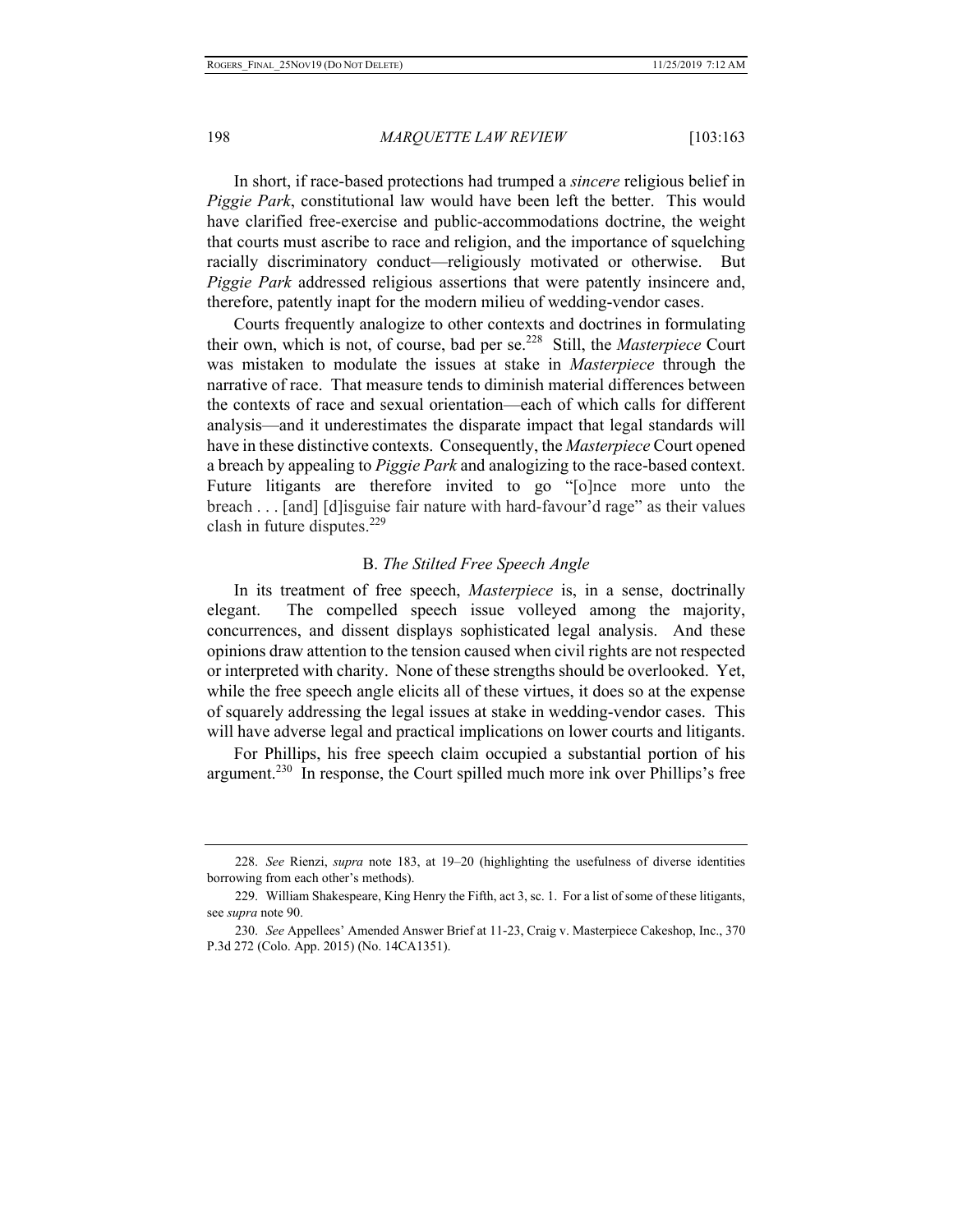speech claims than his free exercise claims.<sup>231</sup> And other litigants seem to have caught on to arguing along these lines.<sup>232</sup> Indeed, all wedding-vendor cases percolating throughout the lower courts elevate the free speech axis, be it in the parties' briefings or the courts' analyses.<sup>233</sup> Legal scholars, too, seemed to have followed suit in their commentary on *Masterpiece*, encouraging resolution of wedding-vendor cases according to free speech principles.<sup>234</sup> That said, an over-reliance on free speech doctrine poses practical problems for wedding vendors and doctrinal problems for free exercise jurisprudence.

Several commentators have highlighted the disparate treatment that the Free Exercise Clause and the Free Speech Clause receive by courts.<sup>235</sup> This disparate treatment has altered the litigation strategy employed by religious objectors: free exercise arguments have become eclipsed by free speech arguments, and free expression has begun to occupy a dominant place in wedding-vendor litigation.<sup>236</sup> Is there a problem with this trend? After all, the free speech angle universalizes legal issues in a way that the religious angle does not. Almost everyone speaks, and they are entitled to do so in a reasonably

234. Douglas Laycock & Thomas C. Berg, *We're Lawyers Who Support Same-Sex Marriage. We Also Support the Masterpiece Cakeshop Baker*, VOX (Dec. 6, 2017), https://www.vox.com/the-bigidea/2017/12/6/16741602/masterpiece-cakeshop-same-sex-wedding [https://perma.cc/5H5W-XP9R] (noting that "[m]ost of the commentary on the case has focused on Phillips's free speech claim.").

235. *See, e.g.*, Stephen M. Feldman, *The Theory and Politics of First Amendment Protections: Why Does the Supreme Court Favor Free Expression over Religious Freedom?*, 8 U. PA.J. CONST. L. 431, 477 (2006) (arguing that free speech claims lend themselves to more favorable treatment in pluralist democracies); Patrick M. Garry, *Inequality Among Equals: Disparities in the Judicial Treatment of Free Speech and Religious Exercise Claims*, 39 WAKE FOREST L. REV. 361, 361–63 (2004) (highlighting the doctrinal disparity between the Free Exercise Clause and the Free Speech Clause, which is wrought by the self-reinforcing success of Free Speech Clause arguments in litigation).

236. *See supra* note 90 and accompanying text; Garry, *supra* note 235, at 384 (arguing that free expression has come to dominate litigation tactics).

<sup>231.</sup> *Compare* Masterpiece Cakeshop, Ltd. v. Colo. Civil Rights Comm'n, 138 S. Ct. 1719, 1728 (2018), *and id.* at 1740–42 (Thomas, J., concurring), *with id.* at 1731, *and id.* at 1737 (Gorsuch, J., concurring).

<sup>232.</sup> *See supra* note 92 and accompanying text.

<sup>233.</sup> *Id.; see, e.g.*, Brush & Nib Studio, LC v. City of Phoenix, 418 P.3d 426, 436–40 (Ariz. Ct. App. 2018) (occupying the dominant portion of the opinion with free speech analysis, and compiling cases that do the same). Free speech was also critical to the Arizona Supreme Court's ruling on appeal. *See* Brush & Nib Studio, LC v. City of Phoenix, 448 P.3d 890, 902–07 (Ariz. 2019) (using free speech doctrine to drive the analysis). This wedding-vendor case is a paradigmatic example of the overreliance of courts on free speech jurisprudence.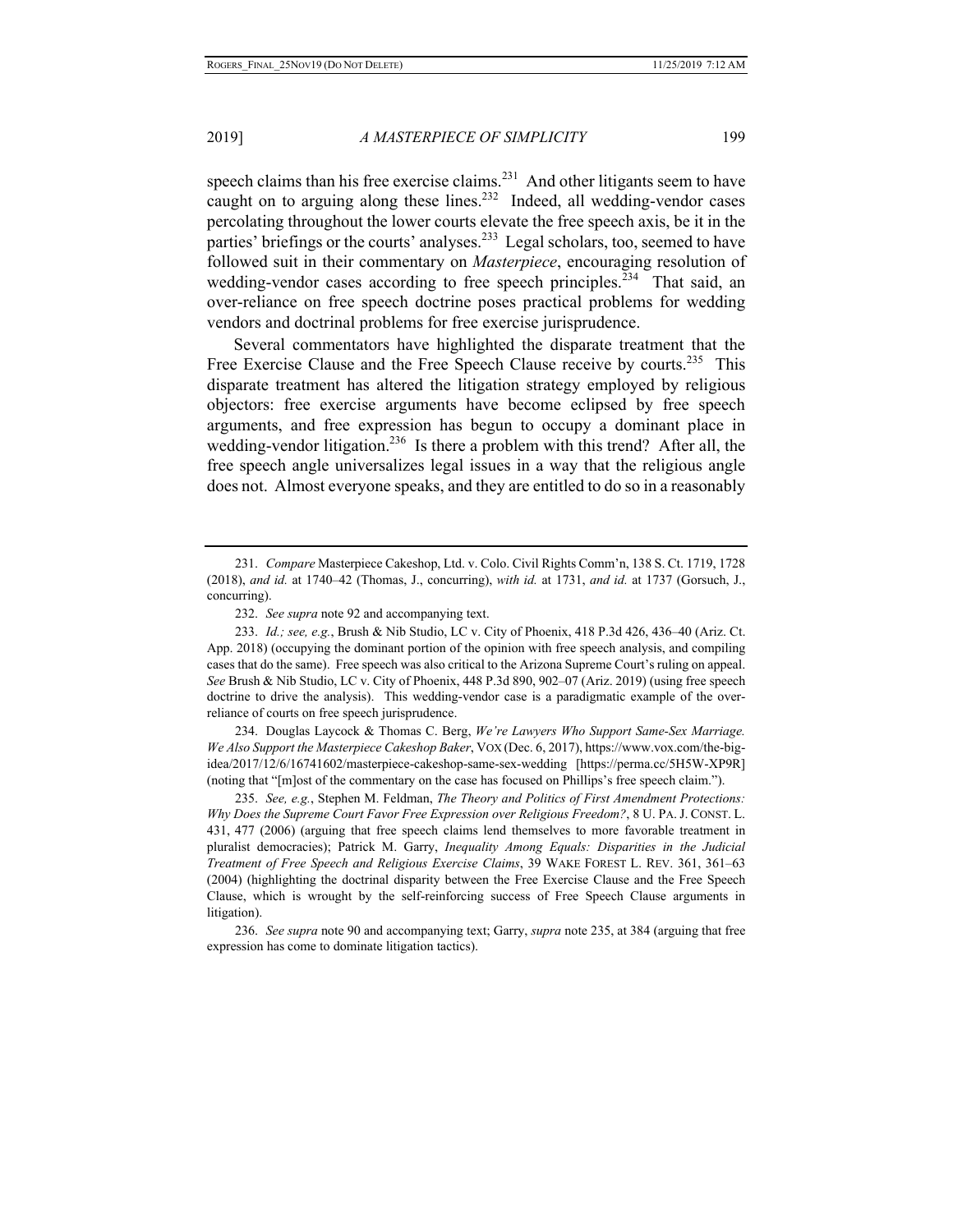unfettered way in the United States—even through expressive conduct.<sup>237</sup> But not everyone is religious. If religious objectors ultimately seek protection for the same conduct, then, is the avenue through which protection is sought of consequence?

Wedding cases should not be resolved on the free speech front for a couple related reasons. The first is that the free speech approach presents severe definitional and line-drawing problems; the second is that reliance on the Free Speech Clause saps the Free Exercise Clause of its vitality and viability as a constitutional guarantee.

#### 1. Line-Drawing and Definitional Problems

Constitutional jurisprudence has radically expanded what constitutes expressive conduct. As one amicus brief, prepared for *Masterpiece* on behalf of First Amendment scholars, observed: virtually "every human activity can be cast as expressive in some way; [and] nearly every conduct-regulating law will have some incidental effect on human activity."<sup>238</sup> If almost every instance of conduct can be construed as speech, however, arbitrary line-drawing will become inherent to any legal analysis that hangs its hat on the "expressive conduct" hook. This line-drawing has the potential to be both over-inclusive and under-inclusive for the conduct of wedding vendors.<sup>239</sup> Justice Kagan's inquest during oral argument for *Masterpiece* illustrates this nettlesome tendency. $240$ 

In answering what constitutes "speech," Phillips's counsel stated that if a wedding product is "custom-designed" or requires "artistic expression" then the Court's compelled speech doctrine protects a baker's refusal to create a samesex wedding cake.<sup>241</sup> Justice Kagan and Justice Ginsburg accordingly trudged through a litany of wedding vendors and activities to see who else would qualify

240. Transcript of Oral Argument at 11–14, *Masterpiece*, 138 S. Ct. 1719 (No. 16-111). 241. *Id.* at 11–12, 14.

<sup>237.</sup> Spence v. Washington, 418 U.S. 405, 411, 415 (1974) (holding that for expressive conduct to be protected by the First Amendment, it must be intended to communicate a particularized message, and the attendant circumstances must suggest a strong likelihood that "the message would be understood by those who viewed it").

<sup>238.</sup> Brief of Floyd Abrams et al. as Amici Curiae in Support of Respondents at 9, Masterpiece Cakeshop, Ltd. v. Colo. Civil Rights Comm'n, 138 S. Ct. 1719 (2018) (No. 16-111).

<sup>239.</sup> The line-drawing concomitant to defining expressive conduct would be overinclusive if it protected conduct that was otherwise motivated by animus, and underinclusive if it failed to protect conduct that did not pass the expressive conduct test *and* left the religious claimant with no robust protection.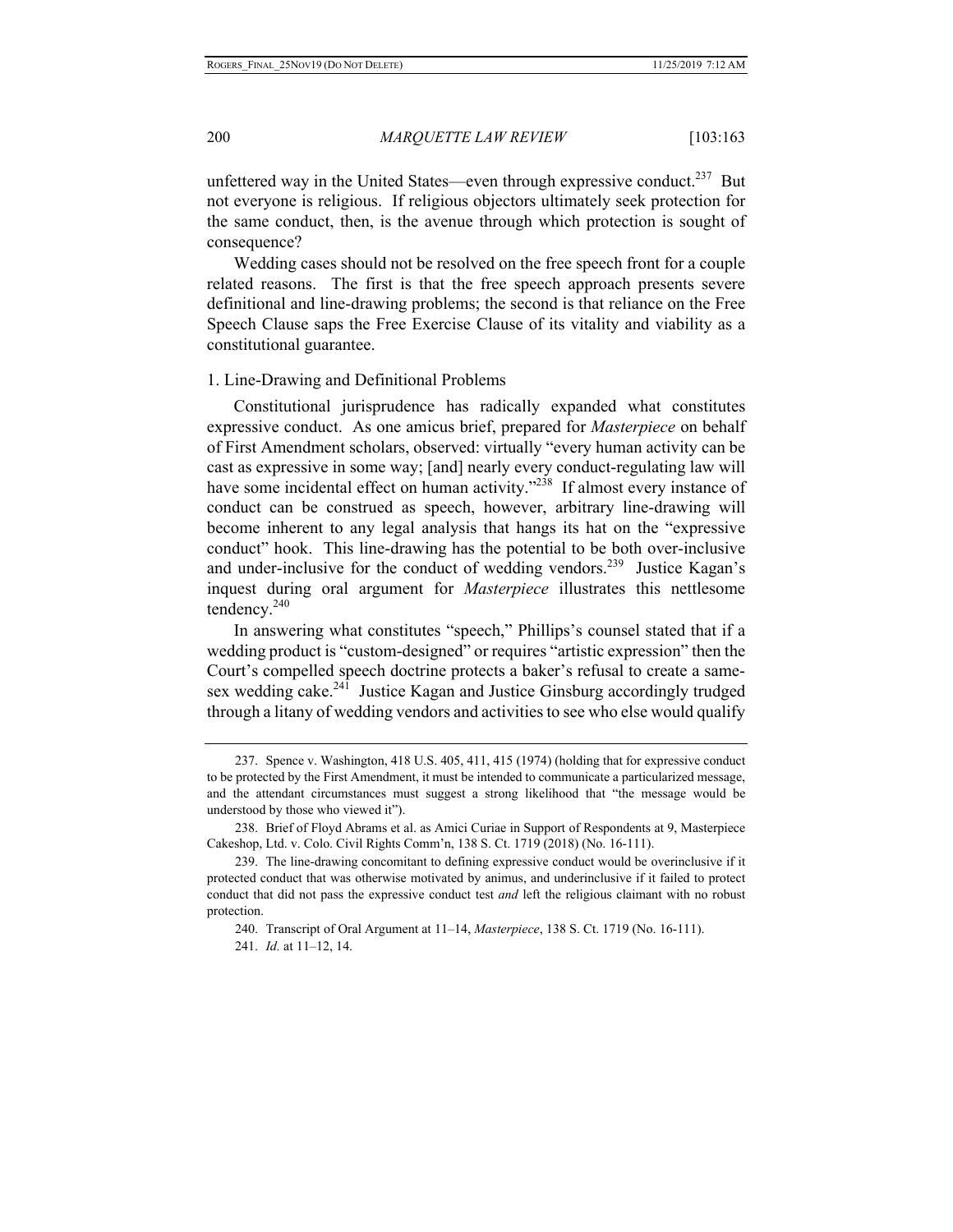as exhibiting "speech" under Phillips's expansive theory of the First Amendment: "[T]he person who designs the invitation? . . . The invitation to the wedding or the menu for the wedding dinner? . . . [T]he jeweler? . . . The hairstylist?... The makeup artist?... [T]he chef, the baker, the florist . . . ? . . . [W]here would you put [the] tailor ?"<sup>242</sup> To all of these questions, counsel responded differently—fumbling through answers that ranged from "yes" to "absolutely not."<sup>243</sup> The list continued, and counsel's responses to Justice Kagan's inquest exposed the muddled nature of utilizing free speech protection to resolve wedding cases.<sup>244</sup> Justice Kagan best explained the risk of centralizing the free speech paradigm herself:

I'm quite serious, actually, about this, because, you know, a makeup artist ... might feel exactly as your client does. . . . And why wouldn't that person or the hairstylist . . . also count? [Y]ou have a view that a cake can be speech because it . . . involves great skill and artistry. And I guess I'm wondering, if that's the case, . . . how do you draw a line? $2^{245}$ 

As *Masterpiece*'s oral arguments exposed, the free speech approach raises serious definitional and line-drawing issues. This approach might fail to protect makeup artists or photographers who object on religious grounds to rendering their services at same-sex weddings, but protect bakers or florists.<sup>246</sup> These issues, endemic to the expressive conduct approach, will only multiply themselves when bandied around the lower courts.

2. Free Speech Arguments Dwarf the Free Exercise Clause for Wedding Vendors

The disproportionate emphasis on free speech is not just a typological error, mischaracterizing as speech what should otherwise be classified as religious exercise. No, "[t]he disparity . . . between speech and religious liberty cases has produced . . . a constitutional imbalance . . . [as well as] a constitutional

<sup>242.</sup> *Id.* at 11–17. Justice Alito even chimed in, asking whether "architectural design" is deserving of free-speech protection. *Id.* at 17.

<sup>243.</sup> *Id.*

<sup>244.</sup> *Id.* at 12–17.

<sup>245.</sup> *Id.* at 13–14.

<sup>246.</sup> For an analysis of religious practices that do not entail a communicative aspect, see generally David C. Williams & Susan H. Williams, *Volitionalism and Religious Liberty,* 76 CORNELL L. REV. 769, 773–74 (1991) (discussing passive religious observances through an examination of Native American religion).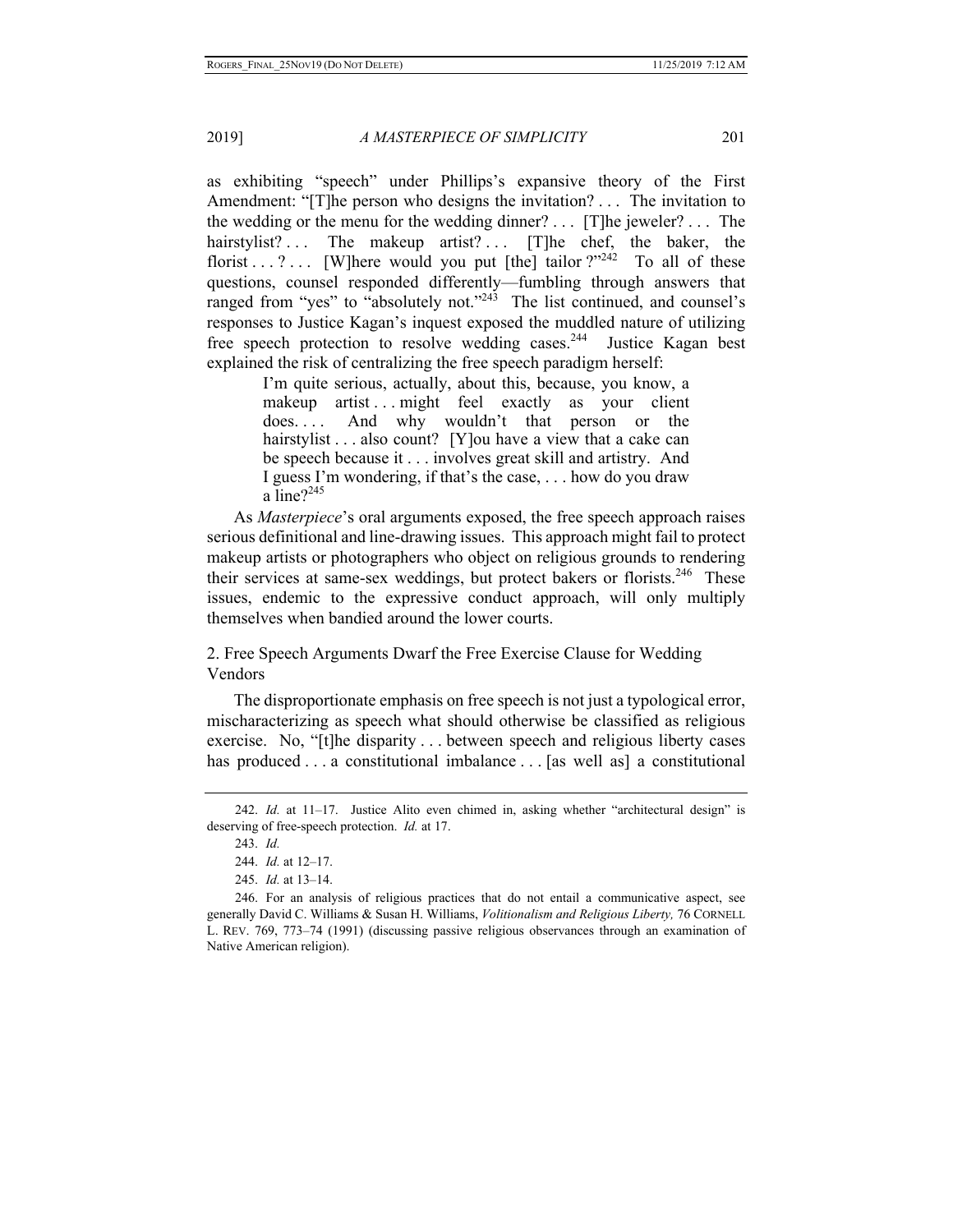distortion  $\dots$ <sup>247</sup> Because the "courts have been far more inconsistent" with religious liberty, litigants have been reticent to seek legal protection for religious issues through the Free Exercise Clause.<sup>248</sup> And by way of contrast, because courts have tended to be consistent and favorable with free expression, "First Amendment doctrines encourage litigants to classify every type of religious activity as speech, in the hope of obtaining a higher scrutiny of governmental activity."<sup>249</sup> The consequence is that the Free Speech Clause is doing more work than it should be in constitutional law—own largely to its rhetorical force and legal momentum—while "the Free Exercise Clause is becoming increasingly emptied."<sup>250</sup>

This doctrinal trend has created a self-perpetuating cycle whereby litigants are attracted to bringing free speech claims because they receive better results, which, in turn, helps to further develop and bolster First Amendment speech  $dot$  Practically, this cycle tends to protect religious practices only to the extent that they fall within the ambit of the Free Speech Clause; it thereby discourages, "obscure[s], or even undermin[es]" the employment of the enumerated guarantees of the Free Exercise Clause for religious purposes.<sup>252</sup> Yet these are the precise guarantees and doctrines that need development and clarification, especially in light of the Free Exercise Clause's uncertainty and underdevelopment after *Smith*. 253 Consequently, commentators rightly point to the need to apply relevant constitutional provisions to legal issues that strike at the heart of an enumerated guarantee.<sup>254</sup>

This need is acutely pressing for wedding vendors. The free speech angle distracts from the crux of what is at stake in wedding-vendor cases. Weddings,

253. *See supra* notes 197–99 and accompanying text.

254. *See, e.g.*, Luke Morgan, Note, *Leave Your Guns at Home: The Constitutionality of a Prohibition on Carrying Firearms at Political Demonstrations*, 68 DUKE L.J. 175, 190 (2018) (discussing the need to "avoid the temptation to analyze conduct under the Free Speech Clause" if a constitutional provision is on point).

<sup>247.</sup> Garry, *supra* note 235, at 363.

<sup>248.</sup> *Id.* at 362–63.

<sup>249.</sup> *Id.* at 372.

<sup>250.</sup> *Id.* at 363.

<sup>251.</sup> *See* Frederick Schauer, *The Boundaries of the First Amendment: A Preliminary Exploration of Constitutional Salience*, 117 HARV. L. REV. 1765, 1795–99 (2004) (discussing the feedback loop by which First Amendment speech doctrine gains persuasive and authoritative force by subsuming tangential legal issues into itself).

<sup>252.</sup> Garry, *supra* note 235, at 388–89.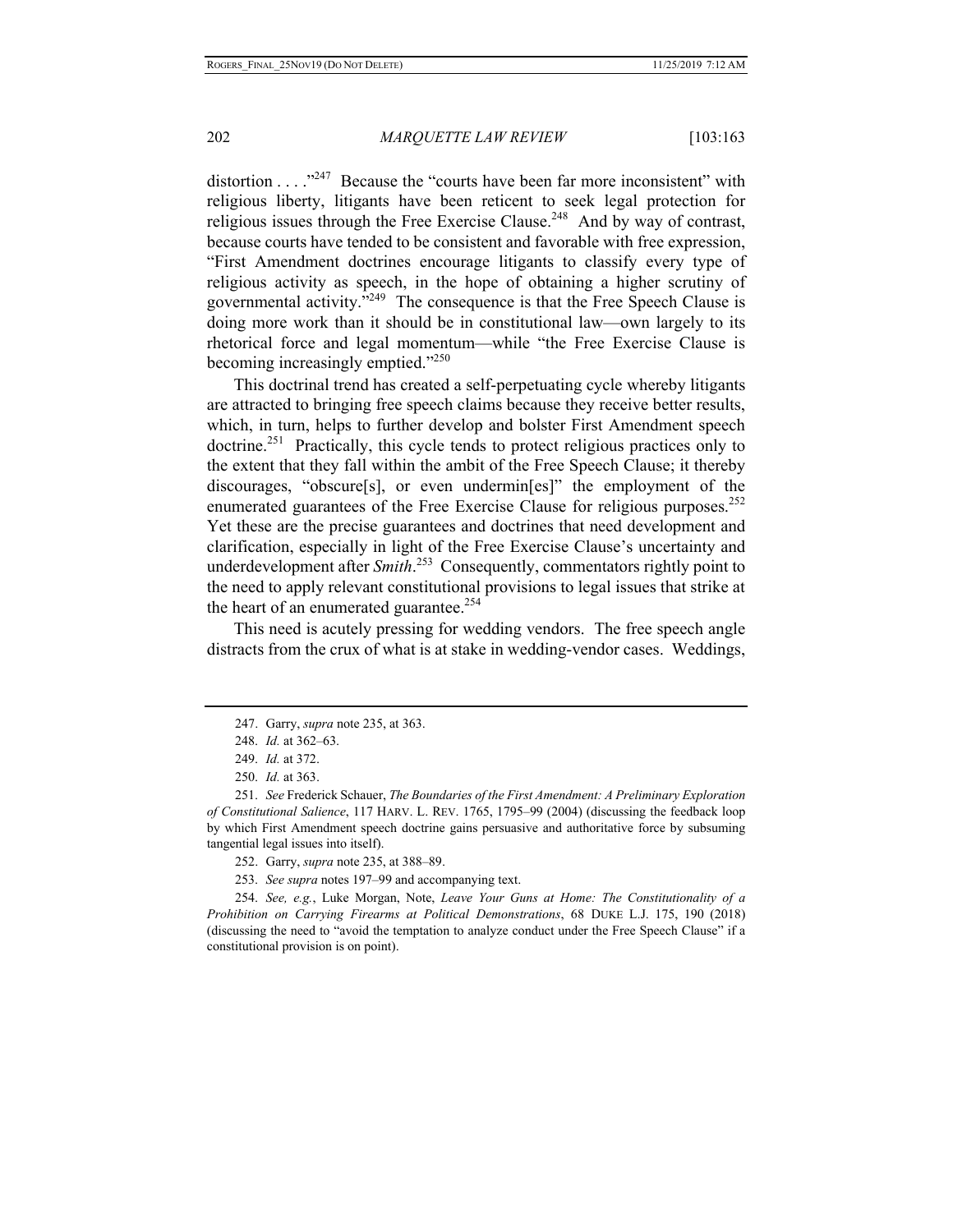for better or worse, are religiously inflected events for many people.<sup>255</sup> And the reservations that religious objectors have toward serving LGBTQ weddings are religiously founded.<sup>256</sup> To deal with the legal issues squarely, then, the Court should determine if it is proper to grant any type of exemption to public accommodations laws on free exercise grounds. Religious objectors are not primarily concerned with their speech as wedding vendors; they are concerned with their religious liberty and their consciences. Accordingly, the Free Exercise Clause should serve as the normative constitutional axis for weddingvendor cases. Resolving wedding-vendor cases on free speech grounds is to apply a secular solution to a fundamentally religious problem.

Because the lower courts lack guidance on the scope and weight of the Free Exercise Clause after *Smith*, 257 the *Masterpiece* Court should have clarified its contours. This would have been better for both the religious objector *and* the LGBTQ community. The Court's direct treatment of the free exercise issues would have elucidated what beliefs and practices the Court was willing to protect and, hence, what conduct society, and the LGBTQ community, would be expected to tolerate to preserve religious convictions concerning marriage. These questions, and others, get overlooked when courts and commentators quibble about whether cake is speech.<sup>258</sup>

So the majority was right to deal with this issue briefly and episodically. But instead of ensuring that the Free Exercise Clause would be the locus of legal analysis, the *Masterpiece* Court reinforced the likelihood that weddingvendor cases would be resolved according to free speech principles.<sup>259</sup> That is not to say that free speech rights cannot implicate free exercise rights, and vice

257. *See supra* notes 88–90 and accompanying text.

258. *See, e.g.*, *Masterpiece*, 138 S. Ct. at 1740 (Thomas, J., concurring); Caroline Mala Corbin, *Speech or Conduct? The Free Speech Claims of Wedding Vendors*, 65 EMORY. L.J. 241, 257–74 (2015) (addressing extensively whether cake designing constitutes speech).

259*. See supra* notes 111–23 and accompanying text; *see also* Brush & Nib Studio, LC v. City of Phoenix, 448 P.3d 890, 902–07 (Ariz. 2019). The only instance in which the free speech claim is *preferable* for wedding cases is in positing Justice Scalia's convoluted hybrid rights doctrine from *Smith*. And as argued in the foregoing, that is not a desirable alternative. For a discussion of the hybrid rights doctrine, see *supra* note 76 and accompanying text.

<sup>255.</sup> *The Church and Civil Marriage*, FIRST THINGS (Apr. 2014), https://www.firstthings.com/article/2014/04/the-church-and-civil-marriage [https://perma.cc/L89M-JCMM]; J.D. Flynn, *The Civil Marriage Business*, FIRST THINGS (June 9, 2017), https://www.firstthings.com/web-exclusives/2017/06/the-civil-marriage-business [https://perma.cc/WTU5-VY8W].

<sup>256.</sup> *See, e.g.*, Masterpiece Cakeshop, Ltd. v. Colo. Civil Rights Comm'n, 138 S. Ct. 1719, 1721 (2018); Obergefell v. Hodges, 135 S. Ct. 2584, 2602 (2015).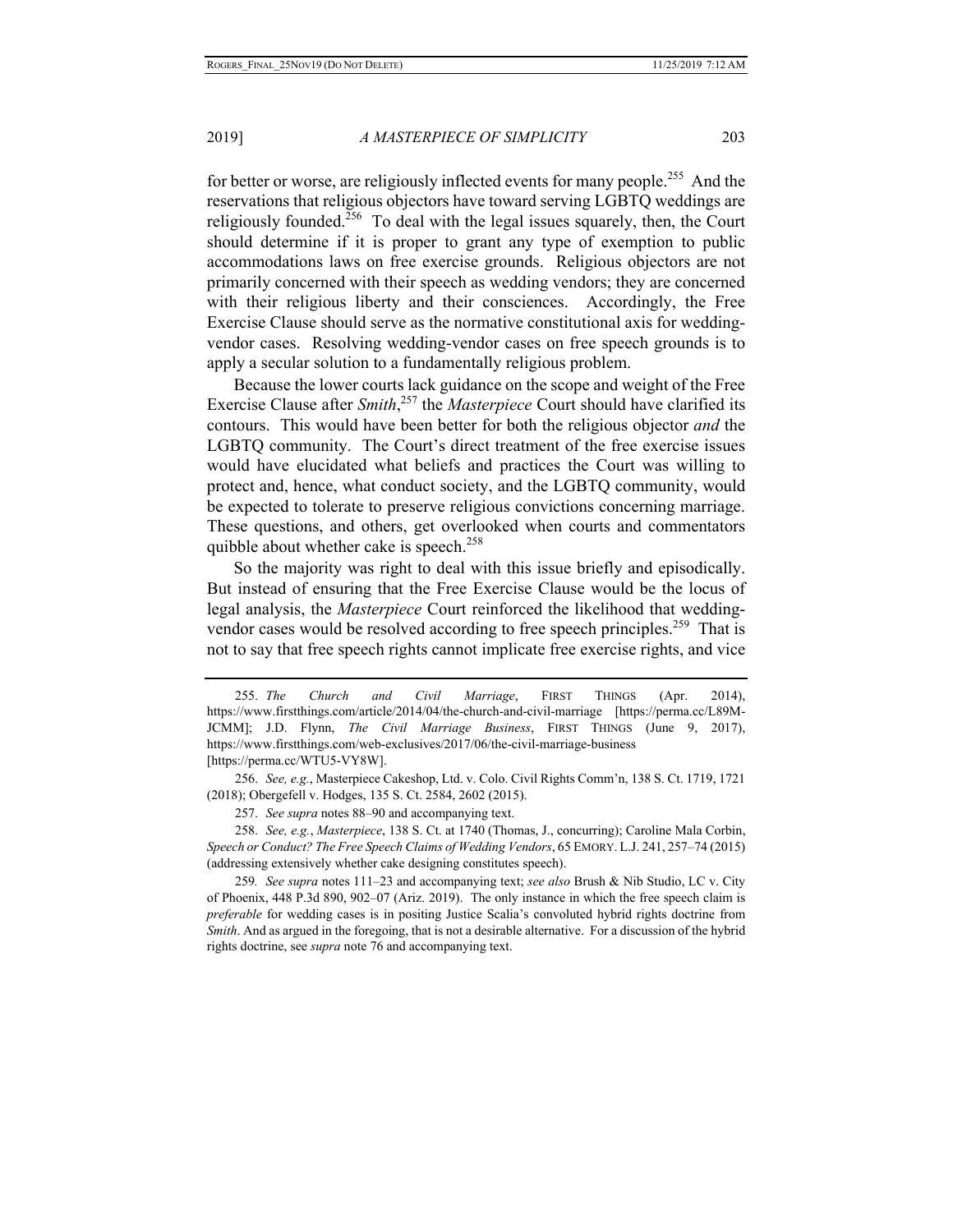versa.<sup>260</sup> But not all "speech" should speak for the First Amendment, especially not in wedding-vendor cases wherein an adequate and enumerated guarantee is directly on point. To keep the Free Exercise Clause from becoming a secondary constitutional guarantee—or worse, a dead letter from a bygone era—free speech analysis should not control wedding-vendor cases.

## C. *Hostility as a Dispositive Free-Exercise Norm*

Some commentators have speculated that the Court's charge that commissioners grant "neutral and respectful consideration"<sup>261</sup> when resolving wedding cases will spark an expansion of religious exemptions to antidiscrimination laws.<sup>262</sup> But these views tend to conflate the narrow outcome of *Masterpiece* with its operative legal doctrine, which does different work. The holding in *Masterpiece*, in essence, can be distilled as: "Do not be a bigot when administering public accommodations laws."<sup>263</sup> So if anything, by disposing of the case on the grounds of the commissioner's hostile statements, the Court encouraged adjudicatory bodies to force their discriminatory ideas underground, even if those ideas are still likely to drive decision-making.  $264$ Yet covert discrimination can be among the most pernicious and invidious kinds.265 Therefore, even *Masterpiece*'s extremely narrow doctrinal legacy for the Free Exercise Clause will hardly help those seeking free exercise protection.

263. To be sure, the Court opens up the possibilities for analysis under public-accommodations and free-speech frameworks that have broader implications, as the foregoing has asserted; but the holding can be boiled down to a command to commissioners to act neutrally.

264. *See* Smith v. Emp't Div., 763 P.2d 146, 148 (Or. 1988), *rev'd sub nom.* Emp't Div., Dep't of Human Res. v. Smith, 494 U.S. 872, 894, 901 (1990) (O'Connor, J., concurring); Laycock & Berg, *supra* note 18 ("Enforcement authorities have now been warned not to state such views on the record, so the views will mostly go underground. . . ."); *see also supra* note 80 and accompanying text.

265. *See* Kenji Yoshino, *The New Equal Protection*, 124 HARV. L. REV. 747, 767 (2011) ("[The] state action that perpetuates the subordination of historically disadvantaged groups will tend to express itself in facially neutral terms. For this reason, a . . . jurisprudence that turns formalistically on facial discrimination will . . . get it exactly backward.") (citation omitted). Furthermore, employing the hostility rationale is at least in tension with the Court's recent ruling in *Trump v. Hawaii*, 138 S. Ct. 2392 (2018). It is beyond the scope of this Article to develop this latter line of analysis, however.

<sup>260.</sup> *See, e.g.,* Minow, *supra* note 219, at 826.

<sup>261.</sup> *Masterpiece*, 138 S. Ct. at 1729.

<sup>262.</sup> *See, e.g.*, David French, *In* Masterpiece Cakeshop*, Justice Kennedy Strikes a Blow for the Dignity of the Faithful*, NAT'L L. REV. (June 4, 2018), https://www.nationalreview.com/2018/06/masterpiece-cakeshop-ruling-religious-liberty-victory [https://perma.cc/P6ZL-YXDN] (positing an expansion of religious exemptions).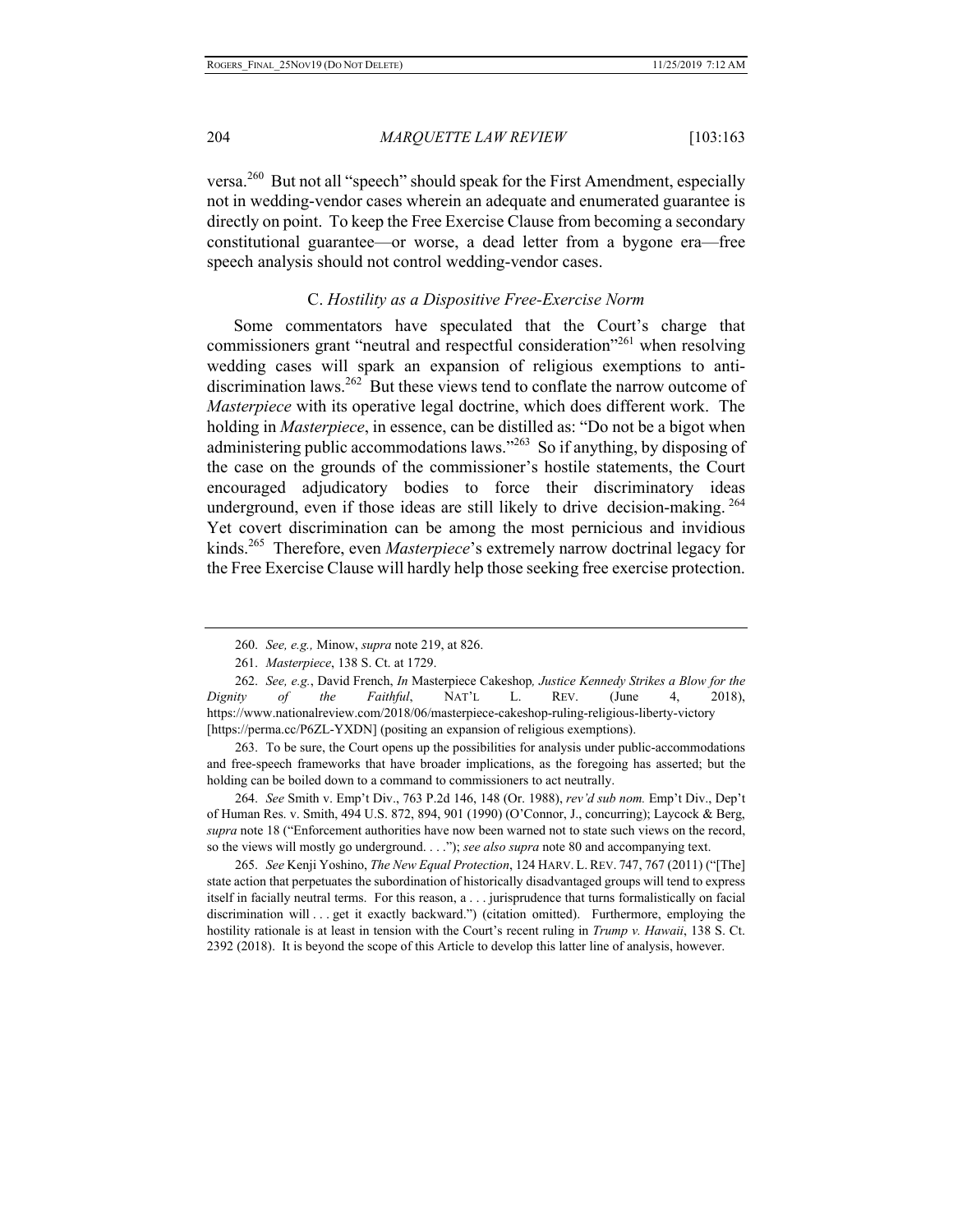Further, it is curious under any principal-agent theory to attribute religious hostility to entire multi-tiered proceedings, reviews, and appellate systems simply because of the throw-away dicta of a couple of its members.<sup>266</sup> The majority is guilty of a serious compositional fallacy in doing so, as Justice Ginsburg points out.<sup>267</sup> More to the point, the commissioners' statements however unnuanced and indelicate they might have been—were not facially incorrect. Religious rationales *have* undoubtedly been deployed to inflict serious social harm.<sup>268</sup> But religious rationales have also been appropriated as a powerful source for positive social change.<sup>269</sup> This latter phenomenon has been brought about by people, at every level of government and society including the Supreme Court—honestly engaging in robust dialogue, supported by thick notions of the common good, catalyzed by criticisms like the Colorado Commission's. 270 Thus, the final point of criticism for *Masterpiece* is the

269. Indeed, almost every momentous socio-political movement in U.S. history has had a substantial religious component. The Civil Rights Movement, for example, was largely an ecclesial movement. *See* McConnell, *supra* note 51, at 1421–30 (framing the Free Exercise Clause according to the religious and political climate during the colonial era). *See generally* NOLL, *supra* note 212; MARK A. NOLL, THE CIVIL WAR AS A THEOLOGICAL CRISIS (2006).

270. In the 1950s and 1960s, for example, Dr. King not only criticized the consciousness of a nation claiming to be "under God," he also energized the black community to protest segregation. Indeed, "[b]efore black and sympathetic white audiences [King] elevated local conflicts" and "framed a broadly based rationale for the equality . . . of the races," and in the latter part of his career he even exhibited honest rage in response to glacial political improvements. RICHARD LISCHER, THE PREACHER KING: MARTIN LUTHER KING, JR. AND THE WORD THAT MOVED AMERICA 9, 11–12 (1995). I use "thick notions of the common good" to push back against the Rawlsian or Dworkinian notion that contentious topics—like the normative values that frame discussion about race, religion, and sexual orientation—should not be introduced into the public sphere of a pluralistic society. *See generally* ROBERT WUTHNOW, AMERICA AND THE CHALLENGES OF RELIGIOUS DIVERSITY (2005). For a criticism of Rawls and Dworkin on this front, see ALASDAIR MACINTYRE, AFTER VIRTUE: A STUDY IN MORAL THEORY 69–70 (1984) (arguing that there is no "presuppositionless" ground on which to adjudicate moral claims and that the state's ostensible neutrality in matters of philosophy and theology are in fact charged with ethical significance). Indeed, even in *Piggie Park*—which the *Masterpiece* Court was insistent to cite—the Court openly disregarded the defendant's religious claims and suggested that they were "maintained 'in bad faith, vexatiously, wantonly, . . . for oppressive reasons,'" "completely groundless," and "patently frivolous." Newman v. Piggie Park Enters., Inc.,

<sup>266.</sup> *See Masterpiece*, 138 S. Ct. at 1749 (Ginsburg, J., dissenting) (criticizing the Court's disposal on these grounds); Laycock & Berg, *supra* note 18 (arguing that the Court created bad precedent in the area of commissioner review).

<sup>267.</sup> *See supra* notes 171–75 and accompanying text.

<sup>268.</sup> *See* PAUL FINKELMAN, DEFENDING SLAVERY: PROSLAVERY THOUGHT IN THE OLD SOUTH: A BRIEF HISTORY WITH DOCUMENTS 31–32 (2003) (discussing the religious argument for slavery, couched within biblical passages).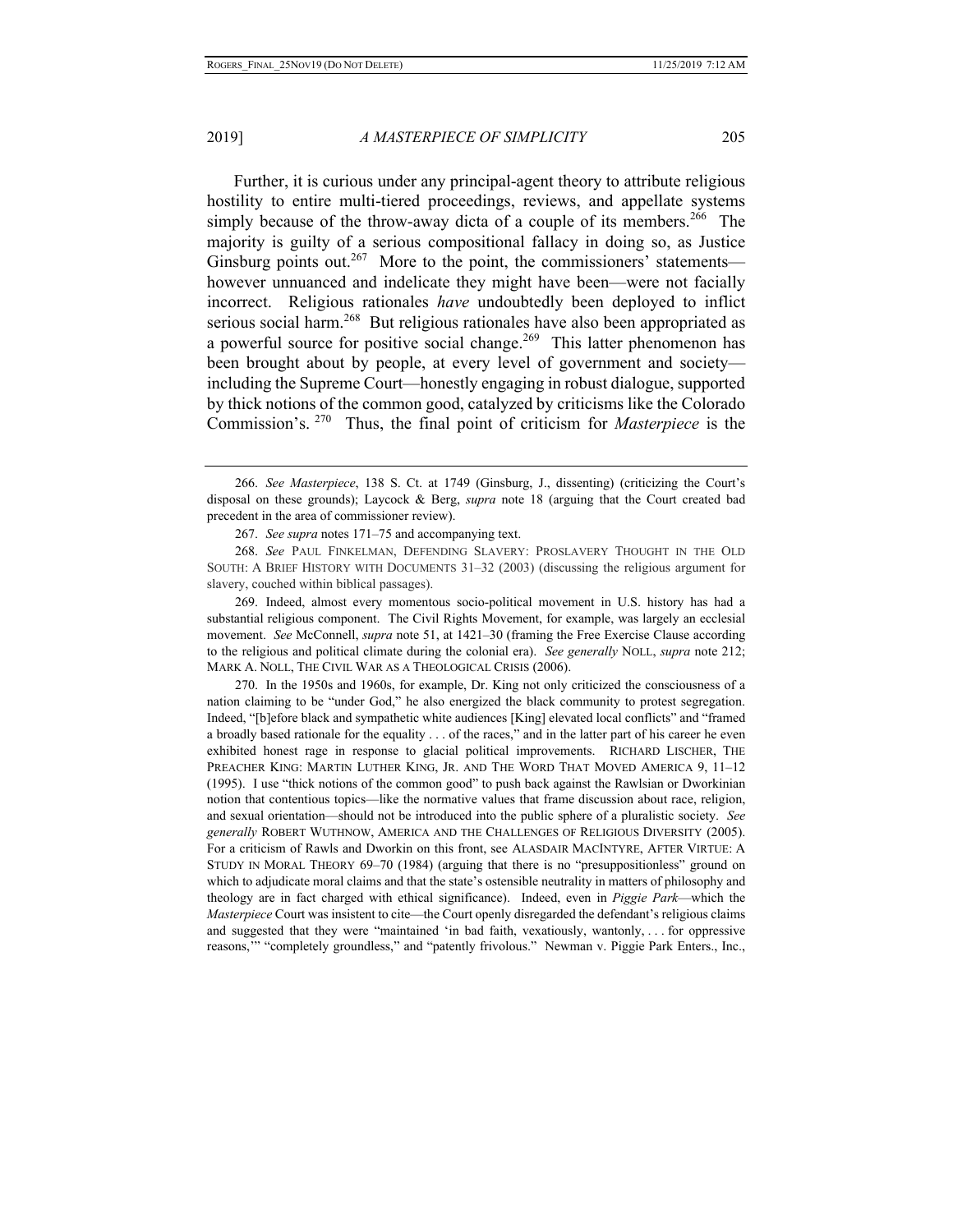Court's disposal of the case on grounds of hostility, which has potential to conceal animus and stultify vigorous debate.<sup>271</sup>

\* \* \*

This Part amassed a broad range of criticisms, all aimed at the incoherence of free exercise jurisprudence and wedding-vendor litigation in the wake of *Masterpiece.* To recap, in terms of precedential value, public accommodations laws would seem to have won the day in wedding-vendor cases if courts address these delicate issues with the values animating *Masterpiece*—and not in violation of the Free Exercise Clause, since *Smith* is presumably still good (even if precarious) law.<sup>272</sup> By relying on public-accommodations precedent from the context of race, the Court suggested that protecting the dignitary rights of LGBTQ people constitutes a heightened (and maybe even compelling) governmental interest, and it did so in a way that at the very least left *Smith*  intact.  $273$  To this latter point, the Court failed to seize upon an opportunity fecund with clarifying potential for free exercise doctrine; instead, free speech doctrine occupied most of its analysis.<sup>274</sup> Consequently, even though numerous commentators have cast *Masterpiece* as an opinion that favors the religious right, a closer read reveals that the decision is teeming with the potential to aid the LGBTQ community and to stifle religious rights if effectuated by lower courts toward those ends.

#### V. THE PRESCRIPTIVE TASK: POTENTIAL PARADIGMS

Now that the descriptive task has mounted extensive criticism of the current jurisprudence guiding wedding-vendor cases à la *Masterpiece*, it is only fitting to suggest a more suitable framework. In the face of the intricate and competing constitutional interests at the juncture of anti-discrimination law and freeexercise jurisprudence, multiple frameworks have been proposed for addressing this complexity. Many of these frameworks have been quixotic or hopeful regarding the peaceable future for free-exercise rights alongside

272. This is because *Smith* lowers the standard of scrutiny applied to free-exercise challenges and allows generally applicable and neutral laws. *See supra* notes 87–90 and accompanying text.

273. And as has been argued, the Court did so at the expense of acknowledging material differences between two contexts.

274. *See supra* note 262 and accompanying text.

<sup>390</sup> U.S. 400, 402 nn.4–5 (1968). This seems to be in tension with the *Masterpiece* majority's insistence on neutrality in adjudicating religious beliefs, especially given the stock the majority places in *Piggie Park*.

<sup>271.</sup> *See supra* Section III.A.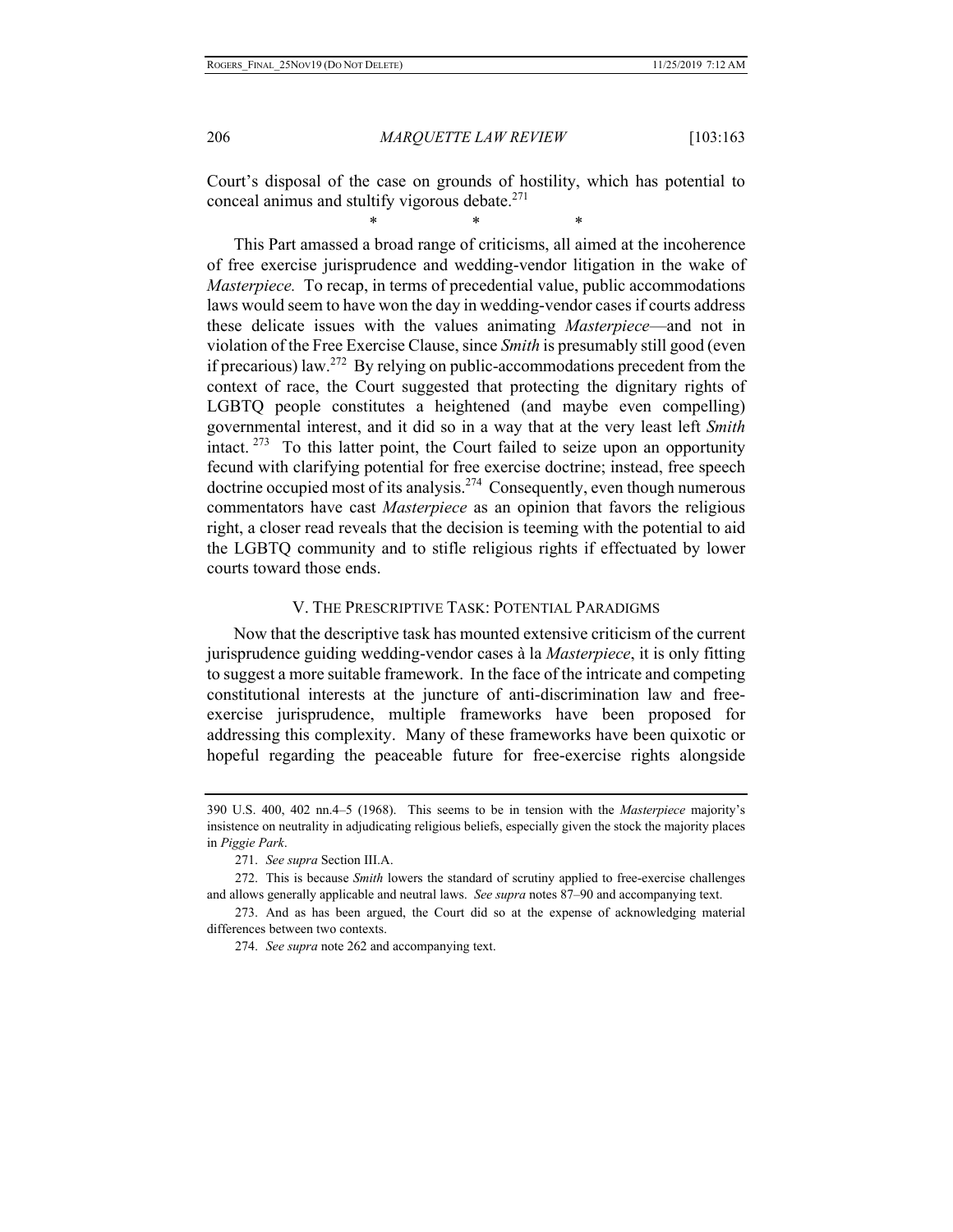statutorily-granted civil rights.<sup>275</sup> One example would be to grant religious exemptions, but to expand what is included in the term "religious" so that it gains traction with non-religious people.276 The rest of the frameworks have been either concerning<sup>277</sup> or truly concerning,<sup>278</sup> favoring one set of rights so extensively that others become occluded. In the face of such cherished competing rights, no easy solutions should come to mind—be they broad exemptions, no exemptions, qualified exemptions, or otherwise.<sup>279</sup> But by the same token, one consideration is often overlooked, or summarily dismissed, in all of these proposals—objective analysis of religious sincerity. This consideration could bring facility and clarity to the resolution of weddingvendor cases. Accordingly, this Part advances a proposal that largely builds on

276. Christopher L. Eisgruber & Lawrence G. Sager, *The Vulnerability of Conscience: The Constitutional Basis for Protecting Religious Conduct*, 61 U. CHI. L. REV. 1245, 1268 (1994). "Conscience," then, would serve as the touchstone for analyzing free exercise issues. As will be shown below, this attempt misses the mark by watering down religious protection.

277. *See, e.g.*, Amicus Curiae Brief of Ryan T. Anderson, Ph.D., and African-American & Civil Rights Leaders in Support of Petitioners at 5, Masterpiece Cakeshop, Ltd. v. Colo. Civil Rights Comm'n, 138 S. Ct. 1719 (2018) (No. 16-111) (arguing for sweeping exemptions under the rationale that sexual orientation rights should be treated like women's reproductive rights); Douglas Laycock, *Afterword*, *in* SAME-SEX MARRIAGE AND RELIGIOUS LIBERTY: EMERGING CONFLICTS 201–06 (Douglas Laycock, Anthony R. Picarello, Jr., & Robin Fretwell Wilson eds., 2008) (proposing broad exemptions and a distinction between civil and religious marriage). Professor Laycock scales this approach back in his *Masterpiece* amicus brief and in his commentary on the opinion. Brief of Christian Legal Society et al. as Amici Curiae Supporting Petitioners, supra note 91, at 21–28 (arguing that only a very narrow exemption should be granted).

278. *See* Louise Melling, *Religious Refusals to Public Accommodations Laws: Four Reasons to Say No*, 38 HARV. J. L. & GEND. 177, 178–79 (arguing that religious exemptions should be categorically rejected); NeJaime & Siegel, *supra* note 184, at 2574–78 (arguing that religious exemptions must be restricted to ensure equal access to the markets, equal dignity to LGBTQ people, and third-party harms).

279. For a novel approach advancing negotiation between parties that builds off of previously successful attempts to negotiate issues involving anti-discrimination and religious liberty, see Ira C. Lupu & Robert W. Tuttle, *Same-Sex Equality and Religious Freedom*, 5 NW. J. L. & SOC. POL'Y 274, 302 (2010); *see also* Minow, *supra* note 219 and accompanying text (proposing a negotiation and virtue ethics approach premised on "humility").

<sup>275.</sup> *See, e.g.*, Josiah N. Drew, Comment, *Caught Between the Scylla and Charybdis: Ameliorating the Collision Course of Sexual Orientation Anti-Discrimination Rights and Religious Free Exercise Rights in the Public Workplace*, 16 BYU J. PUB. L. 287, 288 (2002) (arguing that because "gay antidiscrimination rights are among the newest," and therefore "weaker" than religious freedom rights, LGBTQ-rights proponents can "gain greater social and legal recognition" by drawing attention to the similarities between these conflicting rights); Rienzi, *supra* note 183, at 23 (positing that substantive due process could protect people on both sides of the aisle and "demonstrate that samesex marriage and religious liberty need not conflict.").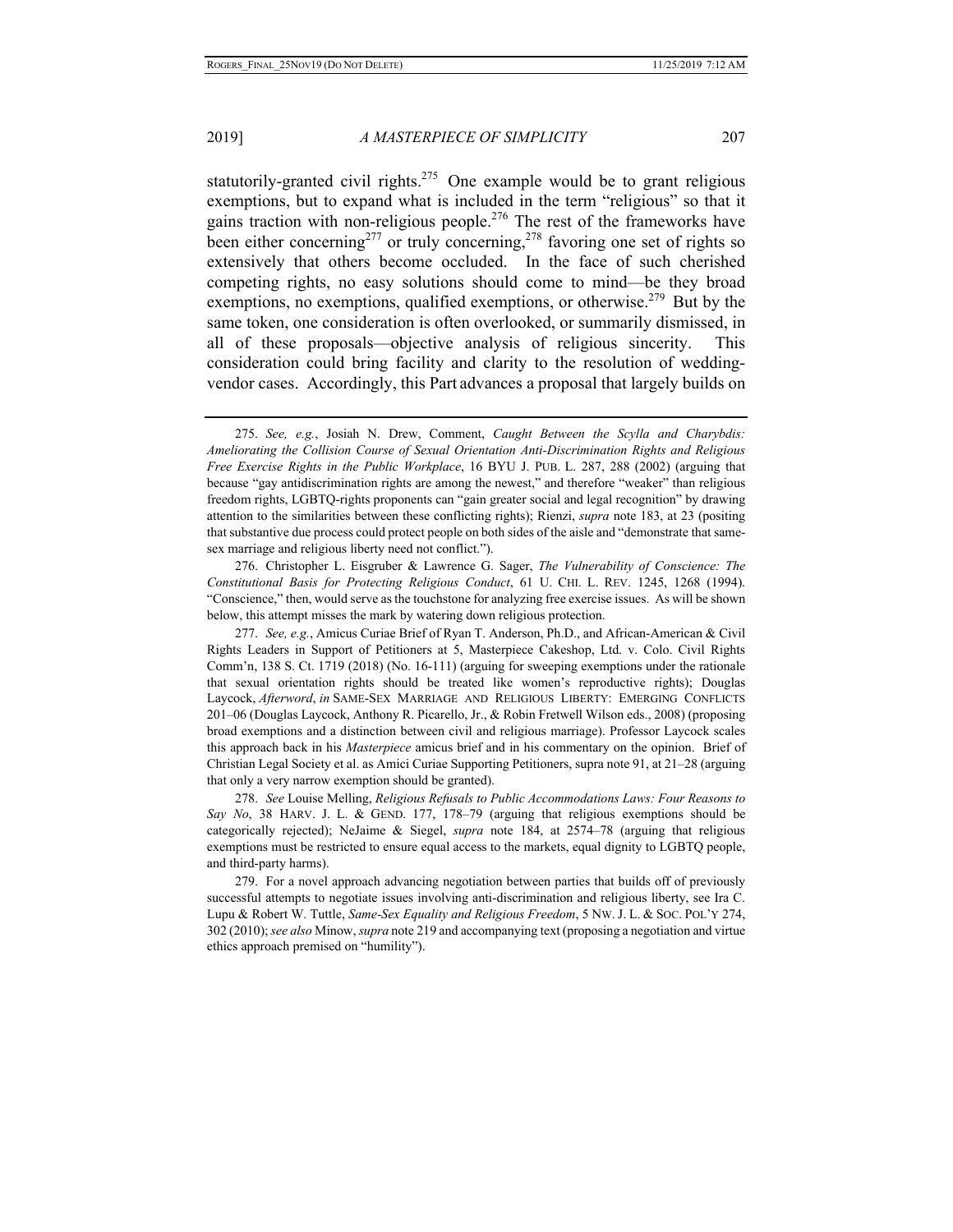precedent already set in the area of religious exemptions from the educational context described above—particularly from *Yoder*.<sup>280</sup> Professor Laycock's approach from his *Masterpiece* amicus brief—suggesting very narrow religious exceptions—also informs this Yoderian paradigm.<sup>281</sup> After outlining the paradigm in the first Section of this Part, the subsequent Section will use a few fact patterns as test suites to demonstrate how a Yoderian framework could be employed by courts.

#### A. *In Search of Objective Criteria: A Yoderian Proposal*

Numerous commentators have rightly argued that courts should avoid examining objective factors that would test the sincerity of a religious objector's beliefs.<sup>282</sup> This is because requiring a demonstration of religious sincerity is generally believed to chill free exercise.<sup>283</sup> In recent years, the Supreme Court and lower courts have largely followed this movement toward examining religious beliefs and traditions subjectively and deferentially—that is, courts do not typically question an exemption seeker's subjective religious

283. *See Burdens on the Free Exercise of Religion*, *supra* note 282, at 1262–63. It might also be reasonably argued that such inquiries could raise establishment clause concerns, leading the government to become over-involved in religion by determining what constitutes "sincere" religious belief. Although this issue cannot be taken up in lengthy detail, it is sufficient to note that the Establishment Clause does not, or should not, stretch that far in light of the principles animating its enactment. These principles did not favor an absolute and comprehensive separation of church and state, as some have argued. *See generally* LEO PFEFFER, CHURCH, STATE, AND FREEDOM (rev. ed. 1967). Rather, voluminous founding-era evidence demonstrates that the Establishment Clause was intended to prevent a nationally established religion as well as governmental preference of one religion to another. *See generally* ROBERT CORD, THE SEPARATION OF CHURCH AND STATE: HISTORICAL FACT AND CURRENT FICTION (1982)(collecting a wide range of founding era documents substantiating a narrower view of the Establishment Clause). Constitutional jurisprudence also seems to be trending toward this narrower view, although no Rubicon has been crossed in this area. *See, e.g.*, Trinity Lutheran Church of Columbia, Inc. v. Comer, 137 S. Ct. 2012, 2028–31 (2017); Am. Legion v. Am. Humanist Ass'n, 139 S. Ct. 2067, 2079–89 (2019).

<sup>280.</sup> *See supra* note 56 and accompanying text. As will be argued, this is a more prudent framework than one that relies on analogies to the context of race.

<sup>281.</sup> *See* Brief of Christian Legal Society et al., *supra* note 91, at 6.

<sup>282.</sup> *See, e.g.*, *Burdens on the Free Exercise of Religion: A Subjective Alternative*, 102 HARV. L.REV. 1258, 1262 (1989) (arguing for a subjective analysis of religion and discouraging examinations into an objector's religious sincerity); Minow, *supra* note 219, at 828 (arguing that objective factors "draw government actors into assessments of religious tenets" in a way that does not invite robust religious liberty).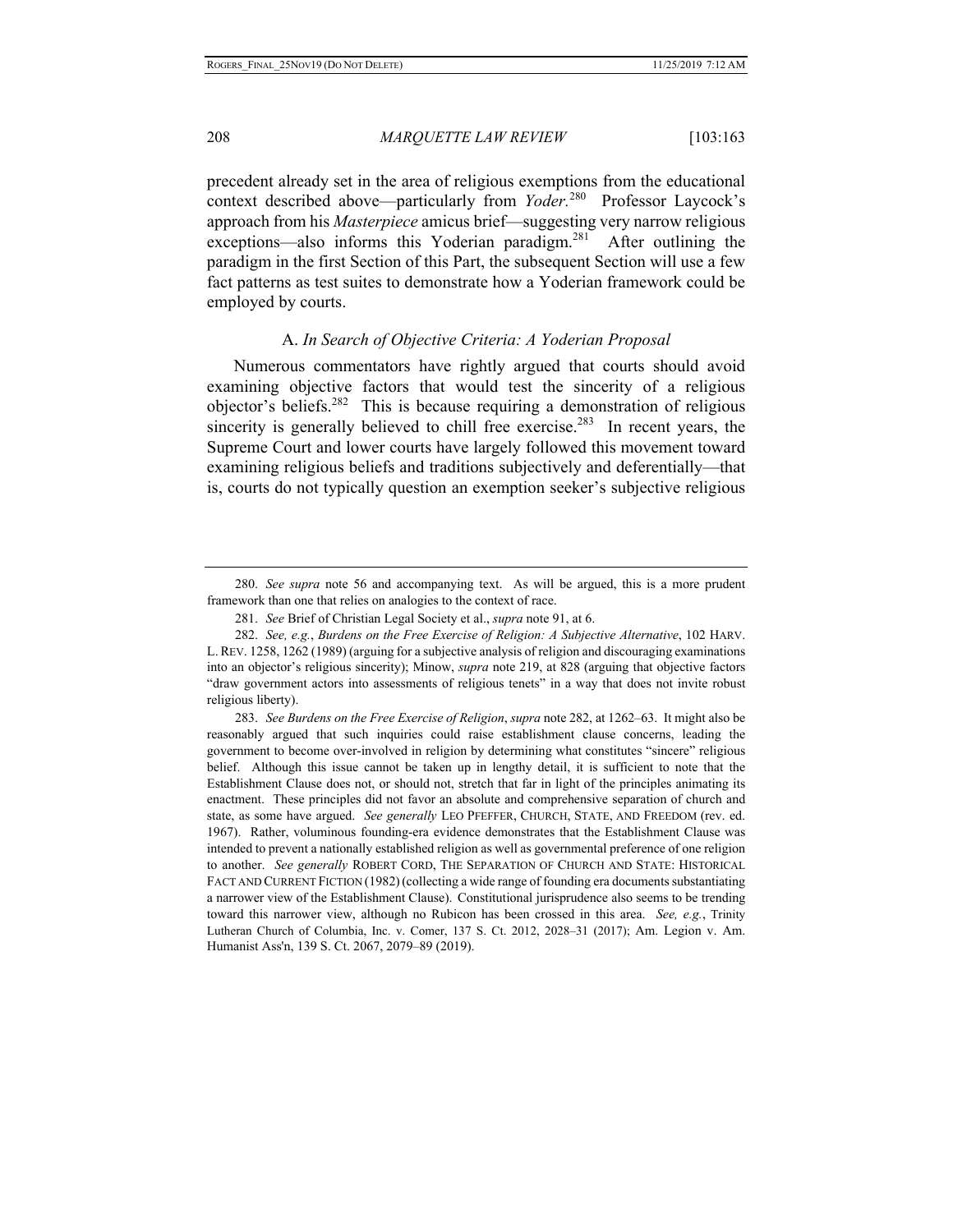beliefs as an initial gatekeeping matter.<sup>284</sup> In most circumstances, this impulse is proper. A person seeking religious exemption should be entitled to the presumption that his or her religious beliefs are earnestly held. This subjective deference should not be categorical for all free exercise claims, though. In cases where religious beliefs implicate other enshrined constitutional values—as in wedding-vendor cases—courts should apply objective criteria to sift sincere religious objections from objections made with animus toward people of a protected class. This framework is indebted to *Wisconsin v. Yoder*. 285

In *Yoder*, the Court required the religious-exemption seeker to demonstrate a nexus to a religious tradition.<sup>286</sup> In particular, the Court examined evidence proffered by expert witnesses, testimony, and documents—demonstrating that the religious objector's religious practice of vocational education was (a) embedded within an established religious tradition, (b) performed pursuant to a sincerely held religious belief, and (c) constituted a practice central to the Amish community of faith.<sup>287</sup> Yoder's ability to satisfy these criteria was nearly dispositive.<sup>288</sup> Yoder's sincerity satisfied the Court that Yoder was not arbitrarily seeking an exemption from a law pertaining to one of the state's most vital areas of interest—education.289 Rather, exemption was necessary for the sake of Yoder's retaining the religious practices of vocational training and simplicity of life.<sup>290</sup> Inquests of this nature are the precise types of inquiries that should apply to the wedding-vendor context (or really any context in which free exercise values affect other compelling constitutional interests). This would smoke out the beliefs rooted in animus while providing the breathing space necessary for sincerely held religious practices to thrive. And there are ways that this paradigm could—and should—be applied to prevent judicial

<sup>284.</sup> *See* Emp't Div., Dep't of Human Res. v. Smith, 494 U.S. 872, 886–87 (1990) (refraining from examining the centrality of peyote usage to the exemption seeker's religion); Paul Barker, Comment, *Religious Exemptions and the Vocational Dimension of Work*, 119 COLUM. L. REV. 169, 170 (2019) ("[C]ourts and other adjudicating bodies rarely attempt more than a cursory examination of those beliefs for coherence, consistency, or even (in some cases) religiosity."). *But see*  Graham v. Comm'r, 822 F.2d 844, 848–49 (9th Cir. 1987) (examining objective factors to assess the sincerity of charitable deductions to certain payments made to the taxpayers' church).

<sup>285. 406</sup> U.S. 205 (1972).

<sup>286.</sup> *Id.* at 215.

<sup>287.</sup> *Id.* at 235.

<sup>288.</sup> *Id.* The Court also subjected the compulsory education law to strict scrutiny. *See supra*  note 57 and accompanying text.

<sup>289.</sup> *Yoder,* 406 U.S. at 216–18.

<sup>290.</sup> *See* REBELL, *supra* note 60, at 38.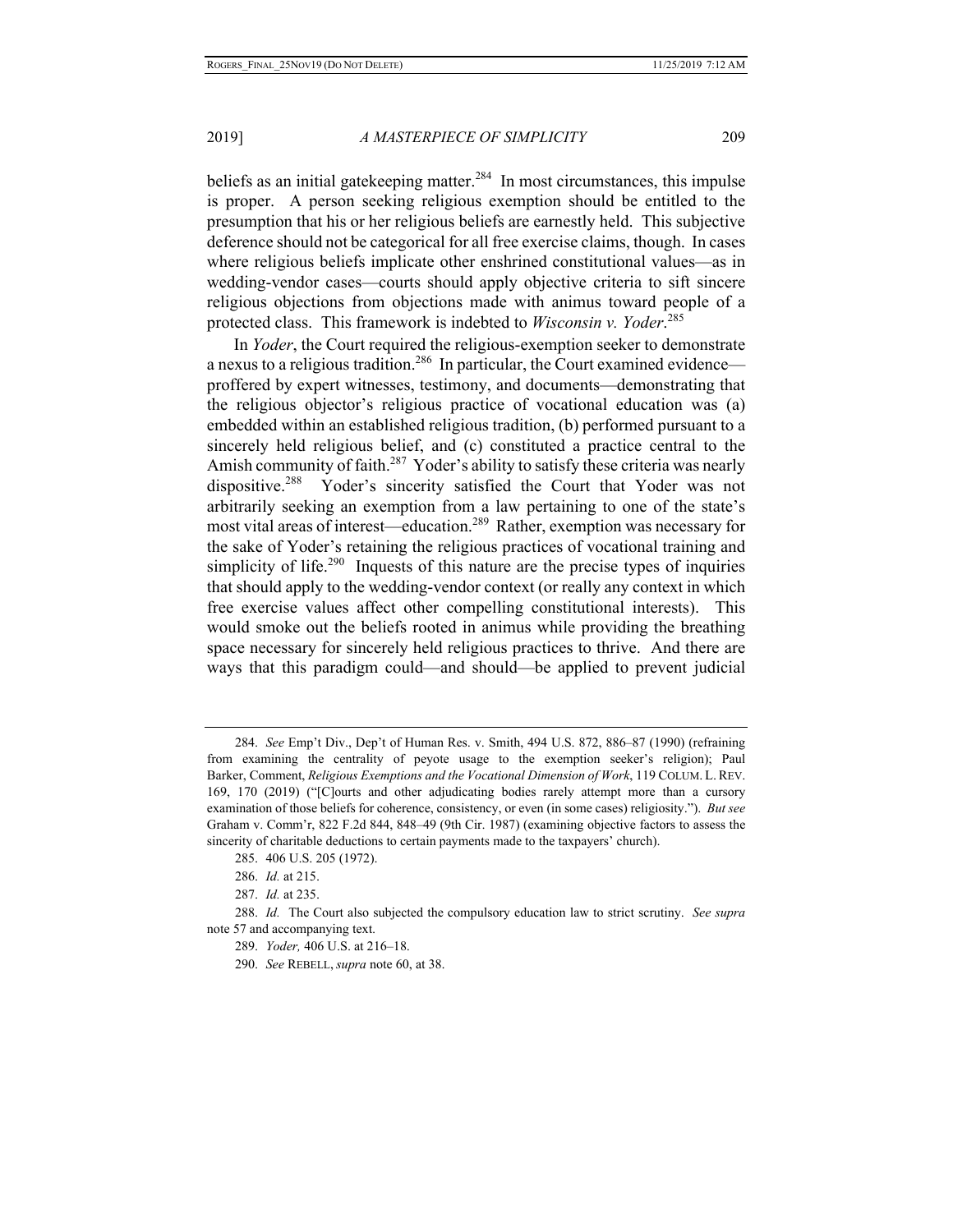overreach or Establishment Clause concerns. How could this balance be maintained?

A religious claimant should enter into an adjudicatory proceeding with a rebuttable presumption that their religious beliefs are sincere and rooted in an established religious tradition. This presumption would prevent judicial scrutiny that could chill essential religious practices. However, because the reciprocal interests in these cases are by definition weighty, an opposing party would be allowed to rebut this presumption by demonstrating that the religious objector is motivated by animus, or that his practice is either peripheral to, or beyond the pale of, a colorable religious tradition.

If successful, this showing would then shift the burden back to the religious claimant to prove (a) that their conduct is embedded in, and important to, an established religious tradition, (b) that they are a member of that religious tradition, and (c) that the conduct is central to the continued practice of that religious tradition.<sup>291</sup> If these criteria are satisfied, then a narrow exemption narrowly tailored to the tradition's teachings and practices—could be granted to small businesses so long as a practice did not violate the public health, safety, or order, which is a requirement for every religious practice at any rate. <sup>292</sup> These objective criteria would include certain traditions by virtue of certain conduct and exclude others for similar conduct, but they would lead to more equitable results overall.

By way of example, in the Episcopal Church or Presbyterian Church of the United States of America, LGBTQ marriage and ordination is embraced and encouraged; so religious exemption claims from wedding vendors within these traditions would be less availing.<sup>293</sup> However, if a Shi'ite/Sunni Muslim, Orthodox Jew, or Roman Catholic sought a religious exemption for the same reason, he would stand a stronger chance of obtaining one because opposition to same-sex marriage has a historical basis in and doctrinal centrality to these

<sup>291.</sup> *Yoder,* 406 U.S. at 235. This rubric can also be framed in the negative. That is to say, the exemption seeker could prove that he must refrain from specified conduct because engaging in the conduct—e.g., designing a cake for same-sex weddings—would violate central tenets of the faith tradition to which he belongs.

<sup>292.</sup> For treatment of this triad, see *id.* at 220.

<sup>293.</sup> *See, e.g.*, Laurie Goodstein, *Episcopal Split as Conservatives Form New Group*, N.Y. TIMES (Dec. 3, 2008), https://www.nytimes.com/2008/12/04/us/04episcopal.html [https://perma.cc/N97X-PALW] (describing the Anglican/Episcopal split of the same-sex ordination and marriage question).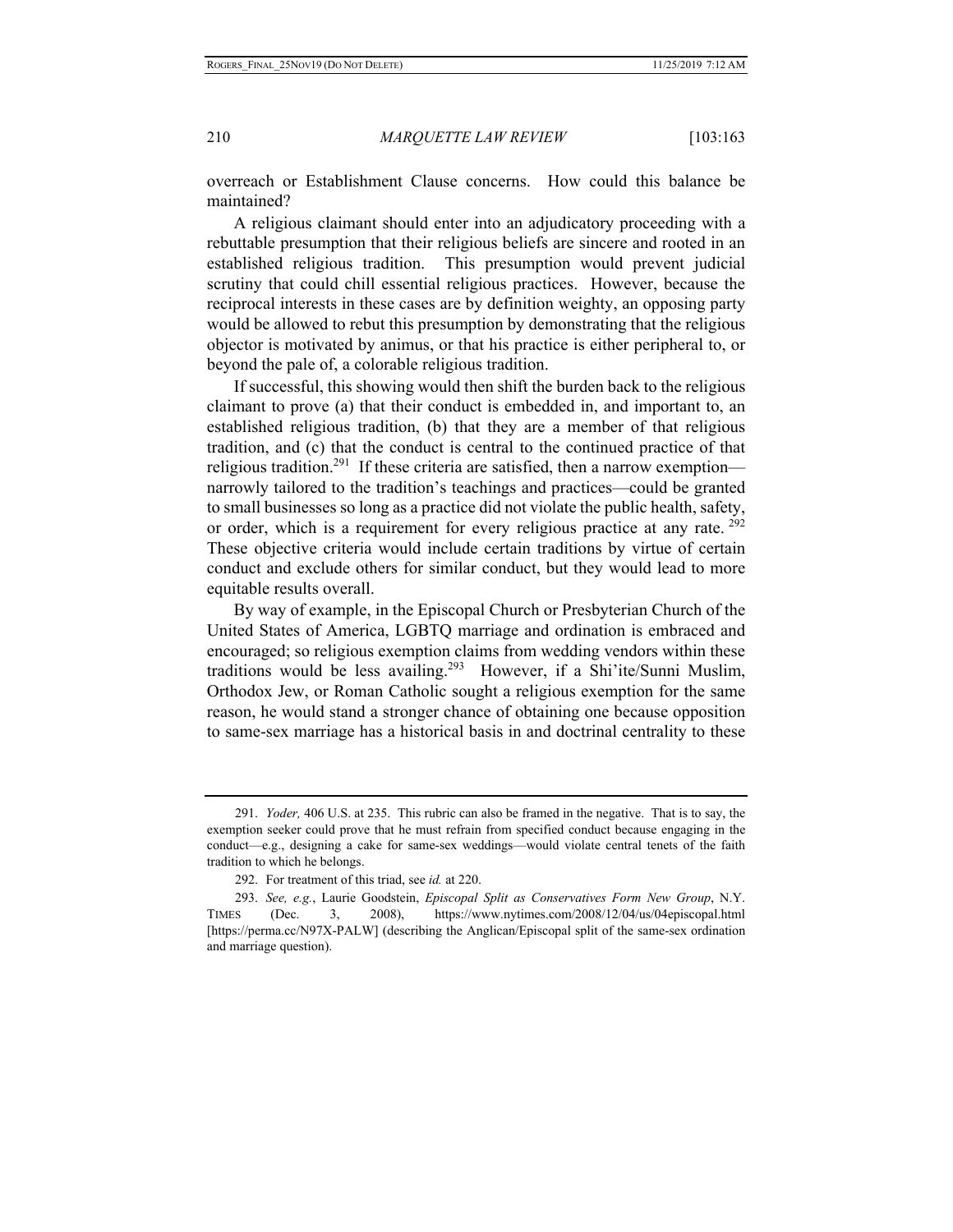traditions that extend back millennia.<sup>294</sup> And doctrines pertaining to sexuality are likely to be entrenched and perennial for these traditions.<sup>295</sup> For a United Methodist, on the other hand, the case would be closer because LGBTQ marriage and ordination are largely unsettled issues within that tradition.<sup>296</sup>

It might be objected that this emphasis on religious tradition is unfounded. If there were dissenters from within those religious traditions in which LGBTQ rights were celebrated, a Yoderian template would be underinclusive, one might argue. Yet without the religious community, there are scarcely individual religious rights worth preserving in the first place—at least not in any meaningful sense.297 And requiring rootedness in a religious tradition prevents

296*. See, e.g.*, Emma Green, *The Divided Methodist Church*, THE ATLANTIC (May 18, 2016), https://www.theatlantic.com/politics/archive/2016/05/divided-methodist-church-lgbt/483396/ [https://perma.cc/H7L5-FEQS] (discussing the mixed treatment of LGBTQ issues in the United Methodist Church and framing it within the broader theological conversation of other traditions). Although a recent general counsel affirmed the traditional view of marriage, the topic remains controversial in the United Methodist Church. *See, e.g.*, Tom Gjelten, *After Disagreements Over LGBTQ Clergy, U.S. Methodists Move Closer to Split*, NPR (June 26, 2019), https://www.npr.org/2019/06/26/736344079/u-s-methodists-meet-to-consider-what-comes-nextafter-disagreements-over-lgbt-cl [https://perma.cc/8G5M-ZPG8] (discussing the unsettled nature of LGBTQ marriage and ordination within the United Methodist Church).

297. *See generally* Frederick Mark Gedicks, *Toward a Constitutional Jurisprudence of Religious Group Rights*, 1989 WIS. L. REV. 99 (1989) (discussing the importance of prioritizing organizational rights and highlighting the influence of liberalism and secularism on group religious rights); Austin J. Rogers, Note, *East of Eden: A Contractual Lens for an Unsettled Area of First Amendment Shunning Jurisprudence*, 68 DUKE L.J. 1277, 1308–10 (2019) (emphasizing the primacy of organizational rights in determining the shape of individual free exercise rights). This assertion depends, of course, on how the enigmatic term "religion" is defined. And the Supreme Court has certainly punted on proffering definitional guidance numerous times, most recently in *Masterpiece*. Masterpiece Cakeshop, Ltd. v. Colo. Civil Rights Comm'n, 138 S. Ct. 1719, 1727 (2018) (indicating that the Free Exercise Clause protects "religious and philosophical objections"). But if "philosophical" objections and recently concocted religions are protected (at least by the Free Exercise Clause), this raises the question of what conduct *would not* be protected under such an anemic articulation of religion. In any event, most religious rights are exercised within the context of a religious community. *See* Roberts v. U.S. Jaycees, 468 U.S. 609, 622 (1984) ("An individual's freedom to speak, to worship, and to petition the government . . . could not be vigorously protected from interference by the State [if] a correlative freedom to engage in group effort toward those ends were not also guaranteed."). Or as Stanley

<sup>294</sup>*. See, e.g.*, UNITED STATES CATHOLIC CONFERENCE*,* CATECHISM OF THE CATHOLIC CHURCH, art. 6, § 3 (1994) (outlining the church's belief that marriage is between a man and woman). The enumeration of these religions is underinclusive and paints with too broad of a brush stroke. For instance, there are plenty of Catholics that do not abide by or believe in these teachings. These traditions are nonetheless invoked here for illustrative and synechdochical purposes, even if they are slightly caricatured.

<sup>295</sup>*. See supra* note 219 and accompanying text.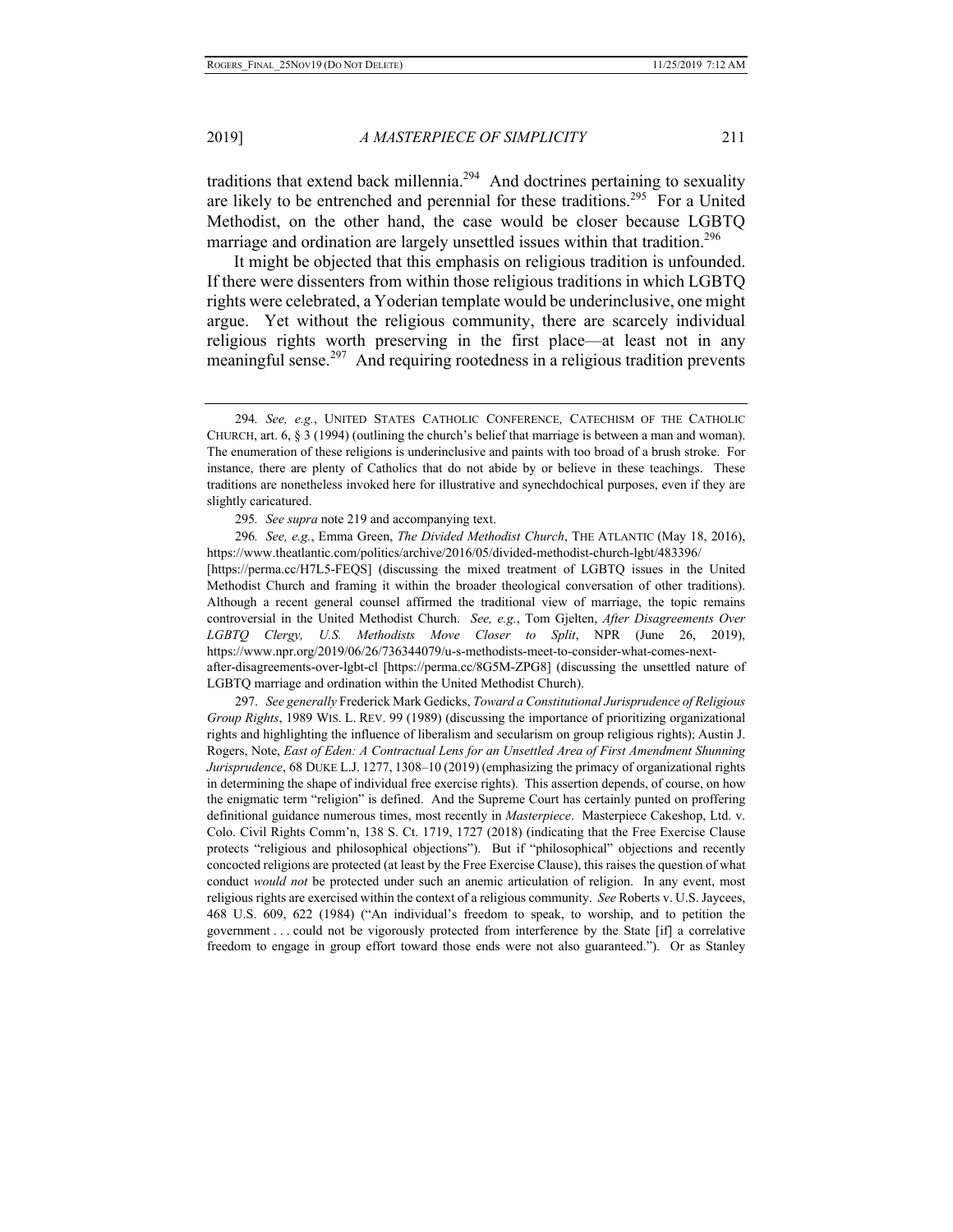the possibility that some exemption seekers would fabricate religious belief or feign religious devotion in a feeble attempt to practice hostile discrimination. Therefore, some religious objectors might have to tolerate a certain degree of under-inclusion for the sake of prioritizing static and preeminent organizational free-exercise rights.

Furthermore, although potentially under-inclusive, this template occupies a liminal space between LGBTQ activists and those seeking to decline service because of their religion, requiring both "sides" to cede at least some territory. Therefore, a certain free-exercise institutionalism is warranted to encourage compromise in cases where free-exercise rights and other important legal rights collide.<sup>298</sup> In short, a Yoderian framework strikes the balance that LGBTQ rights and free exercise rights demand, it averts spurious claims to free exercise, and it upholds the integrity and rights of religious institutions to practice religion free from governmental infringement—which is a necessary condition for individual religious rights to flourish, like those espoused by weddingvendors.

#### B. *A Few Brief Applications*

This Section offers an application of a Yoderian framework. Because the prescriptive arguments in this Article are more tentatively held than the foregoing descriptive arguments, this Section will be comparatively brief and aimed at praxis.

Applying a Yoderian framework to the facts in *Piggie Park*, Bessinger's initial claim that the public accommodations laws infringed his free exercise

Hauerwas observes, "[t]his is not to suggest that our actions, decisions and choices are unimportant, but rather that the church has a stake in holding together our being and behaving in such a manner that our doing only can be a reflection of our character." STANLEY HAUERWAS, THE PEACEABLE KINGDOM: A PRIMER IN CHRISTIAN ETHICS 33–34 (1983). Elsewhere, Hauerwas notes that "the church does not have a social ethic; the church is a social ethic." *Id*. at 99. In other words, the religious community is the necessary condition for the flourishing of religious practices. This reality gives rise to the need to correspondingly prize the community qua religious tradition in the free exercise context.

<sup>298.</sup> For the proposition that constitutional provisions are intended to be structural guarantees, see generally Akhil Reed Amar, *The Bill of Rights as a Constitution,* 100 YALE L.J. 1131 (1991). Professor Amar's trenchant scholarly work argues that the Bill of Rights was intended to be a structural bridle on governmental power, rather than a conveyance of proliferous and private individual rights. *Id.* at 1131–33. The institutional aspect of the Yoderian framework finds support in Professor Amar's interpretation, even for individuals claiming exemptions under the Free Exercise Clause. *See also*  Rogers, *supra* note 297, at 1308–20 (proposing that organizational religious rights should enjoy weightier consideration when they are pitted against the individual dignitary rights protected by common law doctrines like defamation).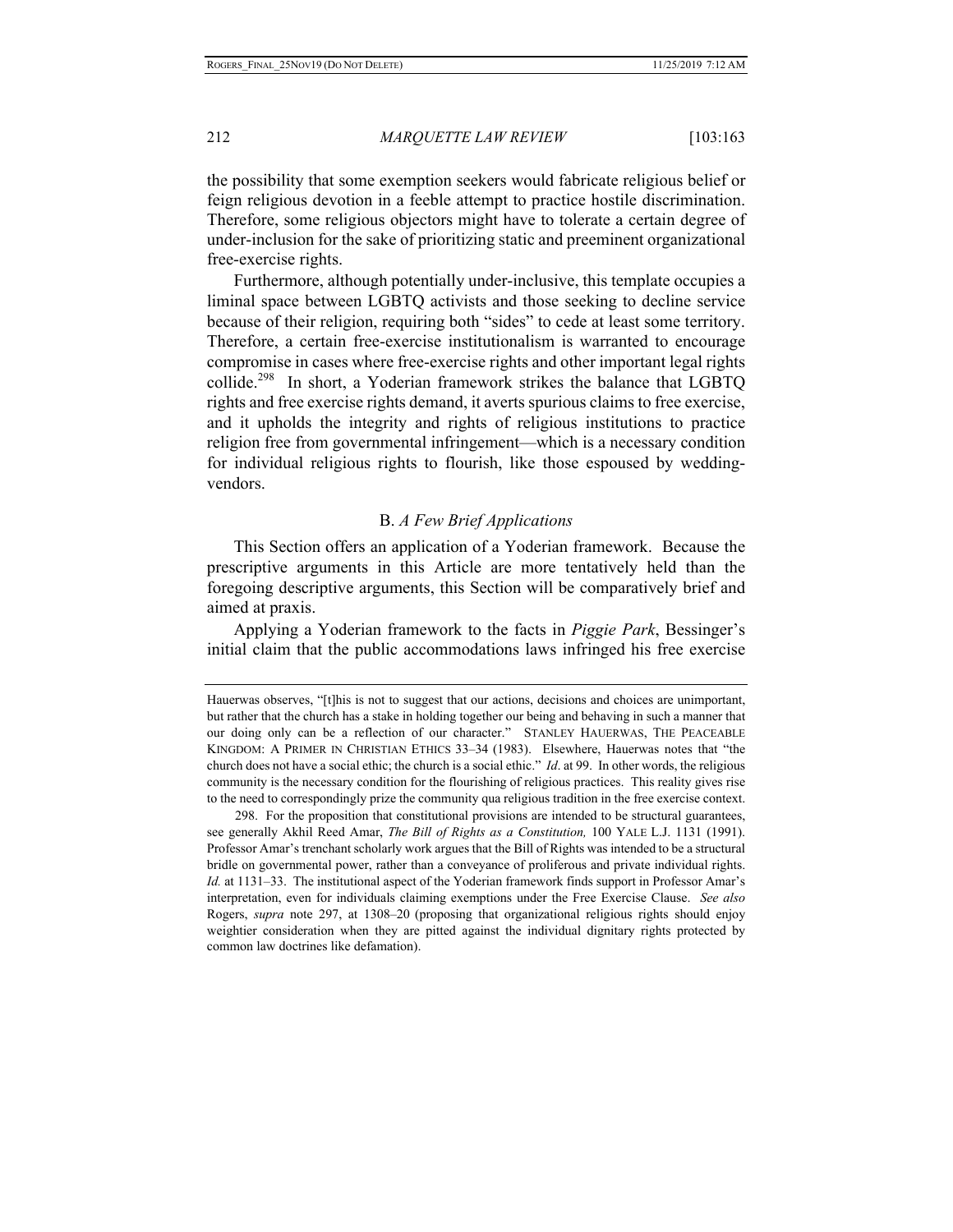rights would be entitled to an incipient presumption that his beliefs were sincerely held. However, by shedding light on Bessinger's forceful threats against African Americans and his other facially frivolous claims (e.g., that the public accommodations law represented an uncompensated governmental taking), his ostensible religious commitments would be easily rebutted. Bessinger, then, would be required to demonstrate that his refusal to serve African Americans met *Yoder*'s objective criteria. At this point, Bessinger would fail because it is doubtful that he could find a religious tradition that participated in racial discrimination as an important, longstanding religious practice. The public accommodations law would not even merit interest balancing in that instance. But even if Bessinger's claim did make it past this stage, a court would duly refuse an exemption because Bessinger's discrimination violates the public health-safety-order triad;<sup>299</sup> plus, the public accommodations law was narrowly tailored to achieve a compelling government interest—namely, the government's interest in ensuring equal access to goods in a prejudicial marketplace.

The facts in *Masterpiece* are closer to the borderline. Applying the Yoderian paradigm to Phillips, the decision would have likely come out the same, with a few slight nuances. Phillips's religious beliefs would be presumptively sincere, and it is doubtful that this sincerity could be rebutted as disguised animus, especially since he was open to offering Craig and Mullins any other goods. $300$  Still, assuming that the couple rebutted this presumption, it is likely that a court would find that Phillips's beliefs were rooted in a religious tradition's teaching—in all likelihood an evangelical religious tradition.<sup>301</sup> So

<sup>299.</sup> For an explanation of the ways that the triad predicts, interacts with, and deputizes strict scrutiny analysis, see *supra* notes 39–44 and accompanying text. For an example of the Court properly refusing exemption based on free-exercise appeals, see Bob Jones Univ. v. United States, 461 U.S. 574, 604 (1983) ("[T]he Government has a fundamental, overriding interest in eradicating racial discrimination in education—discrimination that prevailed, with official approval, for the first 165 years of this Nation's constitutional history. That governmental interest substantially outweighs whatever burden denial of tax benefits places on petitioners' exercise of their religious beliefs."). Of course, the assertion that these beliefs were sincerely held is dubious and that racial discrimination is typically central to most religious communities. *See supra* notes 221–23 and accompanying text. But the point still stands.

<sup>300</sup>*. See supra* note 4 and accompanying text. It should also be noted that no party claimed that Phillips's beliefs lacked sincerity.

<sup>301.</sup> The term "Evangelical" is admittedly inexact and very often misused. *See, e.g.*, Murray, *supra* note 180 at 282 (speaking about "Evangelicals" in a simplistic and overgeneralized fashion). And Phillips's specific religious tradition is absent from the record or other court documents, outside of the fact that his Christian tradition is "biblically based." *Masterpiece*, 138 S. Ct. at 1724. Without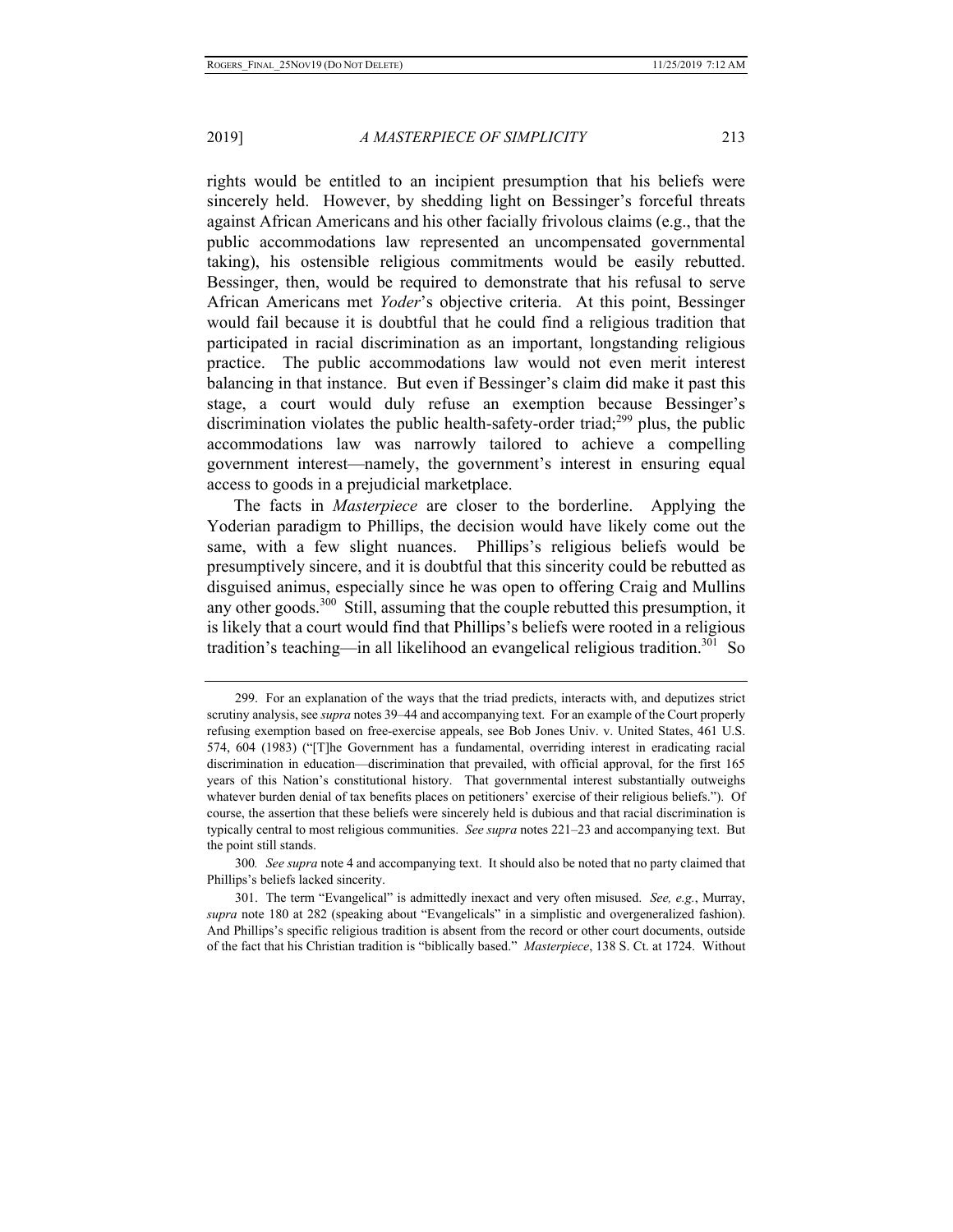Phillips's religious beliefs would probably pass the objective Yoderian hurdle and present the Court with the task of deciding the free exercise standard that it should apply to the public accommodations law—which should be strict scrutiny review given the Free Exercise Clause's historical treatment and the aberrant nature of its present treatment under *Smith*. If religious rights were no longer protected under *Sherbert*'s strict scrutiny standard, however, the Court should make that clear through a direct and explicit ruling, rather than a casuistic inquiry into what "speech" constitutes speech for the purposes of First Amendment protection. But this points to another virtue of the proposal: it encourages the Court to clarify free exercise doctrine.

#### VI. CONCLUSION

In a recent case in which a flower shop owner, Barronelle Stutzman, refused to create a wedding arrangement for a same-sex couple, the Supreme Court of Washington held that the shop owner was not entitled to a religious exemption.302 The U.S. Supreme Court granted *certiorari*, then vacated judgment and "remanded to the Supreme Court of Washington for further consideration in light of *Masterpiece* . . . ."303 This Article commends against such "further consideration" to the extent that *Masterpiece* muddles the legal

302. Washington v. Arlene's Flowers, Inc*.*, 389 P.3d 543, 568 (Wash. 2017), *vacated*, 138 S. Ct. 2671 (2018).

303. *Arlene's Flowers*, 138 S. Ct. 2671.

more facts about Phillip's religious tradition, "Evangelical" is intended to serve as a mere placeholder. Further, numerous religious exemptions would probably be sought from "Evangelicals" or other nebulous traditions. In such instances, it would become important to define with precision the tradition in which the religious member is situated, even if the tradition is broadly articulated. For a fruitful and precise definition of "Evangelical," see DAVID WILLIAM BEBBINGTON,EVANGELICALISM IN MODERN BRITAIN: A HISTORY FROM THE 1730S TO THE 1980S 2-3, 273-74 (1989) (coining the four tenets of evangelical faith and distinguishing them from fundamentalism). Those within non-denominational traditions might also present difficulties, but would still be able to be ascertained by examining ecclesial bylaws, examining witnesses, etc. These traditions might also be best analyzed according to what Ludwig Wittgenstein called "family resemblances." LUDWIG WITTGENSTEIN, PHILOSOPHICAL INVESTIGATIONS 32 (G.E.M. Anscombe trans., 1953). In other words, non-denominational traditions might need to be analyzed by reference to other traditions (e.g., Baptist or charismatic traditions). On a related note, traditions that a Yoderian template would not protect are atheism or agnosticism—not because their beliefs or conduct are any less worthy of respect, but because the Free Exercise Clause was intended to protect *religious* traditions, practices, and forms of life, and other legal doctrines offer protections if proper. *See* McConnell, *supra* note 51, at 1487 n.400 (tracing the founding intent of the Free Exercise Clause and arguing that the intent was to protect religious traditions). This wrinkle draws further attention to the Court's need to clarify the meaning of "religion," as well as the establishment and free exercise thereof.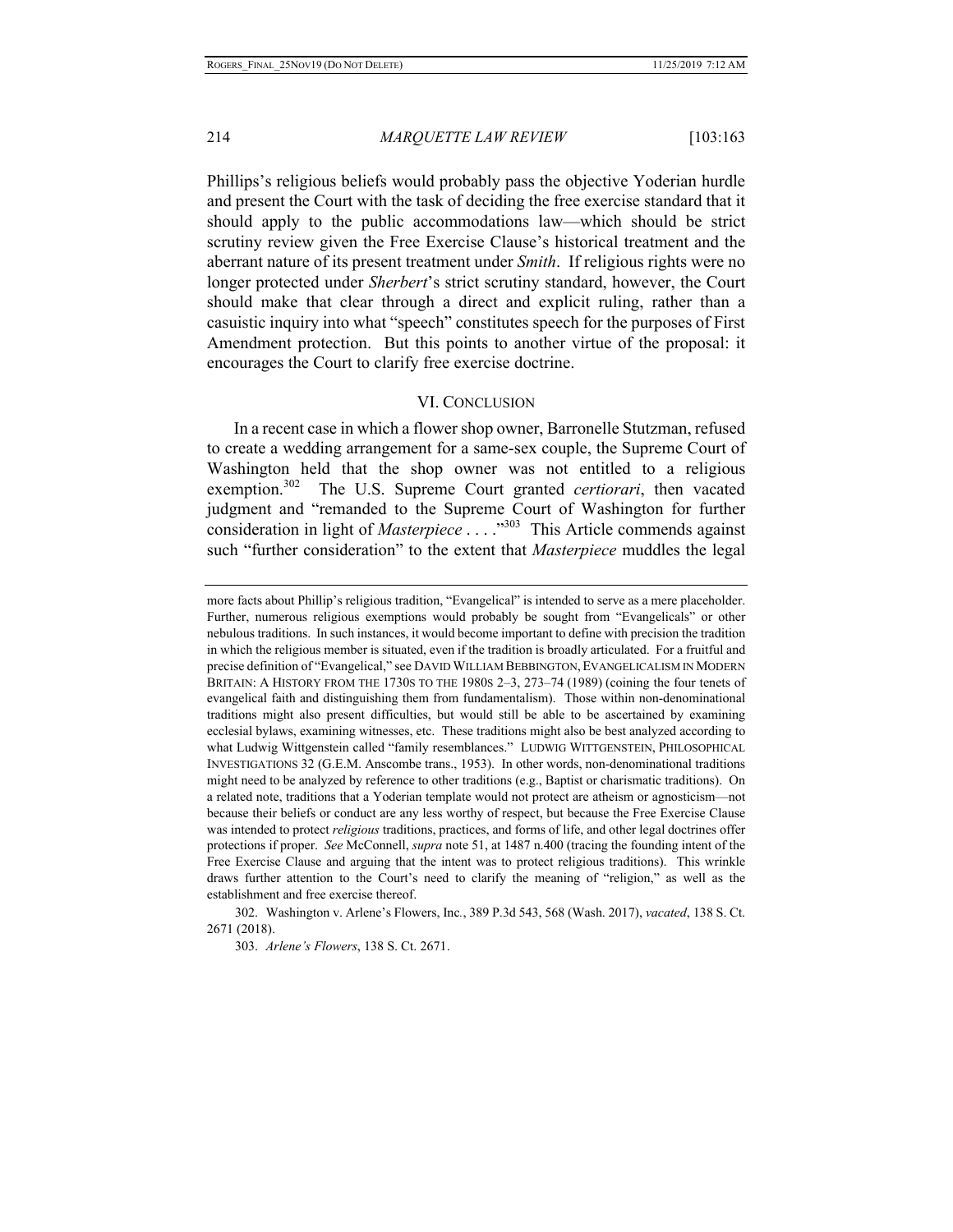analysis of wedding-vendor cases. In fact, when the Washington Supreme Court examined Stutzman's case on remand, it was subject to several of the errors described above.<sup>304</sup> Not only was *Masterpiece* untowardly followed, but its operative jurisprudence caused the Washington Supreme Court to render a ruling too shallow in analysis and too reliant on oblique legal doctrines (or otherwise too covert in animus against religious objectors).

 That is because under *Masterpiece*, the doctrine that does seem to be clear encourages race-based anti-discrimination precedent and free speech doctrine to drive legal analysis. In doing so, it subjects a religious wedding-vendor to tangential, inapposite legal paradigms from contexts foreign to the Free Exercise Clause. But Stutzman's religious beliefs are not akin to those held by Bessinger in *Piggie Park*, and her exemption requests are not fundamentally about her right to refrain from speaking. Her exemption requests reflect sincerely held religious beliefs that find a home in free exercise values.

*Masterpiece* left jurists to *ad hoc* guesswork in an area of great constitutional import. But First Amendment values are too sacred for a judge's druthers to dictate wedding-vendor cases rather than the rule of law. To be sure, a Yoderian template might burden members of conservative religious communities (i.e. through certain evidentiary requirements), and it might burden members of the LGBTQ community (through narrow exceptions that inflict dignitary harm). Yet to protect other religious interests—e.g., those of religious minorities—and to uphold the integrity of a broader public accommodations regime, a Yoderian trade-off strikes a prudent balance between competing rights in the search for common ground. No simplistic solution serves as a panacea when cherished rights collide. Nevertheless, a Yoderian framework would correct some of the most glaring issues in current constitutional jurisprudence and squarely address the legal issues implicated by wedding-vendor cases.

<sup>304.</sup> Washington v. Arlene's Flowers, Inc., 441 P.3d 1203, 1228 (Wash. 2019). To name only a few of the blunders, the Washington Supreme Court dubiously relied on *Piggie Park*, *id.* at 1214–15, 1235 n.27, spent an inordinate amount of focus on free speech doctrine (although the court rightly observed that free exercise was a more relevant constitutional consideration), *id.* at 1224–28, refused to apply any form of heightened scrutiny to laws burdening religion despite the historical standard under which free-exercise claims have been analyzed, *id.* at 1231–32, and even fell subject to a hybrid rights analysis, *id.* at 1236–37.